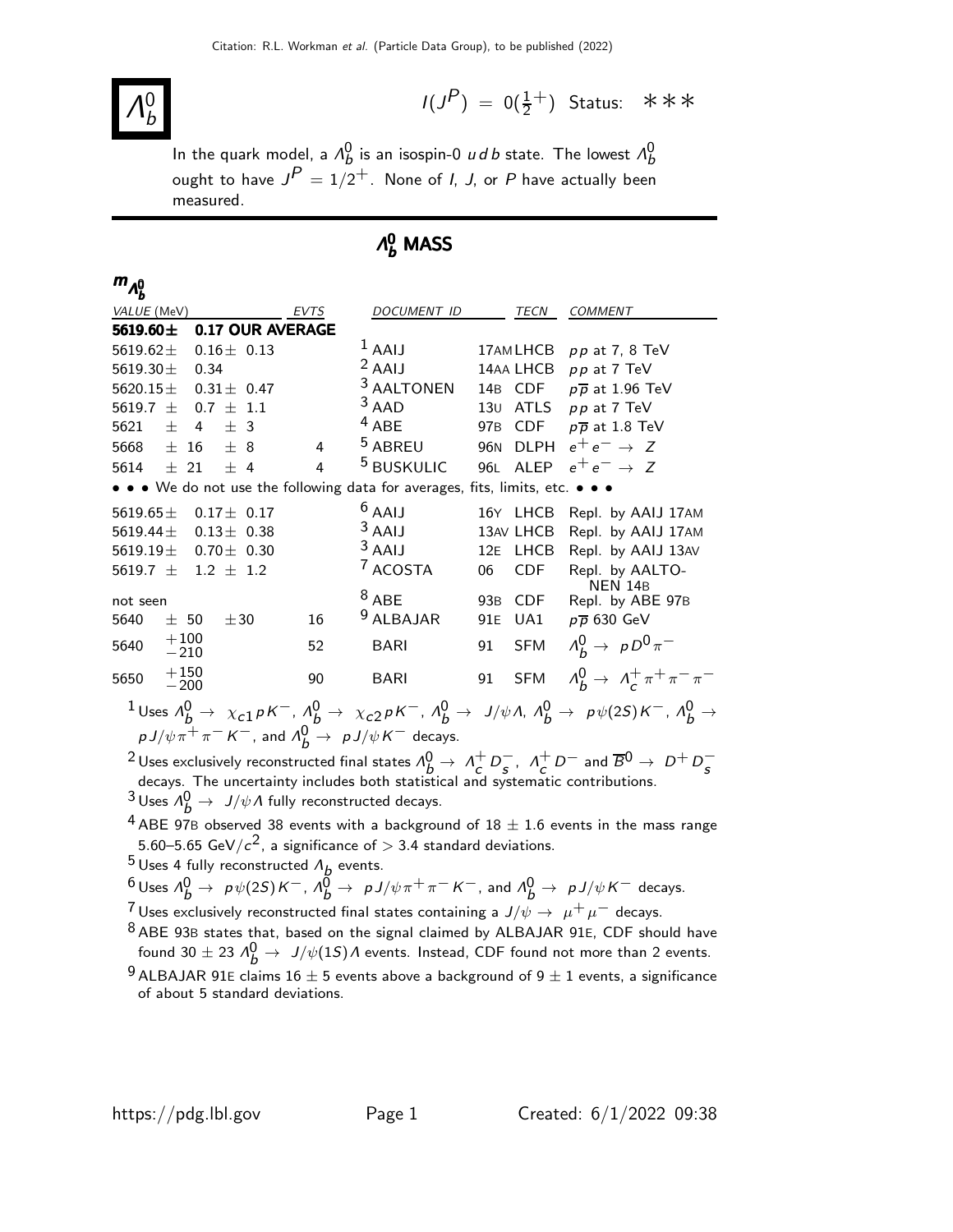| $m_{A_h^0} - m_{B^0}$                                                                                                                                      |                          |  |                                                        |
|------------------------------------------------------------------------------------------------------------------------------------------------------------|--------------------------|--|--------------------------------------------------------|
| <i>VALUE</i> (MeV)                                                                                                                                         | DOCUMENT ID TECN COMMENT |  |                                                        |
| $339.2 \pm 1.4 \pm 0.1$                                                                                                                                    |                          |  | <sup>1</sup> ACOSTA 06 CDF $p\overline{p}$ at 1.96 TeV |
| <sup>1</sup> Uses exclusively reconstructed final states containing $J/\psi \rightarrow \mu^+ \mu^-$ decays.                                               |                          |  |                                                        |
| $m_{A_h^0} - m_{B^+}$                                                                                                                                      |                          |  |                                                        |
| VALUE (MeV)                                                                                                                                                | DOCUMENT ID TECN         |  | <b>COMMENT</b>                                         |
| 339.72±0.28 OUR AVERAGE                                                                                                                                    |                          |  |                                                        |
| $339.72 + 0.24 + 0.18$                                                                                                                                     | $1$ AAIJ                 |  | 14AA LHCB $pp$ at 7 TeV                                |
| $339.71 \pm 0.71 \pm 0.09$                                                                                                                                 | $2$ AAIJ                 |  | 12E LHCB pp at 7 TeV                                   |
| <sup>1</sup> Uses exclusively reconstructed final states $\Lambda_b^0 \to \Lambda_c^+ D^-$ , $\Lambda_c^+ D^-$ and $\overline{B}^0 \to D^+ D^-$<br>decays. |                          |  |                                                        |
| <sup>2</sup> Uses exclusively reconstructed final states containing $J/\psi \rightarrow \mu^+ \mu^-$ decays.                                               |                          |  |                                                        |

## $\Lambda_b^0$  MEAN LIFE

See b-baryon Admixture section for data on b-baryon mean life average over species of b-baryon particles.

"OUR EVALUATION" is an average using rescaled values of the data listed below. The average and rescaling were performed by the Heavy Flavor Averaging Group (HFLAV) and are described at https://hflav.web.cern.ch/. The averaging/rescaling procedure takes into account correlations between the measurements and asymmetric lifetime errors.

| <i>VALUE</i> (10 <sup>-12</sup> s)                                                                                                   | EVTS | DOCUMENT ID                      |        | TECN      | <b>COMMENT</b>                             |
|--------------------------------------------------------------------------------------------------------------------------------------|------|----------------------------------|--------|-----------|--------------------------------------------|
| $1.471 \pm 0.009$ OUR EVALUATION                                                                                                     |      |                                  |        |           |                                            |
| $1.477 \pm 0.027 \pm 0.009$                                                                                                          |      | $1$ SIRUNYAN                     |        | 18BY CMS  | $pp$ at $8$ TeV                            |
| $1.415 \pm 0.027 \pm 0.006$                                                                                                          |      | $2$ AAIJ                         |        | 14E LHCB  | pp at 7 TeV                                |
| $1.479 \pm 0.009 \pm 0.010$                                                                                                          |      | $3$ AAIJ                         | 14U    | LHCB      | $pp$ at 7, 8 TeV                           |
| $1.565 \pm 0.035 \pm 0.020$                                                                                                          |      | <sup>2</sup> AALTONEN            |        | 14B CDF   | $p\overline{p}$ at 1.96 TeV                |
| $1.449 \pm 0.036 \pm 0.017$                                                                                                          |      | $2$ AAD                          |        | 130 ATLS  | $pp$ at $7$ TeV                            |
| $1.503 \pm 0.052 \pm 0.031$                                                                                                          |      | <sup>2</sup> CHATRCHYAN 13AC CMS |        |           | $pp$ at $7$ TeV                            |
| $1.303 \pm 0.075 \pm 0.035$                                                                                                          |      | <sup>2</sup> ABAZOV              |        |           | 120 D0 $p\overline{p}$ at 1.96 TeV         |
| $1.401 \pm 0.046 \pm 0.035$                                                                                                          |      | <sup>4</sup> AALTONEN            |        | 10B CDF   | $p\overline{p}$ at 1.96 TeV                |
| 1.27 $^{+0.35}_{-0.29}$ ±0.09                                                                                                        |      | <b>ABREU</b>                     |        |           | 95S DLPH Excess $p\mu^{-}$ , decay lengths |
| $\bullet\,\bullet\,\bullet\,$ We do not use the following data for averages, fits, limits, etc. $\bullet\,\bullet\,\bullet\,\bullet$ |      |                                  |        |           |                                            |
| $1.482 \pm 0.018 \pm 0.012$                                                                                                          |      | <sup>5</sup> AAIJ                |        | 13BB LHCB | Repl. by AAIJ 140                          |
| $1.537 \pm 0.045 \pm 0.014$                                                                                                          |      | $2$ AALTONEN 11                  |        | CDF       | Repl. by AALTONEN 14B                      |
| $1.218 + 0.130 + 0.042$                                                                                                              |      | <sup>2</sup> ABAZOV              |        | 07s D0    | Repl. by ABAZOV 120                        |
| $1.290 + 0.119 + 0.087$<br>$- 0.110 - 0.091$                                                                                         |      | $6$ ABAZOV                       |        | 070 D0    | $p\overline{p}$ at 1.96 TeV                |
| $1.593 + 0.083 + 0.033$                                                                                                              |      | <sup>2</sup> ABULENCIA           |        | 07A CDF   | Repl. by AALTONEN 11                       |
| 1.22 $^{+0.22}_{-0.18}$ ±0.04                                                                                                        |      | <sup>2</sup> ABAZOV              | 05C DO |           | Repl. by ABAZOV 07S                        |
| $^{+0.19}_{-0.18}$<br>$\pm 0.05$<br>1.11                                                                                             |      | <sup>7</sup> ABREU               |        |           | 99W DLPH $e^+e^- \rightarrow Z$            |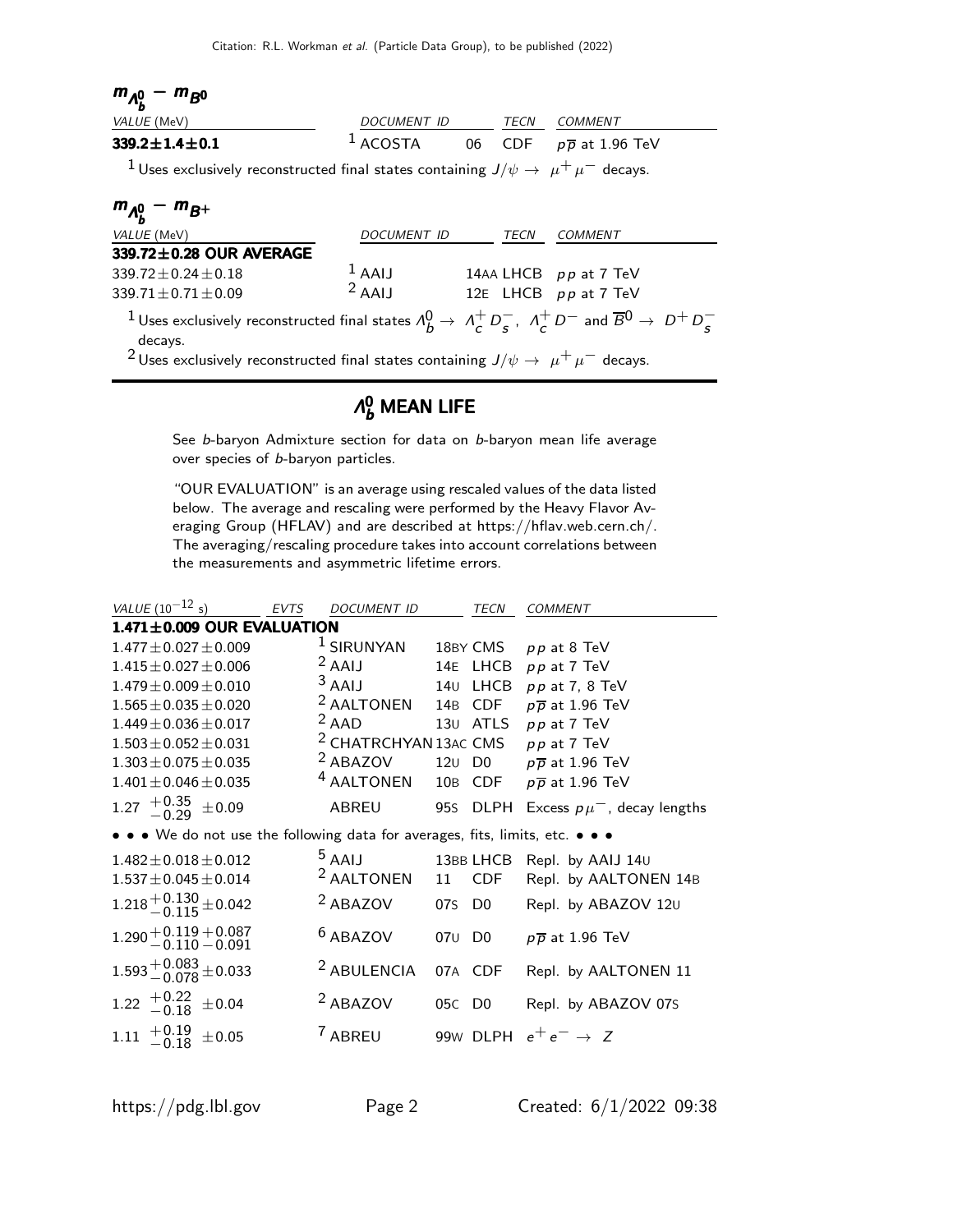|                                                    | 1.29 $^{+0.24}_{-0.22}$ ±0.06                                                                                              | <sup>7</sup> ACKERSTAFF 98G OPAL $e^+e^- \rightarrow Z$ |  |                                                                                                                       |
|----------------------------------------------------|----------------------------------------------------------------------------------------------------------------------------|---------------------------------------------------------|--|-----------------------------------------------------------------------------------------------------------------------|
|                                                    | $1.21 \pm 0.11$                                                                                                            | <sup>7</sup> BARATE                                     |  | 98D ALEP $e^+e^- \rightarrow Z$                                                                                       |
|                                                    | 1.32 $\pm$ 0.15 $\pm$ 0.07                                                                                                 | $8$ ABE                                                 |  | 96M CDF $p\overline{p}$ at 1.8 TeV                                                                                    |
|                                                    | $1.19$ $+0.21$ $+0.07$<br>$-0.18$ $-0.08$                                                                                  | ABREU                                                   |  | 96D DLPH Repl. by ABREU 99W                                                                                           |
|                                                    | 1.14 $^{+0.22}_{-0.19}$ ±0.07                                                                                              | 69 AKERS                                                |  | 95K OPAL Repl. by ACKERSTAFF 98G                                                                                      |
|                                                    | 1.02 $^{+0.23}_{-0.18}$ ±0.06                                                                                              |                                                         |  | 44 BUSKULIC 95L ALEP Repl. by BARATE 98D                                                                              |
|                                                    | <sup>1</sup> Measured using $\Lambda_h^0 \rightarrow J/\psi \Lambda$ decays.                                               |                                                         |  |                                                                                                                       |
|                                                    | <sup>2</sup> Measured mean life using fully reconstructed $\Lambda_b^0 \rightarrow J/\psi \Lambda$ decays.                 |                                                         |  |                                                                                                                       |
|                                                    | <sup>3</sup> Used $\Lambda_h^0 \rightarrow J/\psi p K^-$ decays.                                                           |                                                         |  |                                                                                                                       |
|                                                    | <sup>4</sup> Measured mean life using fully reconstructed $\Lambda_b^0 \rightarrow \Lambda_c^+ \pi^-$ decays.              |                                                         |  |                                                                                                                       |
|                                                    |                                                                                                                            |                                                         |  | <sup>5</sup> Measured the lifetime ratio of decays $\Lambda_b^0 \to J/\psi p K^-$ to $B^0 \to J/\psi \pi^+ K^-$ to be |
|                                                    | $0.976 \pm 0.012 \pm 0.006$ with $\tau_{B0} = 1.519 \pm 0.007$ ps.                                                         |                                                         |  |                                                                                                                       |
|                                                    | <sup>6</sup> Measured using semileptonic decays $\Lambda_b^0 \to \Lambda_c^+ \mu \nu X$ and $\Lambda_c^+ \to K_S^0 \rho$ . |                                                         |  |                                                                                                                       |
|                                                    | <sup>7</sup> Measured using $\Lambda_c \ell^-$ and $\Lambda \ell^+ \ell^-$ .                                               |                                                         |  |                                                                                                                       |
|                                                    | <sup>8</sup> Excess $\Lambda_c \ell^-$ , decay lengths.                                                                    |                                                         |  |                                                                                                                       |
| $\tau_{\Lambda_L^0}/\tau_{\overline{\Lambda}_L^0}$ |                                                                                                                            |                                                         |  |                                                                                                                       |
| VALUE                                              |                                                                                                                            |                                                         |  | DOCUMENT ID TECN COMMENT                                                                                              |
|                                                    | $0.940 \pm 0.035 \pm 0.006$                                                                                                |                                                         |  | $1$ AAIJ 14E LHCB $pp$ at 7 TeV                                                                                       |
|                                                    | <sup>1</sup> Measured using $\Lambda_h^0 \rightarrow J/\psi \Lambda$ decays.                                               |                                                         |  |                                                                                                                       |

# $\tau_{\sf \Lambda_b^0}/\tau_{\sf B^0}$  MEAN LIFE RATIO

### $\tau_{A_b^0}/\tau_{B^0}$  (direct measurements) "OUR EVALUATION" has been obtained by the Heavy Flavor Averaging Group (HFLAV) by including both  $B^0$  and  $B^+$  decays.<br>*DOCUMENT ID* VALUE DOCUMENT ID TECN COMMENT  $0.964\pm0.007$  OUR EVALUATION  $0.970\pm0.009$  OUR AVERAGE Error includes scale factor of 1.4. See the ideogram below.  $0.978 \pm 0.018 \pm 0.006$ <br> $0.929 \pm 0.018 \pm 0.004$ <br> $1$  AAIJ  $14$ E LHCB pp at 7 TeV  $0.929 \pm 0.018 \pm 0.004$ <br> $0.974 \pm 0.006 \pm 0.004$ <br> $0.974 \pm 0.006 \pm 0.004$ <br> $0.974 \pm 0.006 \pm 0.004$ <br> $0.974 \pm 0.006 \pm 0.004$ <br> $0.974 \pm 0.006 \pm 0.004$ <br> $0.974 \pm 0.006 \pm 0.004$ <br> $0.974 \pm 0.006 \pm 0.004$  $0.974 \pm 0.006 \pm 0.004$ <br>  $0.960 \pm 0.025 \pm 0.016$ <br>  $0.960 \pm 0.025 \pm 0.016$ <br>  $0.960 \pm 0.025 \pm 0.016$ <br>  $0.960 \pm 0.025 \pm 0.016$ <br>  $0.960 \pm 0.025 \pm 0.016$ <br>  $0.960 \pm 0.025 \pm 0.016$ <br>  $0.960 \pm 0.025 \pm 0.016$ <br>  $0.960 \pm 0.025 \pm 0.01$  $0.960 \pm 0.025 \pm 0.016$  3 AAD 13U ATLS pp at 7 TeV<br> $0.864 \pm 0.052 \pm 0.033$   $4.5$  ABAZOV 12U D0 pp at 1.96 T  $0.864 \pm 0.052 \pm 0.033$   $4.5$  ABAZOV 12U D0  $p\overline{p}$  at 1.96 TeV<br>1.020 $\pm$ 0.030 $\pm$ 0.008  $4$  AALTONEN 11 CDF  $p\overline{p}$  at 1.96 TeV  $1.020 \pm 0.030 \pm 0.008$  4 AALTONEN 11 CDF  $p\overline{p}$  at 1.96 TeV • • • We do not use the following data for averages, fits, limits, etc. • • •  $0.976 \pm 0.012 \pm 0.006$  6 AAIJ 13BB LHCB Repl. by AAIJ 14U  $0.811^{+0.096}_{-0.087}$ ±0.034  $4,5$  ABAZOV 07s D0 Repl. by ABAZOV 12 $\text{U}$  $1.041\pm0.057$   $7$  ABULENCIA 07A CDF Repl. by AALTONEN 11  $0.87$   $+0.17$   $\pm 0.03$ <sup>7</sup> ABAZOV 05C D0 Repl. by ABAZOV 07S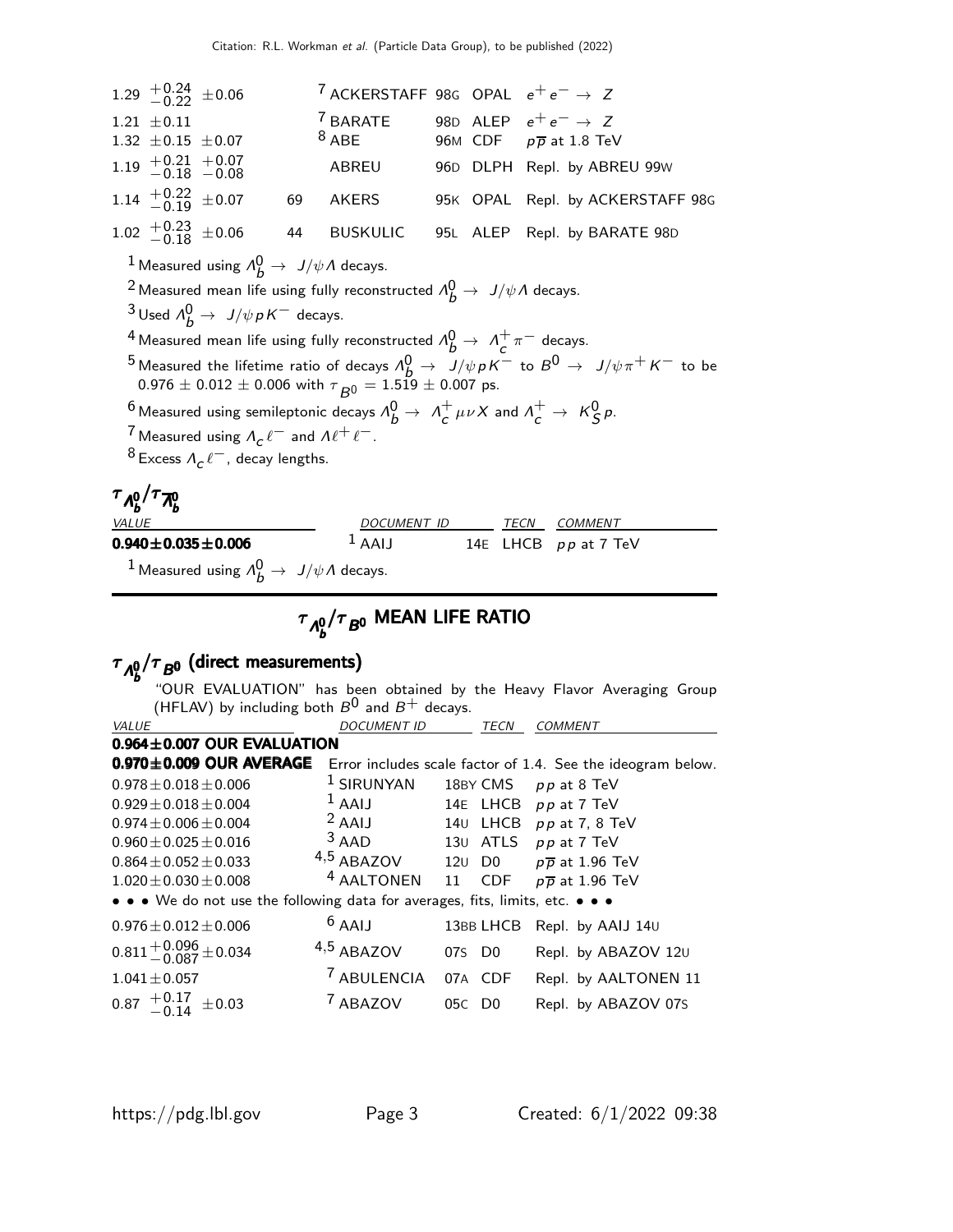

<sup>4</sup> Uses fully reconstructed  $\Lambda_b \to J/\psi \Lambda$  decays.

 $\frac{5 \text{ Uses } B^0 \rightarrow \text{ J}/\psi \text{ K}^0_S$  decays for denominator.

 $^6$  Measures  $1/\tau_{\substack{\small \Lambda^0_b}}$  $1/\tau$   $_{\rm B}$ 0 and uses  $\tau$   $_{\rm B}$ 0  $= 1.519 \pm$  0.007 ps to extract lifetime ratio.

7 Measured mean life ratio using fully reconstructed decays.

 $\tau_{\Lambda_b^0}$  $/\tau_{\not B^0}$  (direct measurements)

## $\Lambda_b^0$  DECAY MODES

The branching fractions B(b-baryon  $\to$   $\mathcal{M}^-\overline{\nu}_\ell$ anything) and B( $\mathcal{M}^0_b$   $\to$  $\Lambda^+$  $\frac{+}{c} \ell^{-} \overline{\nu}_{\ell}$ anything) are not pure measurements because the underlying measured products of these with  $B(b \to b$ -baryon) were used to determine  $B(b \rightarrow b$ -baryon), as described in the note "Production and Decay of b-Flavored Hadrons."

For inclusive branching fractions, e.g.,  $\Lambda_b$   $\rightarrow$   $\overline{\Lambda}_c$  anything, the values usually are multiplicities, not branching fractions. They can be greater than one.

Scale factor/ Mode Fraction ( $\Gamma_j/\Gamma$ ) Confidence level  $\mathsf{\Gamma}_1$  J/ $\psi(1S)$   $\lambda \times$  B(b  $\rightarrow$   $\Lambda_b^0$ b  $(5.8 \pm 0.8) \times 10^{-5}$ Γ<sub>2</sub>  $J/\psi(1S)$ Λ  $\Gamma_3$  J/ψ(1S)Λφ https://pdg.lbl.gov Page 4 Created: 6/1/2022 09:38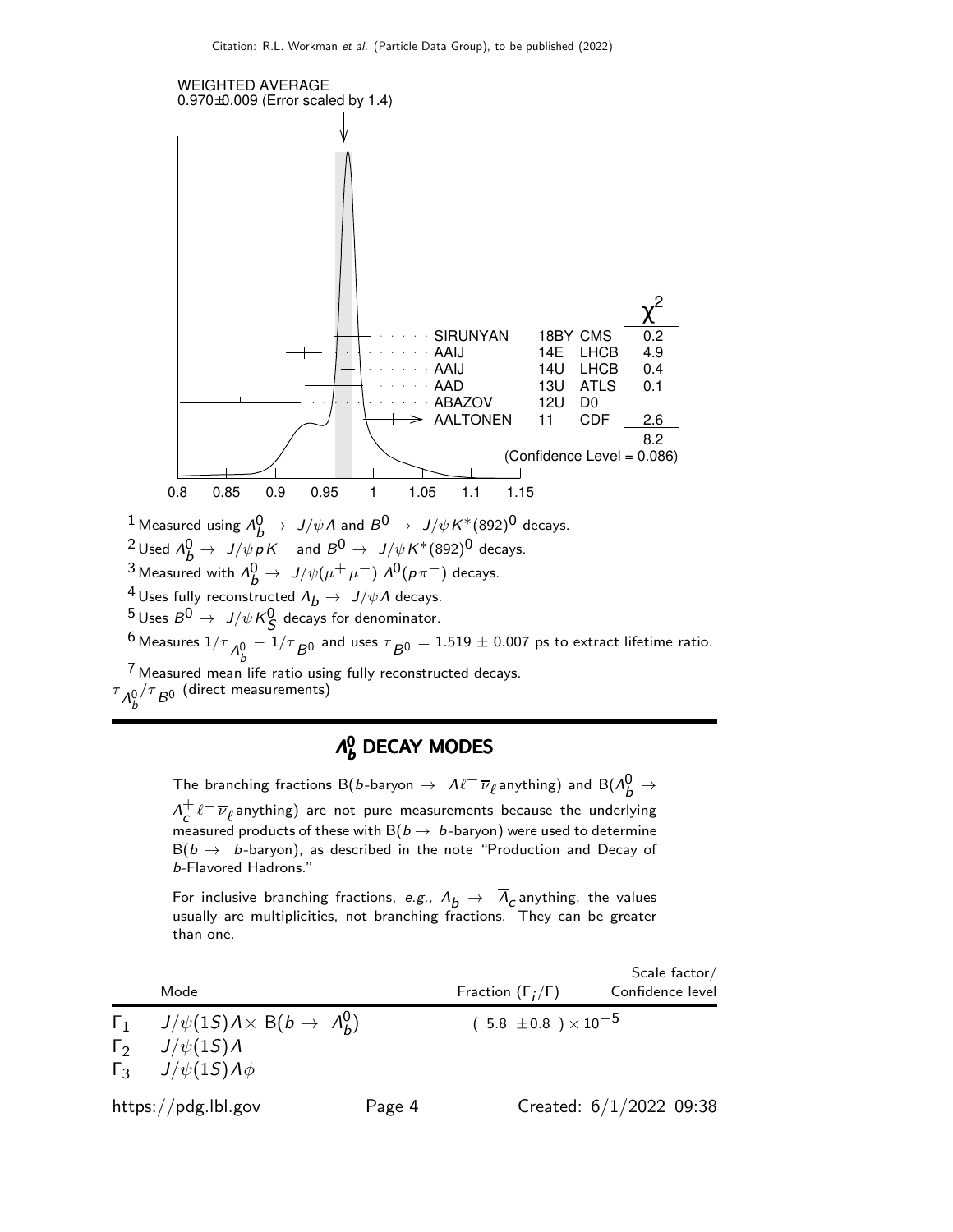| $\Gamma_4$    | $\psi(2S)$ Λ                                                                                                     |                                           |             |
|---------------|------------------------------------------------------------------------------------------------------------------|-------------------------------------------|-------------|
|               | $\Gamma_5$ $pD^0 \pi^-$                                                                                          | $(6.3 \pm 0.6) \times 10^{-4}$            |             |
| $\Gamma_6$    | $\Lambda_c(2860)^+\pi^-$ , $\Lambda_c^+\to D^0p$                                                                 |                                           |             |
| $\Gamma_7$    | $\Lambda_c(2880)^+\pi^-$ , $\Lambda_c^+ \to D^0 p$                                                               |                                           |             |
| $\Gamma_8$    | $\Lambda_c(2940)^+\pi^-$ , $\Lambda_c^+\to D^0p$                                                                 |                                           |             |
|               | $\Gamma_9$ $pD^0K^-$                                                                                             | $(4.6 \pm 0.8) \times 10^{-5}$            |             |
| $\Gamma_{10}$ | $pDK^-$ , $D \rightarrow K^-\pi^+$<br>$pDK^-$ , $D \rightarrow K^+\pi^-$                                         |                                           |             |
| $\Gamma_{11}$ |                                                                                                                  |                                           |             |
| $\Gamma_{12}$ | $p\,J/\psi\,\pi^-$                                                                                               | $(2.6 \frac{+0.5}{-0.4}) \times 10^{-5}$  |             |
|               | $\Gamma_{13}$ $p\pi^- J/\psi$ , $J/\psi \rightarrow \mu^+ \mu^-$                                                 | $(1.6 \pm 0.8) \times 10^{-6}$            |             |
|               | $\Gamma_{14}$ $p J/\psi K^-$                                                                                     | $(3.2 \frac{+0.6}{-0.5}) \times 10^{-4}$  |             |
|               | $\Gamma_{15}$ $p\eta_c(15)K^-$                                                                                   | $(1.06\pm0.26)\times10^{-4}$              |             |
| $\Gamma_{16}$ | $P_c(4312)^+ K^-$<br>$P_c(4312)^+ \rightarrow p\eta_c(15)$                                                       | $\times$ 10 $^{-5}$<br>$\langle$ 2.5      | $CL = 95%$  |
|               | $\Gamma_{17}$ $P_c(4380)^+ K^-$ , $P_c \rightarrow pJ/\psi$ [a] (2.7 ±1.4 ) × 10 <sup>-5</sup>                   |                                           |             |
| $\Gamma_{18}$ | $P_c(4450)^+$ $K^-$ , $P_c$ $\rightarrow$ $\,$ $p$ $\!J/\psi$ $\,$ [a] $\,$ ( 1.3 $\pm$ 0.4 ) $\times$ $10^{-5}$ |                                           |             |
| $\Gamma_{19}$ | $\chi_{c1}(1P)pK^{-}$                                                                                            | $(7.6 \tfrac{+1.5}{-1.3}) \times 10^{-5}$ |             |
|               | $\Gamma_{20}$ $\chi_{c1}(1P)\rho\pi^-$                                                                           | $(5.0 \tfrac{+1.3}{-1.1}) \times 10^{-6}$ |             |
|               | $\Gamma_{21}$ $\chi_{c2}(1P)\rho K^{-}$                                                                          | $(7.9 \tfrac{+1.6}{-1.4}) \times 10^{-5}$ |             |
|               | $\Gamma_{22}$ $\chi_{c2}(1P)\rho\pi^-$                                                                           | $(4.8 \pm 1.9) \times 10^{-6}$            |             |
|               | $\Gamma_{23}$ $p J/\psi(1S)\pi^{+}\pi^{-}K^{-}$                                                                  | $(6.6 \tfrac{+1.3}{-1.1}) \times 10^{-5}$ |             |
|               | $\Gamma_{24}$ $p\psi(2S)K^{-}$                                                                                   | $(6.6 \tfrac{+1.2}{-1.0}) \times 10^{-5}$ |             |
|               | $\Gamma_{25}$ $\chi_{c1}(3872)\rho K^-$                                                                          | $(3.2 \pm 1.4) \times 10^{-5}$            |             |
|               | $\Gamma_{26}$ $\chi_{c1}(3872)$ $\Lambda(1520)$                                                                  | $(1.9 \pm 0.9) \times 10^{-5}$            |             |
|               | $\Gamma_{27}$ $\psi(25) p \pi^-$                                                                                 | $(7.5 \tfrac{+1.6}{-1.4}) \times 10^{-6}$ |             |
|               | $\Gamma_{28}$ $p\overline{K}^0 \pi^-$                                                                            | $(1.3 \pm 0.4) \times 10^{-5}$            |             |
| $\Gamma_{29}$ | $p\,K^0\,K^-$                                                                                                    | $\times$ 10 $^{-6}$<br>< 3.5              | $CL = 90\%$ |
|               | $\Gamma_{30}$ $\Lambda_c^+\pi^-$                                                                                 | $(4.9 \pm 0.4) \times 10^{-3}$            | $S = 1.2$   |
| $\Gamma_{31}$ | $\Lambda_c^+ K^-$                                                                                                | $(3.56\pm0.28)\times10^{-4}$              | $S = 1.2$   |
|               | $\Gamma_{32}$ $\Lambda_c^+ a_1 (1260)^-$                                                                         | seen                                      |             |
|               | $\Gamma_{33}$ $\Lambda_c^+ D^-$                                                                                  | $(4.6 \pm 0.6) \times 10^{-4}$            |             |
| $\Gamma_{34}$ | $\Lambda_c^+ D_s^-$                                                                                              | $(1.10 \pm 0.10)$ %                       |             |
| $\Gamma_{35}$ | $\Lambda_c^+ \pi^+ \pi^- \pi^-$                                                                                  | $(7.6 \pm 1.1) \times 10^{-3}$            | $S = 1.1$   |
| $\Gamma_{36}$ | $\Lambda_c(2595)^+\pi^-$ , $\Lambda_c(2595)^+\to$<br>$\Lambda_c^+\pi^+\pi^-$                                     | $(3.4 \pm 1.4) \times 10^{-4}$            |             |
| $\Gamma_{37}$ | $\Lambda_c(2625)^+\pi^-$ , $\Lambda_c(2625)^+\to$                                                                | $(3.3 \pm 1.3) \times 10^{-4}$            |             |
|               | $\Lambda_c^+\pi^+\pi^-$                                                                                          |                                           |             |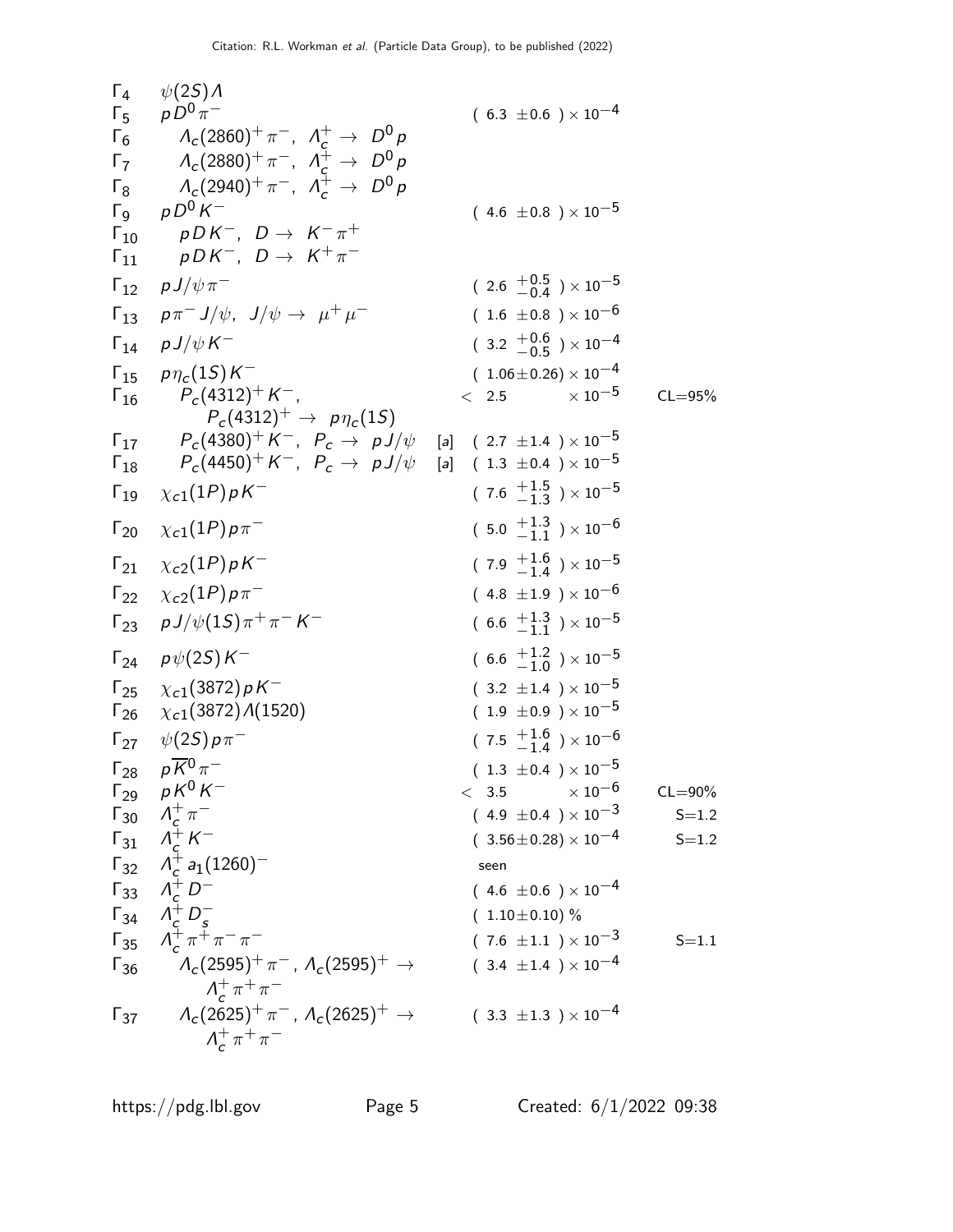| Γ <sub>38</sub> | \n $\Sigma_c(2455)^0 \pi^+ \pi^-$ ,\n $\Sigma_c^0 \rightarrow$ \n            | \n $(5.7 \pm 2.2) \times 10^{-4}$ \n   |
|-----------------|------------------------------------------------------------------------------|----------------------------------------|
| Γ <sub>39</sub> | \n $\Sigma_c(2455)^{++} \pi^- \pi^-$ ,\n $\Sigma_c^+ \rightarrow$ \n         | \n $(1.02 \pm 0.11) \times 10^{-3}$ \n |
| Γ <sub>41</sub> | \n $\Lambda_c^+ \mu^+ \pi^-$ \n                                              | \n $(1.02 \pm 0.11) \times 10^{-3}$ \n |
| Γ <sub>42</sub> | \n $\Sigma_c(2455)^0 \rho \overline{\rho}, \n\Sigma_c(2520)^0 \rightarrow\n$ | \n $(3.1 \pm 0.7) \times 10^{-5}$ \n   |
| Γ <sub>43</sub> | \n $\Lambda_c^+ \ell^- \overline{\nu}_\ell$ \n                               | \n $(6.2 \pm \frac{1.4}{1.3}) \%$ \n   |
| Γ <sub>44</sub> | \n $\Lambda_c^+ \ell^- \overline{\nu}_\ell$ \n                               | \n $(6.2 \pm \frac{1.4}{1.3}) \%$ \n   |
| Γ <sub>45</sub> | \n $\Lambda_c^+ \ell^- \overline{\nu}_\ell$ \n                               | \n $(5.6 \pm 3.1) \%$ \n               |
| Γ <sub>49</sub> | \n $\Lambda_c(2625)^+ \ell^- \overline{\nu}_\ell$ \n                         | \n $(1.3 \pm \frac{0.6}{0.5}) \%$ \n   |
| Γ <sub>49</sub> | \n $\Lambda_c(2625)^+ \ell^- \overline{\nu}_\ell$ \n                         | \n $(1.3 \$                            |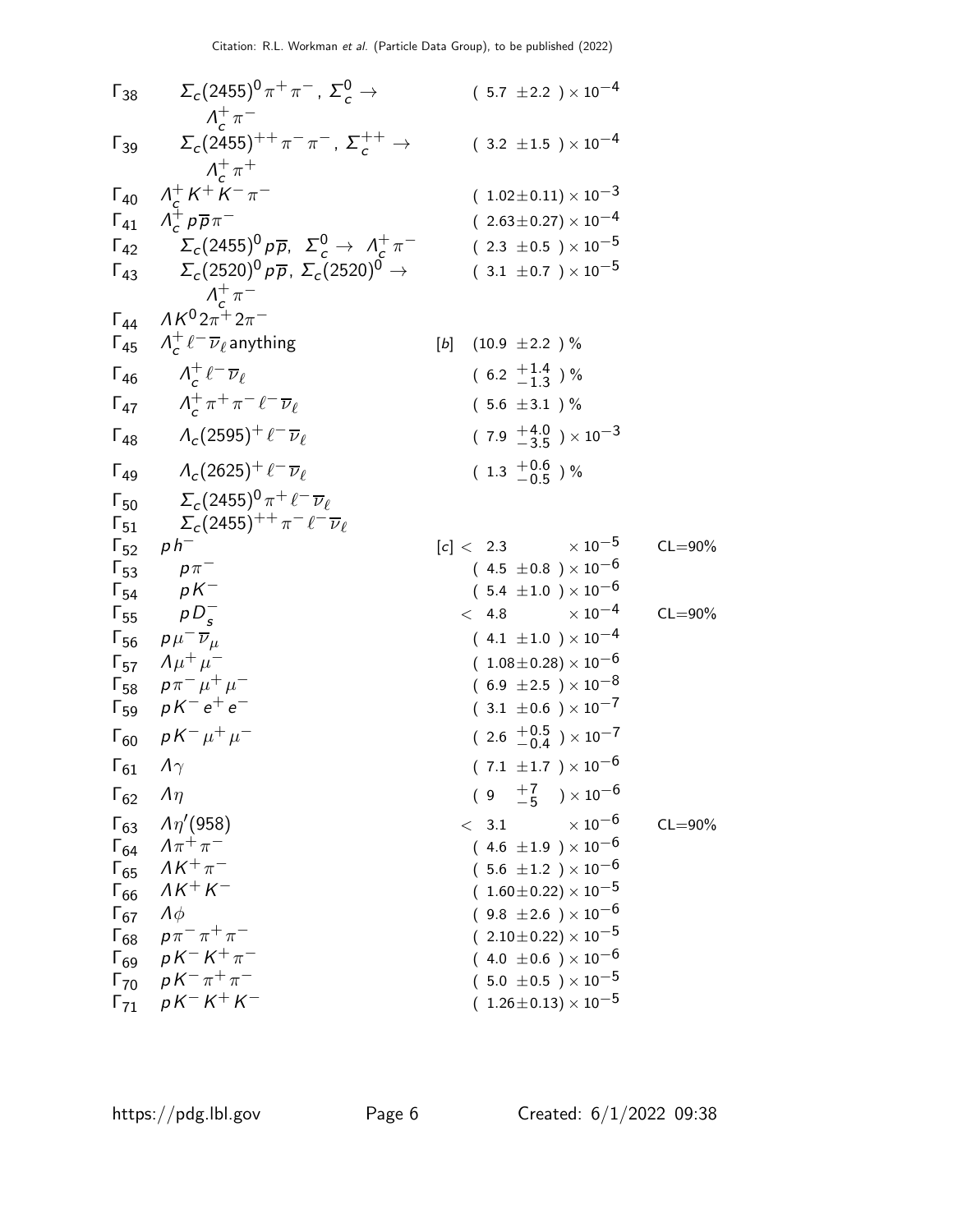- $[a]$   $P_c^+$  $_{c}^{+}$  is a pentaquark-charmonium state.
- [b] Not a pure measurement. See note at head of  $\Lambda_b^0$  Decay Modes.
- [c] Here  $h^-$  means  $\pi^-$  or  $K^-$ .

### CONSTRAINED FIT INFORMATION

An overall fit to 10 branching ratios uses 12 measurements and one constraint to determine 7 parameters. The overall fit has a  $\chi^2=10.8$  for 6 degrees of freedom.

The following off-diagonal array elements are the correlation coefficients  $\left<\delta x_i\delta x_j\right>$ / $(\delta x_i\cdot\delta x_j)$ , in percent, from the fit to the branching fractions,  $x_i$   $\;\equiv$  $\mathsf{\Gamma}_i/\mathsf{\Gamma}_{\mathsf{total}}$ . The fit constrains the  $\mathsf{x}_i$  whose labels appear in this array to sum to one.

| $x_{31}$ | 92       |          |          |          |          |
|----------|----------|----------|----------|----------|----------|
| $x_{35}$ | 46       | 43       |          |          |          |
| $x_{46}$ | 13       | 12       | 6        |          |          |
| $x_{53}$ | 0        | 0        | 0        | 0        |          |
| $x_{54}$ | 0        | 0        | 0        | 0        | 82       |
|          | $x_{30}$ | $x_{31}$ | $x_{35}$ | $x_{46}$ | $x_{53}$ |

#### Λ 0  $_b^{\sf o}$  BRANCHING RATIOS

| $\Gamma(J/\psi(1S)\Lambda\times B(b\to\Lambda_b^0))/\Gamma_{\rm total}$                                                                                                                                                                                                                                                                                                                                                                                                                                                                                                                                                                                                                                                                                                                                              |                     |                                                                   |      |                       |                                    | $\mathsf{\Gamma}_1/\mathsf{\Gamma}$ |  |
|----------------------------------------------------------------------------------------------------------------------------------------------------------------------------------------------------------------------------------------------------------------------------------------------------------------------------------------------------------------------------------------------------------------------------------------------------------------------------------------------------------------------------------------------------------------------------------------------------------------------------------------------------------------------------------------------------------------------------------------------------------------------------------------------------------------------|---------------------|-------------------------------------------------------------------|------|-----------------------|------------------------------------|-------------------------------------|--|
| <i>VALUE</i> (units $10^{-5}$ )                                                                                                                                                                                                                                                                                                                                                                                                                                                                                                                                                                                                                                                                                                                                                                                      | <b>EVTS</b>         | DOCUMENT ID                                                       |      | TECN                  | <b>COMMENT</b>                     |                                     |  |
| 5.8 $\pm$ 0.8 OUR AVERAGE<br>$6.01 \pm 0.60 \pm 0.58 \pm 0.28$<br>4.7 $\pm$ 2.3 $\pm$ 0.2<br>• • • We do not use the following data for averages, fits, limits, etc. • • •                                                                                                                                                                                                                                                                                                                                                                                                                                                                                                                                                                                                                                           |                     | <sup>1</sup> ABAZOV 110 D0 $p\overline{p}$ at 1.96 TeV<br>$2$ ABE |      |                       | 97B CDF $p\overline{p}$ at 1.8 TeV |                                     |  |
| $\pm 60$<br>±90<br>180                                                                                                                                                                                                                                                                                                                                                                                                                                                                                                                                                                                                                                                                                                                                                                                               |                     | 16 ALBAJAR 91E UA1 $p\overline{p}$ at 630 GeV                     |      |                       |                                    |                                     |  |
| <sup>1</sup> ABAZOV 110 uses B $(B^0 \rightarrow J/\psi K^0_S) \times B(b \rightarrow B^0) = (1.74 \pm 0.08) \times 10^{-4}$ to<br>obtain the result. The $(\pm 0.08) \times 10^{-4}$ uncertainty of this product is listed as the last<br>uncertainty of the measurement, $(\pm 0.28) \times 10^{-5}$ .<br><sup>2</sup> ABE 97B reports $\left[ B(\Lambda_b^0 \to J/\psi \Lambda) \times B(b \to \Lambda_b^0) \right] / \left[ B(B^0 \to J/\psi K_S^0) \times B(b \to J/\psi \Lambda_b^0) \right]$<br>$B^0$ )] = 0.27 $\pm$ 0.12 $\pm$ 0.05. We multiply by our best value B( $B^0 \rightarrow J/\psi K_S^0$ ) $\times$ B( $b \rightarrow$<br>$B^0$ ) = (1.74 $\pm$ 0.08) × 10 <sup>-4</sup> . Our first error is their experiment error and our second<br>error is the systematic error from using our best value. |                     |                                                                   |      |                       |                                    |                                     |  |
| $\Gamma(\psi(2S)\Lambda)/\Gamma(J/\psi(1S)\Lambda)$                                                                                                                                                                                                                                                                                                                                                                                                                                                                                                                                                                                                                                                                                                                                                                  |                     |                                                                   |      |                       |                                    | $\Gamma_4/\Gamma_2$                 |  |
| <b>VALUE</b><br>$0.508 \pm 0.023$ OUR AVERAGE                                                                                                                                                                                                                                                                                                                                                                                                                                                                                                                                                                                                                                                                                                                                                                        |                     | DOCUMENT ID                                                       | TECN | COMMENT               |                                    |                                     |  |
| $0.513 \pm 0.023 \pm 0.019$<br>$0.50 \pm 0.03 \pm 0.02$                                                                                                                                                                                                                                                                                                                                                                                                                                                                                                                                                                                                                                                                                                                                                              | $1$ AAIJ<br>$2$ AAD |                                                                   |      | 15CH ATLS pp at 8 TeV | 19F LHCB pp at 7, 8 TeV            |                                     |  |

 $^1$  AAIJ 19F uses B $(J/\psi\rightarrow\ \mu^+\ \mu^-)=(5.961\pm0.033)\times 10^{-2}$  and B $(\psi(2S)\rightarrow\ e^+\ e^-)$  $= (7.93 \pm 0.17) \times 10^{-3}$  from PDG 18 with assumption of lepton universality. AAIJ 19F

https://pdg.lbl.gov Page 7 Created: 6/1/2022 09:38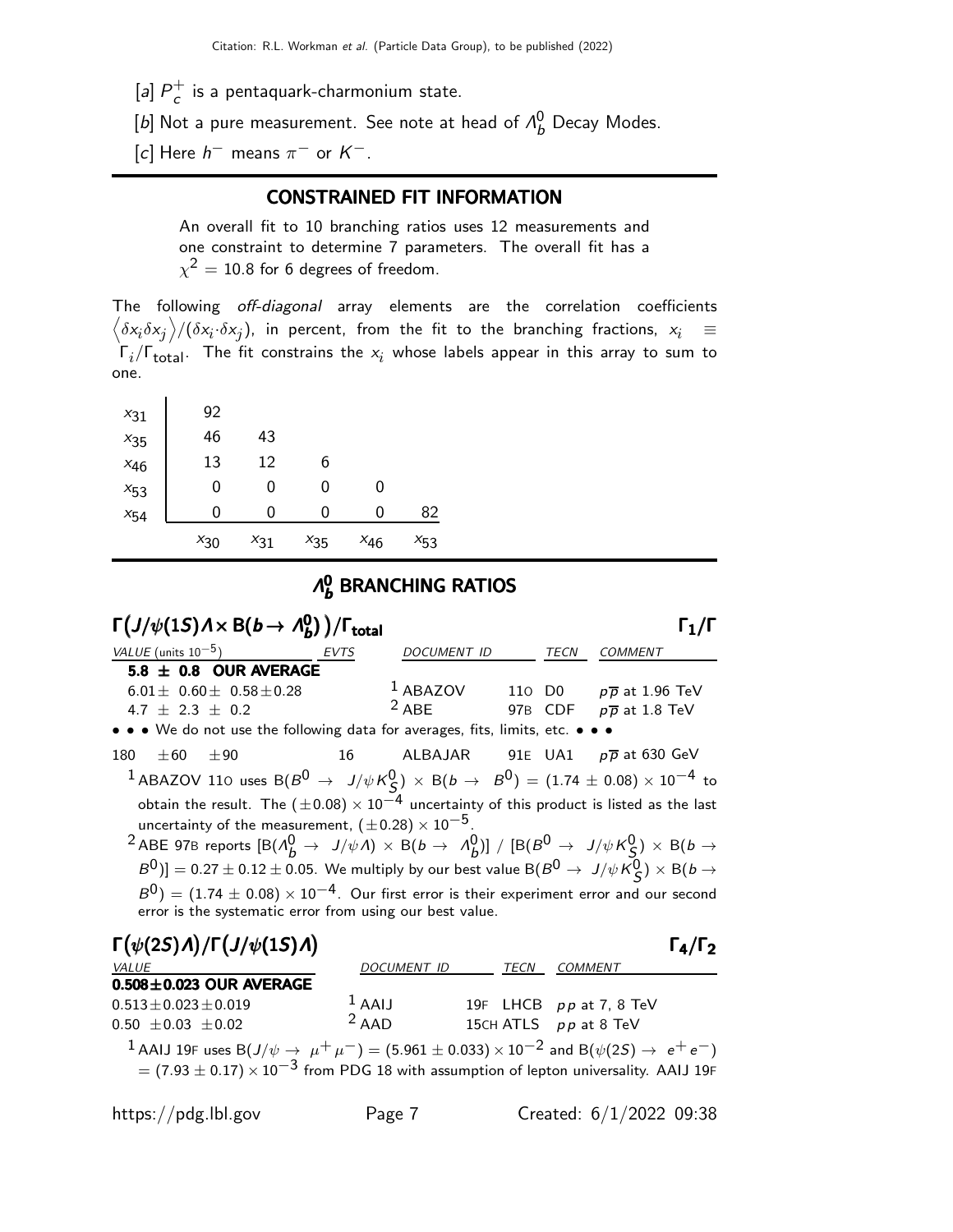reports this result as  $0.513 \pm 0.023 \pm 0.016 \pm 0.011$ , where the last uncertainty is the

contribution due to the external input of branching fractions used in the analysis.<br><sup>2</sup> AAD 15CH uses B(J/ $\psi \rightarrow \mu^+ \mu^-$ ) = (5.961±0.033)×10<sup>-2</sup> and B( $\psi$ (2*S*)  $\rightarrow \mu^+ \mu^-$ )=  $(7.89 \pm 0.17) \times 10^{-3}$  from PDG 14 with assumption of lepton universality.

| $\Gamma(J/\psi(1S)\Lambda\phi)/\Gamma(\psi(2S)\Lambda)$                                                             |                              |          |         |                                                                    | $\Gamma_3/\Gamma_4$                           |
|---------------------------------------------------------------------------------------------------------------------|------------------------------|----------|---------|--------------------------------------------------------------------|-----------------------------------------------|
| VALUE (units $10^{-2}$ )                                                                                            | DOCUMENT ID                  |          | TECN    | <b>COMMENT</b>                                                     |                                               |
| $8.26 \pm 0.90 \pm 0.69$                                                                                            | SIRUNYAN                     |          | 20H CMS | $pp$ at 13 TeV                                                     |                                               |
| $\Gamma(pD^0\pi^-)/\Gamma_{\rm total}$<br><b>EVTS</b><br><b>VALUE</b>                                               | <b>DOCUMENT ID</b>           |          |         | TECN COMMENT                                                       | $\Gamma_5/\Gamma$                             |
| • • • We do not use the following data for averages, fits, limits, etc. •                                           |                              |          |         |                                                                    |                                               |
| 52<br>seen<br>seen                                                                                                  | <b>BARI</b><br><b>BASILE</b> | 91<br>81 |         | SFM $D^0 \rightarrow K^- \pi^+$<br>SFM $D^0 \rightarrow K^- \pi^+$ |                                               |
| $\Gamma(A_c(2860)^+\pi^-$ , $\Lambda_c^+\to D^0p)/\Gamma(A_c(2880)^+\pi^-$ , $\Lambda_c^+\to D^0p)$<br><b>VALUE</b> | DOCUMENT ID TECN COMMENT     |          |         |                                                                    | $\Gamma_6/\Gamma_7$                           |
| 4.54 + 0.51 + 0.21<br>4.54 - 0.39 - 0.59                                                                            | AAIJ                         |          |         | 17S LHCB pp at 7, 8 TeV                                            |                                               |
| $\Gamma(A_c(2940)^+\pi^-$ , $\Lambda_c^+\to D^0p)/\Gamma(A_c(2880)^+\pi^-$ , $\Lambda_c^+\to D^0p)$<br><b>VALUE</b> | DOCUMENT ID TECN COMMENT     |          |         |                                                                    | $\Gamma_8/\Gamma_7$                           |
| $0.83 + 0.31 + 0.18$<br>-0.10 - 0.43                                                                                | AAIJ                         |          |         | 175 LHCB $pp$ at 7, 8 TeV                                          |                                               |
| $\Gamma(pD^0 K^-)/\Gamma(pD^0 \pi^-)$                                                                               |                              |          |         |                                                                    | $\Gamma$ <sub>9</sub> / $\Gamma$ <sub>5</sub> |
| $VALUE$ (units $10^{-2}$ )                                                                                          | <i>DOCUMENT ID</i>           |          | TECN    | <b>COMMENT</b>                                                     |                                               |
| $7.3 \pm 0.8 \pm 0.5$                                                                                               | AAIJ                         |          |         | 14H LHCB pp at 7 TeV                                               |                                               |
| $\Gamma(pDK^{-}, D \rightarrow K^{-}\pi^{+})/\Gamma(pDK^{-}, D \rightarrow K^{+}\pi^{-})$<br><u>VALUE</u>           | DOCUMENT ID TECN COMMENT     |          |         |                                                                    | $\Gamma_{10}/\Gamma_{11}$                     |
| $7.1 \pm 0.8 + 0.4$                                                                                                 | $1$ AAIJ                     |          |         | 21AD LHCB $pp$ at 7, 8, 13 TeV                                     |                                               |
| $1$ Measured in the full phase space.                                                                               |                              |          |         |                                                                    |                                               |
| $\Gamma(pJ/\psi\pi^{-})/\Gamma(pJ/\psi K^{-})$                                                                      |                              |          |         |                                                                    | $\Gamma_{12}/\Gamma_{14}$                     |
| VALUE (units $10^{-2}$ )                                                                                            | DOCUMENT ID                  |          | TECN    | <b>COMMENT</b>                                                     |                                               |
| 8.24 $\pm$ 0.25 $\pm$ 0.42                                                                                          | AAIJ                         |          |         | 14K LHCB pp at 7, 8 TeV                                            |                                               |
| $\Gamma(pJ/\psi K^{-})/\Gamma_{\rm total}$                                                                          |                              |          |         |                                                                    | $\Gamma_{14}/\Gamma$                          |
| VALUE (units $10^{-4}$ )                                                                                            | DOCUMENT ID                  |          | TECN    | COMMENT                                                            |                                               |
| $3.17 \pm 0.04 + 0.57$<br>-0.45                                                                                     | $1$ AAIJ                     |          |         | 16A LHCB pp at 7, 8 TeV                                            |                                               |

 $^1$  AAIJ 16A reported the measurement of  $(3.17 \pm 0.04 \pm 0.07 \pm 0.34 \pm 0.45) \times 10^{-4}$ where the first uncertainty is statistical, the second is systematic, the third is due to the branching fraction of  $B^0 \to J/\psi K^*(892)^0$ , and the fourth is due to the knowledge of  $\delta \varphi_f/\delta d_\perp$  . We combined in quadrature second to fourth uncertainties to a total systematic uncertainty.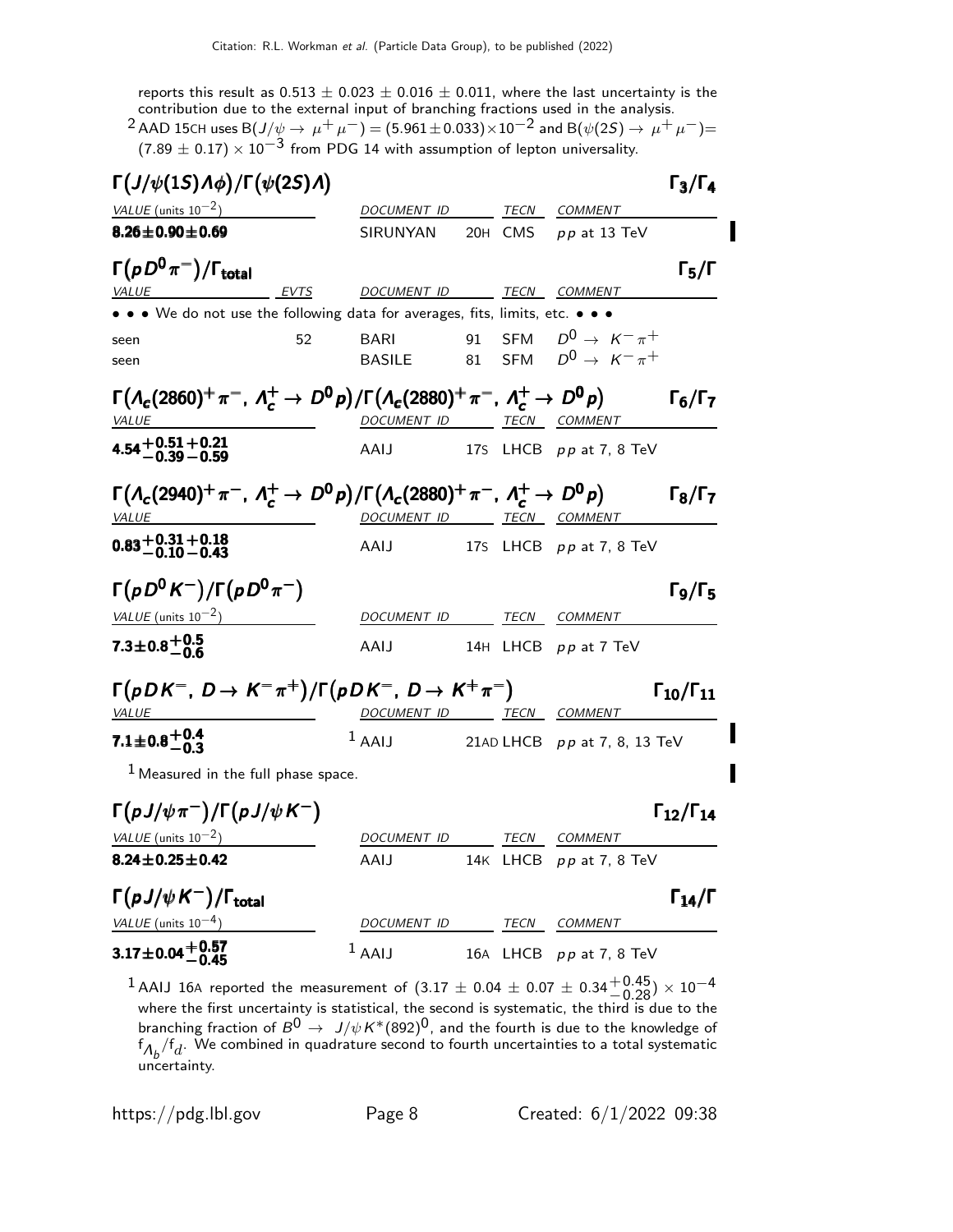Citation: R.L. Workman et al. (Particle Data Group), to be published (2022)

 $\Gamma(p\eta_c(1S)K^-)/\Gamma(pJ/\psi K^-)$  Γ<sub>15</sub>/Γ<sub>14</sub>  $\Gamma_{15}/\Gamma_{14}$ **COMMENT**  $0.333 \pm 0.050 \pm 0.037$  1 AAIJ 20AK LHCB pp at 13 TeV  $1$  AAIJ 20AK reported the measurement of 0.333  $\pm$  0.050  $\pm$  0.019  $\pm$  0.032, where the last uncertainty is due uncertainties of the used branching fractions of  $J/\psi\to~p\overline{p}$  and  $\eta_c\to$  $p\overline{p}$  decays. We combined in quadrature the systematic uncertainties.  $Γ(P_c(4312)^+ K^-, P_c(4312)^+ → pη_c(1S))/Γ(pη_c(1S)K^-)$  Γ<sub>16</sub>/Γ<sub>15</sub> VALUE CL% DOCUMENT ID TECN COMMENT  $\langle 0.24$  95 AAIJ 20AK LHCB pp at 13 TeV  $\Gamma(P_c(4380)^+ K^-, P_c \to p J/\psi)/\Gamma_{\text{total}}$ Γ  $P_{c}^{+}$  $\tau$  is a pentaquark-charmonium state. VALUE (units 10<sup>-5</sup>) DOCUMENT ID TECN COMMENT  $2.66\!\pm\!0.22\frac{+1.41}{-1.38}$  $1$  AAIJ 16A LHCB pp at 7, 8 TeV <sup>1</sup> AAIJ 16 total systematic includes the uncertainties on  $f(P_{\epsilon}^{+})$  $\frac{1}{c}$ ) and B( $\Lambda_b \to p J/\psi K^-$ ).  $\Gamma(P_c(4450)^+ K^-, P_c \to p J/\psi)/\Gamma_{\text{total}}$  $P_{c}^{+}$  $\overline{c}$  is a pentaquark-charmonium state. VALUE (units  $10^{-5}$ ) DOCUMENT ID TECN COMMENT <sup>1</sup>.30±0.16+0.<sup>42</sup> <sup>−</sup>0.<sup>39</sup> <sup>1</sup>.30±0.16+0.42−0.<sup>39</sup> <sup>1</sup>.30±0−1.30±0<sup>−</sup>  $1$  AAIJ 16A LHCB pp at 7, 8 TeV <sup>1</sup> AAIJ 16 total systematic includes the uncertainties on  $f(P_{\epsilon}^{+})$  $\frac{1}{c}$ ) and B( $\Lambda_b \to p J/\psi K^-$ ). Γ(χ<sub>c1</sub>(1P)ρK<sup>--</sup>)/Γ(ρJ/ψK<sup>--</sup>) Γ<sub>19</sub>/Γ<sub>14</sub> Γ19/Γ VALUE  $V = V$  DOCUMENT ID TECN COMMENT  $0.239 \pm 0.019 \pm 0.007$  17AMLHCB pp at 7, 8 TeV  $^1$  AAIJ 17AM reports  $0.242~\pm~0.014~\pm~0.016$  from a measurement of  $[\Gamma(\Lambda_b^0~\rightarrow~\Lambda_c^0(1)$  $\chi_{\bf c1}(1P)\,\rho\,K^-)/\Gamma\bigl({\it A}^0_{\bf b}\,\,\rightarrow\,\,\,\,\,\rho\,J/\psi\,K^-)\bigr]\;\times\;\left[\mathsf{B}(\chi_{\bf c1}(1P)\,\,\rightarrow\,\,\,\,\,\gamma\,J/\psi(1S))\right]\; \text{assuming}$  $B(\chi_{c1}(1P) \to \gamma J/\psi(1S)) = (33.9 \pm 1.2) \times 10^{-2}$ , which we rescale to our best value  $B(\chi_{c1}(1P) \to \gamma J/\psi(1S)) = (34.3 \pm 1.0) \times 10^{-2}$ . Our first error is their experiment's error and our second error is the systematic error from using our best value.  $\Gamma(\chi_{c1}(1P) p\pi^{-})/\Gamma(\chi_{c1}(1P) pK^{-})$  Γ<sub>20</sub>/Γ<sub>19</sub> VALUE (units  $10^{-2}$ ) DOCUMENT ID TECN COMMENT  $6.59 \pm 1.01 \pm 0.22$  AAIJ 21R LHCB pp at 13 TeV  $\Gamma(\chi_{c2}(1P)\rho K^-)/\Gamma(\rho J/\psi K^-)$  Γ<sub>21</sub>/Γ<sub>14</sub>  $^{-})$  Γ<sub>21</sub>/Γ<sub>14</sub> VALUE **DOCUMENT ID TECN COMMENT**  $\textbf{0.250} \pm \textbf{0.025} \pm \textbf{0.007}$   $1 \text{ AAIJ}$   $17 \text{AMLHCB}$   $p \text{p at 7, 8 TeV}$  $^1$  AAIJ 17AM reports  $0.248~\pm~0.02~\pm~0.017$  from a measurement of  $[\Gamma(\Lambda_b^0~\rightarrow~\Lambda_c^0(1)$  $\chi_{c2}(1P)\,\rho\,K^-)/\Gamma\bigl({\cal A}^0_{\bar{D}}\;\to\;\;\;\rho\,J/\psi\,K^-)\bigr]\;\times\;\left[\mathsf{B}(\chi_{c2}(1P)\;\to\;\;\;\gamma\,J/\psi(1S))\right]\; \text{assuming}$  $B(\chi_{c2}(1P) \to \gamma J/\psi(1S)) = (19.2 \pm 0.7) \times 10^{-2}$ , which we rescale to our best value  $B(\chi_{c2}(1P) \to \gamma J/\psi(1S)) = (19.0 \pm 0.5) \times 10^{-2}$ . Our first error is their experiment's error and our second error is the systematic error from using our best value.

https://pdg.lbl.gov Page 9 Created: 6/1/2022 09:38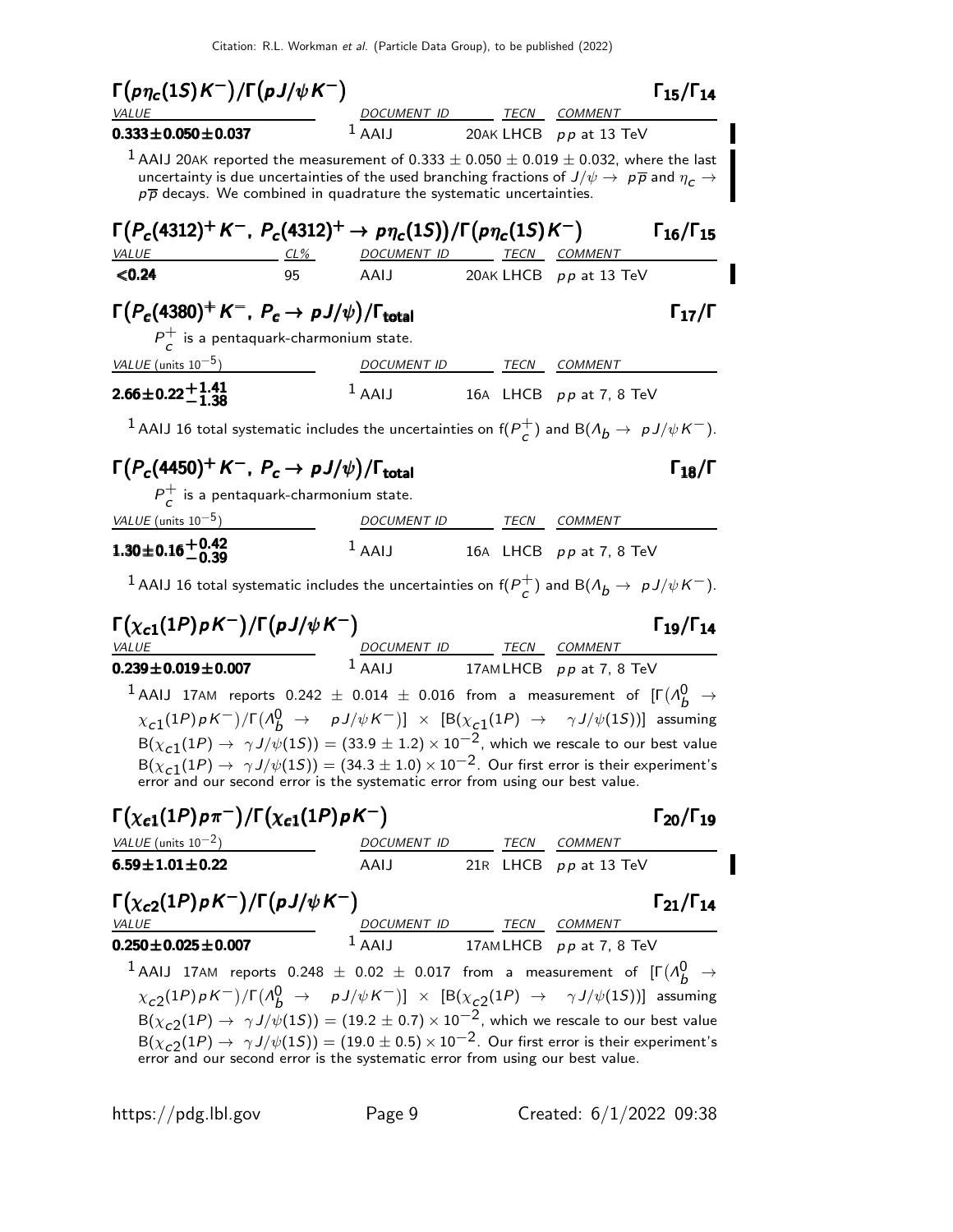Citation: R.L. Workman et al. (Particle Data Group), to be published (2022)

Γ(χ<sub>c2</sub>(1P)ρK<sup>--</sup>)/Γ(χ<sub>c1</sub>(1P)ρK<sup>--</sup>) Γ<sub>21</sub>/Γ<sub>19</sub>  $\Gamma_{21}/\Gamma_{19}$ COMMENT **1.06** $\pm$ **0.05** $\pm$ **0.04** $\pm$ **0.04** 1 AAIJ 21R LHCB pp at 13 TeV  $<sup>1</sup>$  The first uncertainty is statistical, the second is systematic and the third is related to</sup> the uncertainties in the branching fractions of the  $\chi_{cJ} \rightarrow J/\psi \gamma$  decays.  $\Gamma(\chi_{c2}(1P) p\pi^{-})/\Gamma(\chi_{c1}(1P) p\pi^{-})$  Γ<sub>22</sub>/Γ<sub>20</sub>  $\Gamma_{22}/\Gamma_{20}$ VALUE MERINDE DOCUMENT ID TECN COMMENT  $0.95 \pm 0.30 \pm 0.04 \pm 0.04$   $1$  AAIJ 21R LHCB pp at 13 TeV <sup>1</sup> Evidence for the  $\Lambda_b^0 \to \chi_{c2}^0 p \pi^-$  decay is obtained with a significance of 3.5 standard deviations. The first uncertainty is statistical, the second is systematic and the third is related to the uncertainties in the branching fractions of the  $\chi_{c,J} \to J/\psi \gamma$  decays.  $\Gamma(pJ/\psi(1S)\pi^+\pi^- K^-)/\Gamma(pJ/\psi K^-)$  Γ<sub>23</sub>/Γ<sub>14</sub> VALUE **DOCUMENT ID** TECN COMMENT **0.2086** $\pm$ **0.0096** $\pm$ **0.0134** <sup>1</sup> AAIJ 16Y LHCB pp at 7, 8 TeV  $1$  Excludes  $\psi(2S) \rightarrow J/\psi \pi^+ \pi^-$ .  $\Gamma(p\psi(2S)K^{-})/\Gamma(pJ/\psi K^{-})$   $\Gamma_{24}/\Gamma_{14}$ ⟩ )  $\Gamma_{24}/\Gamma_{14}$ VALUE **DOCUMENT ID** TECN COMMENT **0.2070** $\pm$ **0.0076** $\pm$ **0.0059** <sup>1</sup> AAIJ 16Y LHCB pp at 7, 8 TeV  $^1$  AAIJ 16Y reports a measurement of 0.2070  $\pm$  0.0076  $\pm$  0.0046  $\pm$  0.0037 where the third uncertainty is due to the knowledge of  $J/\psi$  and  $\psi(2S)$  branching fractions. We have combined both systematic uncertainties in quadrature. Γ( $\chi_{c1}(3872)$ Λ(1520))/Γ( $\chi_{c1}(3872)$ ρΚ $^-$ ) Γ26/Γ25 Γ<sub>26</sub>/Γ<sub>25</sub> VALUE DOCUMENT ID TECN COMMENT **0.58** $\pm$ **0.15 AAIJ** 19AN LHCB pp at 7, 8, 13 TeV Γ( $\chi_{c1}(3872)\rho K^-$ )/Γ( $\rho\psi(2S)K^-$ ) Γ25/Γ24  $\Gamma_{25}/\Gamma_{24}$ VALUE **DOCUMENT ID TECN COMMENT**  $0.49 \pm 0.10 \pm 0.16$  1 AAIJ 19AN LHCB pp at 7, 8, 13 TeV <sup>1</sup> AAIJ 19AN reports  $[Γ(Λ_ b^0 → X_{c1}(3872)ρK^-)/Γ(Λ_ b^0 → ρ(2S)K^-)] ×$  $\left[ B(\chi_{c1}(3872) \rightarrow \pi^+\pi^- J/\psi(15)) \right] / \left[ B(\psi(25) \rightarrow J/\psi(15)\pi^+\pi^-) \right] = (5.4 \pm 1.0)$ 1.1  $\pm$  0.2)  $\times$  10<sup>-2</sup> which we multiply or divide by our best values B( $\chi$ <sub>C1</sub>(3872)  $\rightarrow$  $\pi^{+}\pi^{-}J/\psi(15)) = (3.8 \pm 1.2) \times 10^{-2}$ , B( $\psi(25) \rightarrow J/\psi(15)\pi^{+}\pi^{-}) = (34.68 \pm 1.2)$  $(0.30) \times 10^{-2}$ . Our first error is their experiment's error and our second error is the systematic error from using our best values.  $\Gamma(\psi(2S) p \pi^{-})/\Gamma(p \psi(2S) K^{-})$  Γ27/Γ24  $\Gamma_{27}/\Gamma_{24}$ VALUE (%)  $DOCUMENT$  ID TECN COMMENT **11.4** $\pm$ **1.3** $\pm$ **0.2 AAIJ** 18AF LHCB p p at 7, 8, 13 TeV  $\Gamma(p\overline{K}^0\pi^-)/\Gamma_{\rm total}$ )/Γ<sub>total</sub>Γ28/Γ VALUE (units  $10^{-5}$ ) ) DOCUMENT ID TECN COMMENT **1.26** $\pm$ **0.19** $\pm$ **0.36** <sup>1</sup> AAIJ 14Q LHCB pp at 7 TeV <sup>1</sup> Used the normalizing mode branching fraction value of B( $B^{0}$  →  $K^{0}\pi^{+}\pi^{-}$ ) = (4.96  $\pm$  $(0.20) \times 10^{-5}$ .

https://pdg.lbl.gov Page 10 Created: 6/1/2022 09:38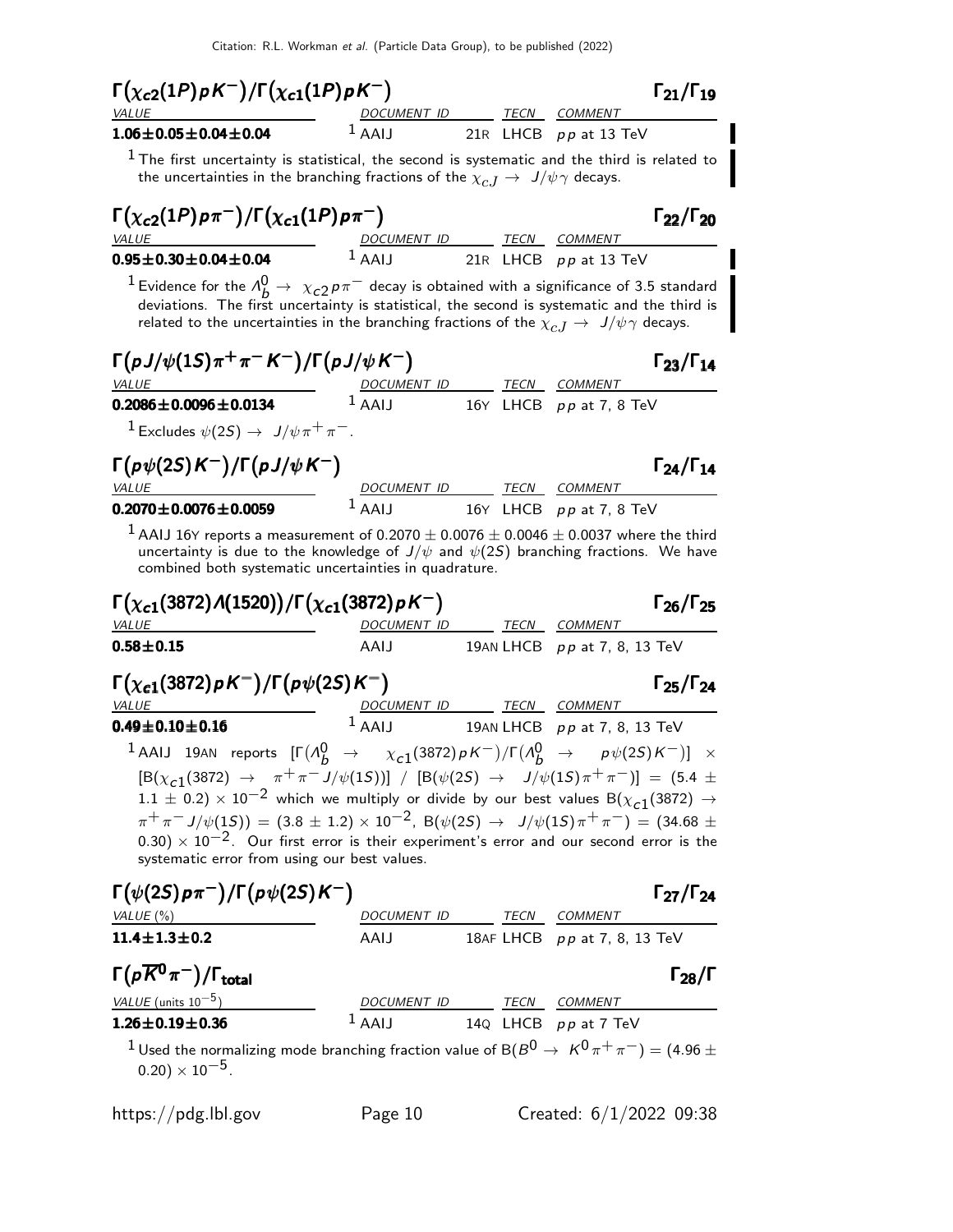| $\Gamma(pK^0K^-)/\Gamma_{\rm total}$                                           |        |                                 |  |                                                                                                          |             |
|--------------------------------------------------------------------------------|--------|---------------------------------|--|----------------------------------------------------------------------------------------------------------|-------------|
| VALUE                                                                          | $CL\%$ | DOCUMENT ID TECN                |  | <b>COMMENT</b>                                                                                           |             |
| $<$ 3.5 $\times$ 10 <sup>-6</sup>                                              | 90     | AAIJ                            |  | 14Q LHCB pp at 7 TeV                                                                                     |             |
| $\Gamma(\Lambda_c^+\pi^-)/\Gamma_{\rm total}$                                  |        |                                 |  |                                                                                                          | <b>130/</b> |
| VALUE (units $10^{-3}$ ) EVTS DOCUMENT ID TECN                                 |        |                                 |  | <b>COMMENT</b>                                                                                           |             |
| <b>4.9 <math>\pm</math>0.4 OUR FIT</b> Error includes scale factor of 1.2.     |        |                                 |  |                                                                                                          |             |
| <b>4.8 <math>\pm</math>0.5 OUR AVERAGE</b> Error includes scale factor of 1.5. |        |                                 |  |                                                                                                          |             |
| 4.60 $^{+0.31}_{-0.30}$ ± 0.14                                                 |        | $1$ AAIJ 141 LHCB $pp$ at 7 TeV |  |                                                                                                          |             |
| $5.97 \pm 0.28 \pm 0.81$                                                       |        |                                 |  |                                                                                                          |             |
| 8.8 $\pm 2.8 \pm 1.5$                                                          |        |                                 |  | <sup>2</sup> AAIJ 14Q LHCB $p p$ at 7 TeV<br><sup>3</sup> ABULENCIA 07B CDF $p \overline{p}$ at 1.96 TeV |             |
| • • • We do not use the following data for averages, fits, limits, etc. • • •  |        |                                 |  |                                                                                                          |             |
| seen                                                                           | 3      |                                 |  | ABREU 96N DLPH $\Lambda_c^+ \to pK^-\pi^+$<br>BUSKULIC 96L ALEP $\Lambda_c^+ \to pK^-\pi^+$ ,            |             |
| seen                                                                           | 4      |                                 |  |                                                                                                          |             |
|                                                                                |        |                                 |  | $p\overline{K}^0$ , $\Lambda\pi^+\pi^+\pi^-$                                                             |             |

 $^{\text{1}}$  AAIJ 141 reports  $(4.30 \pm 0.03 {+0.12 \atop -0.11} \pm 0.26 \pm 0.21)\times 10^{-3}$  from a measurement of  $[\Gamma(\Lambda_b^0 \rightarrow \Lambda_c^+)]$  $(\frac{1}{c}\pi^{-})/\Gamma_{\text{total}}] \times [B(B^0 \to D^- \pi^+)]$  assuming  $B(B^0 \to D^- \pi^+)$  = (2.68  $\pm$  $(0.13)\times 10^{-3}$ , which we rescale to our best value B $(B^0\to D^-\pi^+)=(2.51\pm 0.08)\times 10^{-3}$ 10<sup>-3</sup>. Our first error is their experiment's error and our second error is the systematic error from using our best value. Uses information on  $f_{\sf baryon}/f_{\bm d}$  from measurement in semileptonic decays by the same authors.

<sup>2</sup> Obtained using the branching fraction of  $\Lambda_c^+ \to pK^-\pi^+$  decay.

 $^3$  The result is obtained from  $(f_{\text{baryon}}/f_{\text{d}})$   $(\text{B}(A_b^0 \rightarrow A_c^+)$  $(\frac{1}{c} \pi^{-})/B(\overline{B}^{0} \rightarrow D^{+} \pi^{-})) =$  $0.82 \pm 0.08 \pm 0.11 \pm 0.22$ , assuming  $f_{\text{baryon}}/f_{\text{d}} = 0.25 \pm 0.04$  and  $B(\overline{B}^0 \to D^+\pi^-)$  $= (2.68 \pm 0.13) \times 10^{-3}$ .

 $\Gamma_5/\Gamma_{30}$ 

 $K^- \pi^+$ )] /

$$
\begin{array}{ll}\n\Gamma(pD^0\pi^-)/\Gamma(\Lambda_c^+\pi^-) & \text{EECN} & \text{COMMENT} \\
\hline\n0.128 \pm 0.007 \pm 0.006 & 1 \text{ AAIJ} & 14H \text{ LHCB } pp \text{ at } 7 \text{ TeV} \\
1 \text{ AAIJ} & 14H \text{ HCB } pp \text{ at } 7 \text{ TeV} \\
1 \text{ AAIJ} & 14H \text{ LHCB } pp \text{ at } 7 \text{ TeV} \\
1 \text{ AAIJ} & 14H \text{ LHCB } pp \text{ at } 7 \text{ TeV} \\
1 \text{ AAIJ} & 14H \text{ LHCB } pp \text{ at } 7 \text{ TeV} \\
1 \text{ AAIJ} & 14H \text{ LHCB } pp \text{ at } 7 \text{ TeV} \\
1 \text{ AAIJ} & 14H \text{ LHCB } pp \text{ at } 7 \text{ TeV} \\
1 \text{ AAIJ} & 14H \text{ LHCB } pp \text{ at } 7 \text{ TeV} \\
1 \text{ AAIJ} & 14H \text{ LHCB } pp \text{ at } 7 \text{ TeV} \\
1 \text{ AAIJ} & 14H \text{ LHCB } pp \text{ at } 7 \text{ TeV} \\
1 \text{ AAIJ} & 14H \text{ LHCB } pp \text{ at } 7 \text{ TeV} \\
1 \text{ AAIJ} & 14H \text{ LHCB } pp \text{ at } 7 \text{ TeV} \\
1 \text{ AAIJ} & 14H \text{ LHCB } pp \text{ at } 7 \text{ TeV} \\
1 \text{ AAIJ} & 14H \text{ LHCB } pp \text{ at } 7 \text{ TeV} \\
1 \text{ BIAJ} & 14H \text{ LHCB } pp \text{ at } 7 \text{ TeV} \\
1 \text{ BIAJ} & 14H \text{ LHCB } pp \text{ at } 7 \text{ TeV} \\
1 \text{ BIAJ} & 14H \text{ LHCB } pp \text{ at } 7 \text{ TeV} \\
1 \text{ AAIJ} & 14H \text{ LHCB } pp \text{ at } 7 \text{ TeV} \\
1 \text{ AAIJ} & 14H \text{ LHCB } pp \text{ at } 7 \text{ TeV} \\
1 \text{ AAIJ} & 14H \text{ LHCB } pp \text{ at
$$

| VALUE (units $10^{-4}$ ) | DOCUMENT ID                                                              | <i>TFCN</i> | COMMENT              |
|--------------------------|--------------------------------------------------------------------------|-------------|----------------------|
|                          | $3.56 \pm 0.28$ OUR FIT Error includes scale factor of 1.2.              |             |                      |
| $3.55 \pm 0.44 \pm 0.50$ | $\frac{1}{2}$ AAIJ                                                       |             | 14Q LHCB pp at 7 TeV |
|                          | 1. Obtained using the homeling function of $A^+$ , $B^+$ , $B^-$ + decay |             |                      |

 $^1$ Obtained using the branching fraction of  $\Lambda^+_c\rightarrow~pK^-\pi^+$  decay.

| $\Gamma(\Lambda_c^+ K^-)/\Gamma(\Lambda_c^+ \pi^-)$ |                    |             |                         | $\Gamma_{31}/\Gamma_{30}$ |
|-----------------------------------------------------|--------------------|-------------|-------------------------|---------------------------|
| VALUE (units $10^{-2}$ )                            | <b>DOCUMENT ID</b> | <i>TECN</i> | COMMENT                 |                           |
| $7.31\pm0.22$ OUR FIT<br>$7.31 \pm 0.16 \pm 0.16$   | AAIJ               |             | 14H LHCB pp at 7 TeV    |                           |
| https://pdg.lbl.gov                                 | Page 11            |             | Created: 6/1/2022 09:38 |                           |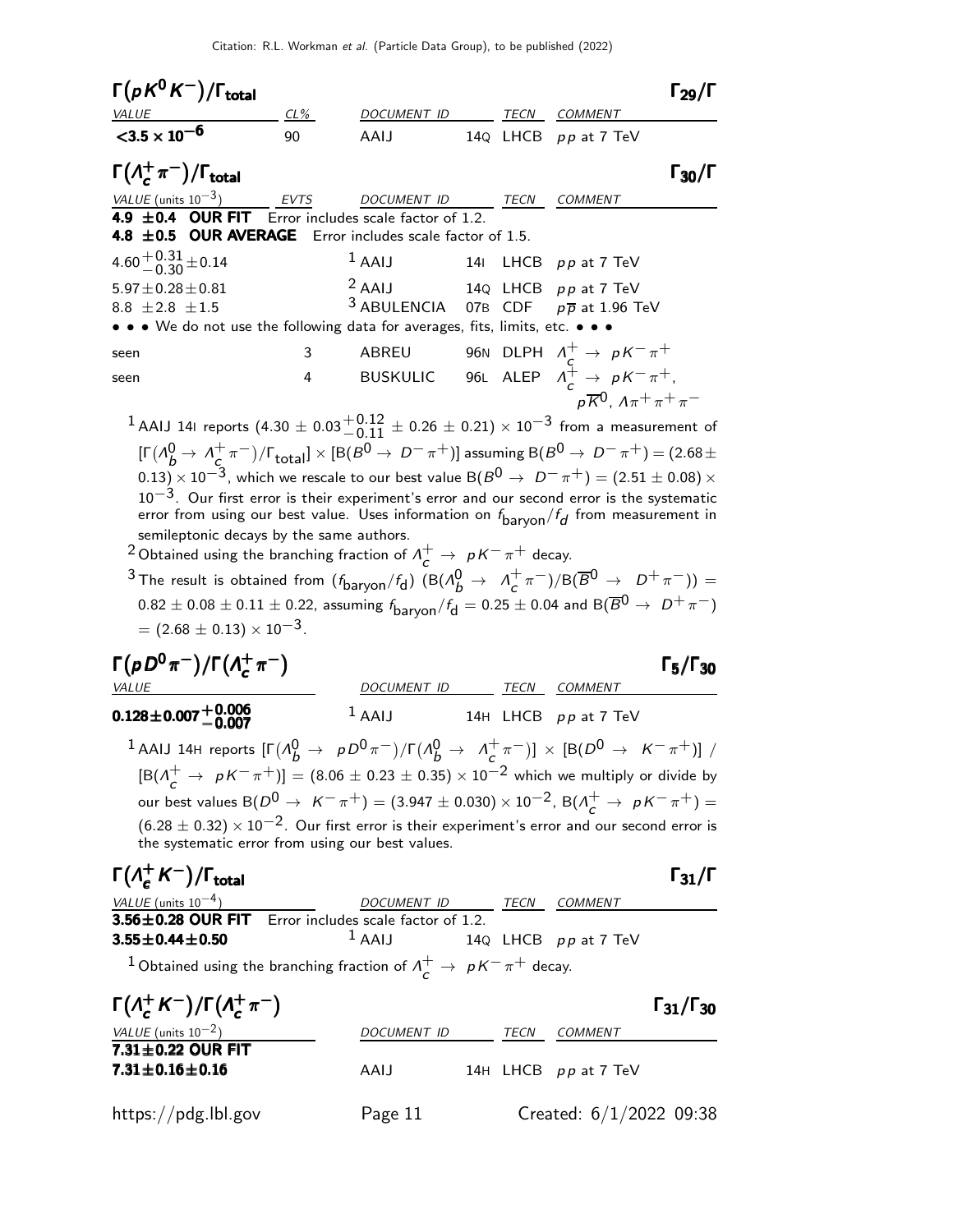| $\Gamma(A_c^+ a_1(1260)^-) / \Gamma_{\text{total}}$                                                                                                                                                              |                     |                                                                                                                                                                                                                                                                                      |  |                                                                                                                                 | $\Gamma_{32}/\Gamma$      |
|------------------------------------------------------------------------------------------------------------------------------------------------------------------------------------------------------------------|---------------------|--------------------------------------------------------------------------------------------------------------------------------------------------------------------------------------------------------------------------------------------------------------------------------------|--|---------------------------------------------------------------------------------------------------------------------------------|---------------------------|
| VALUE                                                                                                                                                                                                            | <u>EVTS</u>         | DOCUMENT ID TECN COMMENT                                                                                                                                                                                                                                                             |  |                                                                                                                                 |                           |
| seen                                                                                                                                                                                                             | 1.                  | ABREU                                                                                                                                                                                                                                                                                |  | 96N DLPH $\Lambda_c^+ \rightarrow pK^-\pi^+$ , $a_1^- \rightarrow$<br>$_{0}\mathbf{0}\pi^{-} \rightarrow \pi^{+}\pi^{-}\pi^{-}$ |                           |
| $\Gamma(\Lambda_c^+ D_s^-)/\Gamma_{\rm total}$                                                                                                                                                                   |                     |                                                                                                                                                                                                                                                                                      |  |                                                                                                                                 | $\Gamma_{34}/\Gamma$      |
| VALUE (units $10^{-2}$ )                                                                                                                                                                                         |                     |                                                                                                                                                                                                                                                                                      |  | DOCUMENT ID TECN COMMENT                                                                                                        |                           |
| $1.1 \pm 0.1$                                                                                                                                                                                                    |                     | $1$ AAII                                                                                                                                                                                                                                                                             |  | 14AA LHCB $pp$ at 7 TeV                                                                                                         |                           |
| $1 \text{ Uses } B(\overline{B}^0 \rightarrow D^+ D^-_{\varsigma}) = (7.2 \pm 0.8) \times 10^{-3}$ and their measured $B(\Lambda_b^0 \rightarrow$<br>$(\Lambda_c^+\pi^-))/B(\overline{B}^0\to D^+\pi^-)$ values. |                     |                                                                                                                                                                                                                                                                                      |  |                                                                                                                                 |                           |
| $\Gamma(A_c^+ D^-)/\Gamma(A_c^+ D_s^-)$                                                                                                                                                                          |                     |                                                                                                                                                                                                                                                                                      |  |                                                                                                                                 | $\Gamma_{33}/\Gamma_{34}$ |
| <b>VALUE</b>                                                                                                                                                                                                     |                     |                                                                                                                                                                                                                                                                                      |  | DOCUMENT ID TECN COMMENT                                                                                                        |                           |
| $0.042 \pm 0.003 \pm 0.003$                                                                                                                                                                                      |                     | AAIJ                                                                                                                                                                                                                                                                                 |  | 14AA LHCB $pp$ at 7 TeV                                                                                                         |                           |
| $\Gamma(\Lambda_c^+\pi^+\pi^-\pi^-)/\Gamma_{\rm total}$                                                                                                                                                          |                     |                                                                                                                                                                                                                                                                                      |  |                                                                                                                                 | $\Gamma_{35}/\Gamma$      |
| VALUE (units $10^{-3}$ )                                                                                                                                                                                         | $\frac{EVTS}{EVTS}$ | DOCUMENT ID TECN COMMENT                                                                                                                                                                                                                                                             |  |                                                                                                                                 |                           |
| 7.6±1.1 OUR FIT Error includes scale factor of 1.1.                                                                                                                                                              |                     |                                                                                                                                                                                                                                                                                      |  |                                                                                                                                 |                           |
| $14.8^{+3.8}_{-3.1}$ ± 1.1                                                                                                                                                                                       |                     |                                                                                                                                                                                                                                                                                      |  | <sup>1</sup> AALTONEN 12A CDF $p\overline{p}$ at 1.96 TeV                                                                       |                           |
| • • • We do not use the following data for averages, fits, limits, etc. • • •                                                                                                                                    |                     |                                                                                                                                                                                                                                                                                      |  |                                                                                                                                 |                           |
| seen                                                                                                                                                                                                             | 90                  | BARI 91 SFM $\Lambda_c^+ \rightarrow pK^-\pi^+$                                                                                                                                                                                                                                      |  |                                                                                                                                 |                           |
| 1 AALTONEN 12A reports $[\Gamma(\Lambda_b^0 \to \Lambda_c^+\pi^+\pi^-\pi^-)/\Gamma_{\rm total}]$ / $[\text{B}(\Lambda_b^0 \to \Lambda_c^+\pi^-)]$ =                                                              |                     | $3.04 \pm 0.33^{+0.70}_{-0.55}$ which we multiply by our best value B( $\Lambda_b^0 \rightarrow \Lambda_c^+ \pi^-$ ) = (4.9 $\pm$<br>$(0.4) \times 10^{-3}$ . Our first error is their experiment's error and our second error is the<br>systematic error from using our best value. |  |                                                                                                                                 |                           |
| $\Gamma(\Lambda_c^+\pi^+\pi^-\pi^-)/\Gamma(\Lambda_c^+\pi^-)$                                                                                                                                                    |                     |                                                                                                                                                                                                                                                                                      |  |                                                                                                                                 | $\Gamma_{35}/\Gamma_{30}$ |
| $1.57 \pm 0.21$ OUR FIT                                                                                                                                                                                          |                     |                                                                                                                                                                                                                                                                                      |  | DOCUMENT ID TECN COMMENT                                                                                                        |                           |
| $1.43 \pm 0.16 \pm 0.13$                                                                                                                                                                                         |                     | AAIJ                                                                                                                                                                                                                                                                                 |  | 11E LHCB pp at 7 TeV                                                                                                            |                           |
| $\Gamma(A_c(2595)^+\pi^-$ , $\Lambda_c(2595)^+\to \Lambda_c^+\pi^+\pi^-)/\Gamma(A_c^+\pi^+\pi^-\pi^-)$                                                                                                           |                     |                                                                                                                                                                                                                                                                                      |  |                                                                                                                                 | $\Gamma_{36}/\Gamma_{35}$ |
| VALUE (units $10^{-2}$ )                                                                                                                                                                                         |                     | <u>DOCUMENT ID TECN COMMENT</u>                                                                                                                                                                                                                                                      |  |                                                                                                                                 |                           |
| $4.4 \pm 1.7 + 0.6$<br>-0.4                                                                                                                                                                                      |                     |                                                                                                                                                                                                                                                                                      |  | AAIJ 11E LHCB pp at 7 TeV                                                                                                       |                           |
| $\Gamma(A_c(2625)^+\pi^-$ , $A_c(2625)^+\to A_c^+\pi^+\pi^-)/\Gamma(A_c^+\pi^+\pi^-\pi^-)$                                                                                                                       |                     |                                                                                                                                                                                                                                                                                      |  |                                                                                                                                 | $\Gamma_{37}/\Gamma_{35}$ |
| $\frac{VALUE \text{ (units 10}^{-2})}{A.3 \pm 1.5 \pm 0.4}$ $\frac{DOCUMENT \text{ } ID}{AAIJ}$ $\frac{TECN}{11E}$ $\frac{COMMENT}{LHCB}$ $\frac{COMMENT}{p \text{ } p \text{ at } 7 \text{ } TeV}$              |                     |                                                                                                                                                                                                                                                                                      |  |                                                                                                                                 |                           |
|                                                                                                                                                                                                                  |                     |                                                                                                                                                                                                                                                                                      |  |                                                                                                                                 |                           |
| $\Gamma(\Sigma_c(2455)^0 \pi^+ \pi^-$ , $\Sigma_c^0 \to \Lambda_c^+ \pi^-)/\Gamma(\Lambda_c^+ \pi^+ \pi^- \pi^-)$                                                                                                |                     |                                                                                                                                                                                                                                                                                      |  |                                                                                                                                 | $\Gamma_{38}/\Gamma_{35}$ |
| VALUE (units $10^{-2}$ )                                                                                                                                                                                         |                     |                                                                                                                                                                                                                                                                                      |  | DOCUMENT ID TECN COMMENT                                                                                                        |                           |
| $7.4 \pm 2.4 \pm 1.2$                                                                                                                                                                                            |                     | AAIJ                                                                                                                                                                                                                                                                                 |  | 11E LHCB pp at 7 TeV                                                                                                            |                           |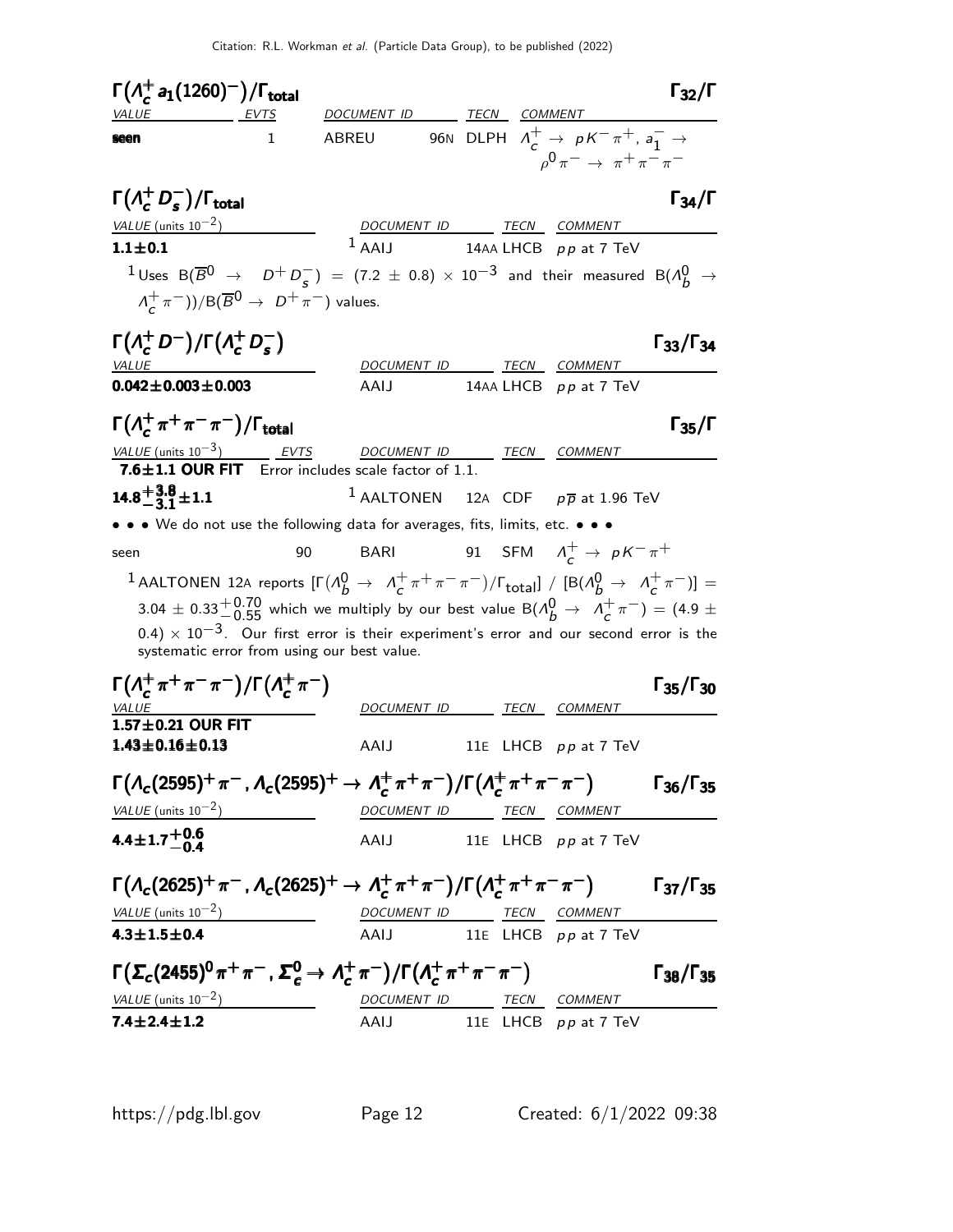| $\Gamma(\Sigma_c(2455)^{++}\pi^-\pi^-$ , $\Sigma_c^{++}\to \Lambda_c^+\pi^+)/\Gamma(\Lambda_c^+\pi^+\pi^-\pi^-)$                                           |                |                                                            |      | $\Gamma_{39}/\Gamma_{35}$                                                                         |
|------------------------------------------------------------------------------------------------------------------------------------------------------------|----------------|------------------------------------------------------------|------|---------------------------------------------------------------------------------------------------|
| $VALUE$ (units $10^{-2}$ )                                                                                                                                 |                | DOCUMENT ID TECN                                           |      | <i>COMMENT</i>                                                                                    |
| $4.2 \pm 1.8 \pm 0.7$                                                                                                                                      |                | AAIJ                                                       |      | 11E LHCB pp at 7 TeV                                                                              |
| $\Gamma(\Lambda_c^+ K^+ K^- \pi^-)/\Gamma(\Lambda_c^+ D_s^-)$                                                                                              |                |                                                            |      | $\Gamma_{40}/\Gamma_{34}$                                                                         |
| VALUE (units $10^{-2}$ )                                                                                                                                   |                | DOCUMENT ID TECN COMMENT                                   |      |                                                                                                   |
| $9.26 \pm 0.29 \pm 0.53$                                                                                                                                   |                | $1$ AAIJ                                                   |      | 21B LHCB pp at 7 and 8 TeV                                                                        |
| branching fraction.                                                                                                                                        |                |                                                            |      | $^{-1}$ AAIJ 21B systematic uncertainty includes the contribution from the $D_s^-\to~K^+K^-\pi^-$ |
| $\Gamma(\Lambda_c^+ \rho \overline{\rho} \pi^-)/\Gamma(\Lambda_c^+ \pi^-)$                                                                                 |                |                                                            |      | $\Gamma_{41}/\Gamma_{30}$                                                                         |
| VALUE (units $10^{-2}$ )                                                                                                                                   |                | DOCUMENT ID                                                | TECN | <i>COMMENT</i>                                                                                    |
| $5.40 \pm 0.23 \pm 0.32$                                                                                                                                   |                | AAIJ                                                       |      | 18AW LHCB pp at 7 and 8 TeV                                                                       |
| $\Gamma(\Sigma_c(2455)^0 \, \rho \overline{\rho}, \, \Sigma_c^0 \to \Lambda_c^+ \, \pi^-)/\Gamma(\Lambda_c^+ \, \rho \overline{\rho} \pi^-)$               |                |                                                            |      | $\Gamma_{42}/\Gamma_{41}$                                                                         |
| VALUE (units $10^{-2}$ )                                                                                                                                   |                | DOCUMENT ID                                                |      | TECN COMMENT                                                                                      |
| $8.9 \pm 1.5 \pm 0.6$                                                                                                                                      |                | AAIJ                                                       |      | 18AW LHCB $pp$ at 7 and 8 TeV                                                                     |
| $\Gamma(\Sigma_c(2520)^0 \, \rho \overline{\rho}, \, \Sigma_c(2520)^0 \rightarrow \Lambda_c^+ \, \pi^-)/\Gamma(\Lambda_c^+ \, \rho \overline{\rho} \pi^-)$ |                |                                                            |      | $\Gamma_{43}/\Gamma_{41}$                                                                         |
| <b>VALUE</b><br>$0.119 \pm 0.020 \pm 0.014$                                                                                                                |                | DOCUMENT ID TECN<br>AAIJ                                   |      | COMMENT<br>18AW LHCB pp at 7 and 8 TeV                                                            |
|                                                                                                                                                            |                |                                                            |      |                                                                                                   |
| $\Gamma(AK^02\pi^+2\pi^-)/\Gamma_{\rm total}$                                                                                                              |                |                                                            |      | $\Gamma_{44}/\Gamma$                                                                              |
| VALUE<br>EVTS                                                                                                                                              |                | DOCUMENT ID TECN COMMENT                                   |      |                                                                                                   |
| • • • We do not use the following data for averages, fits, limits, etc. • • •                                                                              |                |                                                            |      |                                                                                                   |
| seen                                                                                                                                                       | $\overline{4}$ | <sup>1</sup> ARENTON 86 FMPS $\Lambda K_S^0 2\pi^+ 2\pi^-$ |      |                                                                                                   |

1 See the footnote to the ARENTON 86 mass value.

#### $\Gamma(\Lambda^+_\mathsf{c}$  $\Gamma(\Lambda_c^+e^-\overline{\nu}_\ell$ anything)/ $\Gamma_{\rm total}$  [45/Γ

Г

The values and averages in this section serve only to show what values result if one assumes our  $B(b \to b$ -baryon). They cannot be thought of as measurements since the underlying product branching fractions were also used to determine  $B(b \rightarrow b$ -baryon) as described in the note on "Production and Decay of b-Flavored Hadrons."

| VALUE                                                                         | EVTS | <b>DOCUMENT ID</b> | TECN | <b>COMMENT</b>                                                                                                                                                                                                                                                                                                                                                                                                                                                                                                                                                                                                                                                                                                                                                                                                                                                 |
|-------------------------------------------------------------------------------|------|--------------------|------|----------------------------------------------------------------------------------------------------------------------------------------------------------------------------------------------------------------------------------------------------------------------------------------------------------------------------------------------------------------------------------------------------------------------------------------------------------------------------------------------------------------------------------------------------------------------------------------------------------------------------------------------------------------------------------------------------------------------------------------------------------------------------------------------------------------------------------------------------------------|
| $0.109 \pm 0.022$ OUR AVERAGE                                                 |      |                    |      |                                                                                                                                                                                                                                                                                                                                                                                                                                                                                                                                                                                                                                                                                                                                                                                                                                                                |
| $0.102 \pm 0.019 \pm 0.013$                                                   |      | $1$ BARATE         |      | 98D ALEP $e^+e^- \rightarrow Z$                                                                                                                                                                                                                                                                                                                                                                                                                                                                                                                                                                                                                                                                                                                                                                                                                                |
| $0.14$ $^{+0.05}_{-0.04}$ $\pm 0.02$                                          | 29   | $2$ ABREU          |      | 95s DLPH $e^+e^- \rightarrow Z$                                                                                                                                                                                                                                                                                                                                                                                                                                                                                                                                                                                                                                                                                                                                                                                                                                |
| • • • We do not use the following data for averages, fits, limits, etc. • • • |      |                    |      |                                                                                                                                                                                                                                                                                                                                                                                                                                                                                                                                                                                                                                                                                                                                                                                                                                                                |
| $0.090 \pm 0.022 \pm 0.012$                                                   | 55   |                    |      | <sup>3</sup> BUSKULIC 95L ALEP Repl. by BARATE 98D                                                                                                                                                                                                                                                                                                                                                                                                                                                                                                                                                                                                                                                                                                                                                                                                             |
| $0.18 \pm 0.07 \pm 0.02$                                                      | 21   |                    |      | <sup>4</sup> BUSKULIC 92E ALEP $\Lambda_c^+ \rightarrow pK^-\pi^+$                                                                                                                                                                                                                                                                                                                                                                                                                                                                                                                                                                                                                                                                                                                                                                                             |
|                                                                               |      |                    |      | <sup>1</sup> BARATE 98D reports $[\Gamma(\Lambda_b^0 \to \Lambda_c^+ \ell^- \overline{\nu}_\ell \text{anything})/\Gamma_{\text{total}}] \times [B(\overline{b} \to \ b\text{-baryon})] =$<br>$0.0086 \pm 0.0007 \pm 0.0014$ which we divide by our best value B( $\overline{b} \rightarrow b$ -baryon) =<br>$(8.4 \pm 1.1) \times 10^{-2}$ . Our first error is their experiment's error and our second error is<br>the systematic error from using our best value. Measured using $A_c \ell^-$ and $A \ell^+ \ell^-$ .<br><sup>2</sup> ABREU 95S reports $[\Gamma(A_b^0 \rightarrow A_c^+ \ell^- \overline{\nu}_{\ell} \text{anything})/\Gamma_{\text{total}}] \times [B(\overline{b} \rightarrow b\text{-baryon})] =$<br>$0.0118 \pm 0.0026 \frac{+0.0031}{-0.0021}$ which we divide by our best value B( $\overline{b} \rightarrow b$ -baryon) = (8.4 $\pm$ |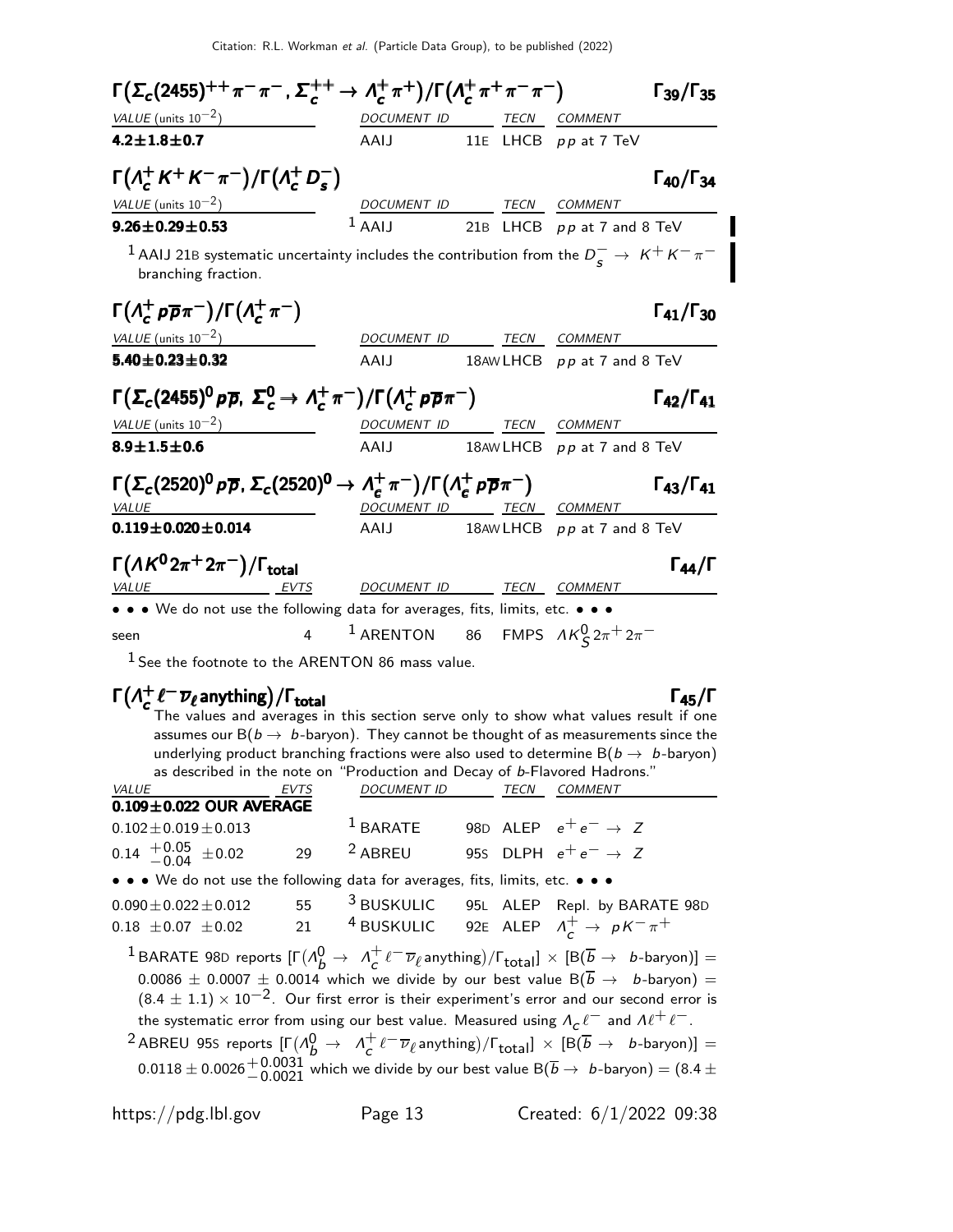$1.1) \times 10^{-2}$ . Our first error is their experiment's error and our second error is the systematic error from using our best value.

 $^3$ BUSKULIC 95L reports  $[\Gamma(\Lambda_b^0\to~\Lambda_c^+]$  $\frac{1}{c} \ell^- \overline{\nu}_\ell$ anything)/ $\Gamma_{\text{total}}$ ]  $\times$  [B $\overline{\text{B}}$   $\rightarrow$   $\;$  b-baryon)]  $=$  0.00755  $\pm$  0.0014  $\pm$  0.0012 which we divide by our best value B( $\overline{b} \rightarrow \;$  b-baryon)  $=$  $(8.4 \pm 1.1) \times 10^{-2}$ . Our first error is their experiment's error and our second error is the systematic error from using our best value.

 $^4$ BUSKULIC 92E reports  $[\Gamma(\Lambda_b^0 \rightarrow \ \Lambda_c^+)]$  $\frac{1}{c} \ell^- \overline{\nu}_\ell$ anything)/ $\Gamma_{\text{total}}$ ]  $\times$  [B $(\overline{b} \rightarrow b$ -baryon)]  $=$  0.015  $\pm$  0.0035  $\pm$  0.0045 which we divide by our best value B( $\overline{b}$   $\rightarrow$   $\,$  b-baryon)  $=$  $(8.4 \pm 1.1) \times 10^{-2}$ . Our first error is their experiment's error and our second error is the systematic error from using our best value. Superseded by BUSKULIC 95L.

| $\Gamma(\Lambda_c^+ \ell^- \overline{\nu}_\ell)/\Gamma_{\rm total}$<br><b>VALUE</b>                                                                                                                                       | DOCUMENT ID                                             | TECN | <b>COMMENT</b>                      |                           |
|---------------------------------------------------------------------------------------------------------------------------------------------------------------------------------------------------------------------------|---------------------------------------------------------|------|-------------------------------------|---------------------------|
| $0.062^{+0.014}_{-0.013}$ OUR FIT                                                                                                                                                                                         |                                                         |      |                                     |                           |
| $0.050 + 0.011 + 0.016$<br>-0.008 -0.012                                                                                                                                                                                  | <sup>1</sup> ABDALLAH 04A DLPH $e^+e^- \rightarrow Z^0$ |      |                                     |                           |
| $1$ Derived from a combined likelihood and event rate fit to the distribution of the Isgur-<br>Wise variable and using HQET. The slope of the form factor is measured to be $\rho^2 =$<br>$2.03 \pm 0.46_{-1.00}^{+0.72}$ |                                                         |      |                                     |                           |
| $\Gamma(\Lambda_c^+ \ell^- \overline{\nu}_{\ell})/\Gamma(\Lambda_c^+ \pi^-)$<br><b>VALUE</b>                                                                                                                              | DOCUMENT ID                                             | TECN | <b>COMMENT</b>                      | $\Gamma_{46}/\Gamma_{30}$ |
| 12.8 <sup><math>+</math>3.0</sup> OUR FIT                                                                                                                                                                                 |                                                         |      |                                     |                           |
| $16.6 \pm 3.0 + 2.8$                                                                                                                                                                                                      | AALTONEN                                                |      | 09E CDF $p\overline{p}$ at 1.96 TeV |                           |
| $\Gamma\left(\Lambda_c^+\pi^+\pi^-\ell^-\overline{\nu}_\ell\right)/\Gamma_{\rm total}$<br><b>VALUE</b>                                                                                                                    | DOCUMENT ID                                             | TECN | COMMENT                             | $\Gamma_{47}/\Gamma$      |

<sup>0</sup>.056+0.<sup>031</sup> <sup>−</sup>0.<sup>030</sup> <sup>0</sup>.056+0.<sup>031</sup> <sup>−</sup>0.<sup>030</sup> <sup>0</sup>.056+0.<sup>031</sup> <sup>−</sup>0.<sup>030</sup> <sup>0</sup>.056+0.<sup>031</sup> −0.030  $1$  ABDALLAH 04A DLPH  $e^+e^- \rightarrow Z^0$ <sup>1</sup> Derived from the fraction of  $\Gamma(\Lambda^0_B \to \Lambda^+_c)$  $\frac{1}{c}$   $\ell^ \overline{\nu}_\ell$ ) / ( Γ(Λ $^0_b \rightarrow \Lambda_c^+$  $c^+e^-\overline{\nu}_\ell$ ) +  $\Gamma(\Lambda_b^0 \to$  $\Lambda_c^+$  $\frac{1}{c} \pi^+ \pi^- \ell^- \overline{\nu}_{\ell}$ ) ) = 0.47 $^+$ 0.10 $^+$ 0.07<br>-0.08 – 0.06

| $\Gamma(\Lambda_c^+ \ell^- \overline{\nu}_{\ell}) / \left[ \Gamma(\Lambda_c^+ \ell^- \overline{\nu}_{\ell}) + \Gamma(\Lambda_c^+ \pi^+ \pi^- \ell^- \overline{\nu}_{\ell}) \right]$ |                                            |  |      |         | $\Gamma_{46}/(\Gamma_{46}+\Gamma_{47})$ |
|-------------------------------------------------------------------------------------------------------------------------------------------------------------------------------------|--------------------------------------------|--|------|---------|-----------------------------------------|
| <i>VALUE</i>                                                                                                                                                                        | DOCUMENT ID                                |  | TECN | COMMENT |                                         |
| $0.47 + 0.10 + 0.07 - 0.08 - 0.06$                                                                                                                                                  | ABDALLAH 04A DLPH $e^+e^- \rightarrow Z^0$ |  |      |         |                                         |

| $\Gamma(\Lambda_c(2595)^+\ell^-\overline{\nu}_\ell)/\Gamma(\Lambda_c^+\ell^-\overline{\nu}_\ell)$                  |  |                                                           |      |                | $\Gamma_{48}/\Gamma_{46}$ |
|--------------------------------------------------------------------------------------------------------------------|--|-----------------------------------------------------------|------|----------------|---------------------------|
| <i>VALUE</i>                                                                                                       |  | <i>DOCUMENT ID</i>                                        | TECN | <i>COMMENT</i> |                           |
| $0.126 \pm 0.033 \begin{array}{l} +0.047 \\ -0.038 \end{array}$                                                    |  | <sup>1</sup> AALTONEN 09E CDF $p\overline{p}$ at 1.96 TeV |      |                |                           |
| <sup>1</sup> AALTONEN 09E assumes isospin conservation for $\Lambda_c(2595) \rightarrow \Lambda_c \pi^+ \pi^+$ and |  |                                                           |      |                |                           |

 $\Lambda_{\rm C}(2595)\to~\Lambda_{\rm C}\pi^0\pi^0$ . Significant isospin violation from thresholds in  $\Lambda_{\rm C}(2595)\to0$  $\sum_{c} (2455) \pi \rightarrow \overline{\Lambda}_{c} \pi \pi$  may alter the recovered ratio.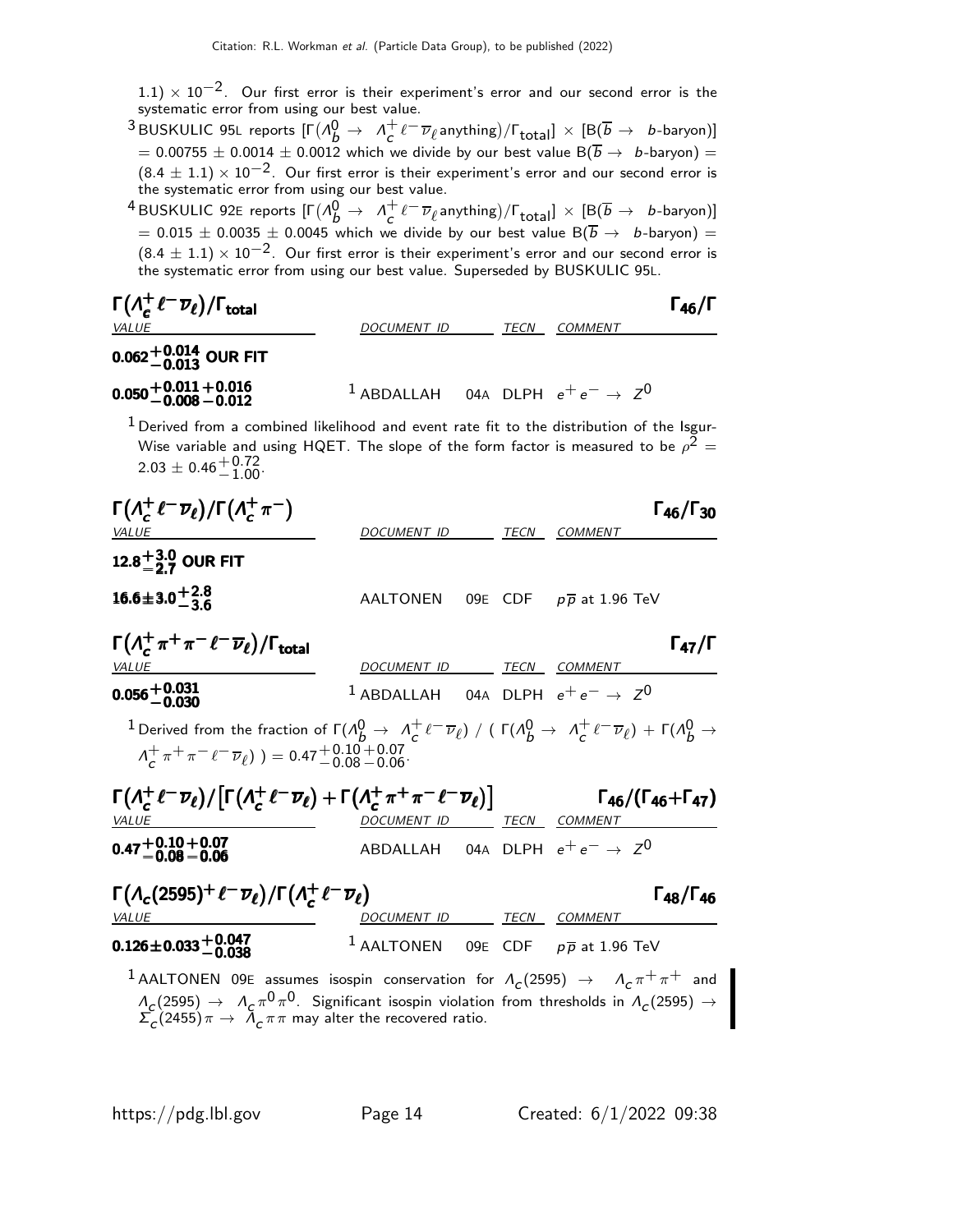|                                                                                                                                                                                                                                                                                                                                                                                                |    | $\Gamma(\Lambda_c(2625)^+\ell^-\overline{\nu}_\ell)/\Gamma(\Lambda_c^+\ell^-\overline{\nu}_\ell)$<br>DOCUMENT ID |         | $\Gamma_{49}/\Gamma_{46}$<br>TECN COMMENT                                                                                                                                                                                                                                                                                                                                                                                                                                                                                                                                                                                          |  |
|------------------------------------------------------------------------------------------------------------------------------------------------------------------------------------------------------------------------------------------------------------------------------------------------------------------------------------------------------------------------------------------------|----|------------------------------------------------------------------------------------------------------------------|---------|------------------------------------------------------------------------------------------------------------------------------------------------------------------------------------------------------------------------------------------------------------------------------------------------------------------------------------------------------------------------------------------------------------------------------------------------------------------------------------------------------------------------------------------------------------------------------------------------------------------------------------|--|
| $0.210\pm0.042\frac{+0.071}{-0.050}$                                                                                                                                                                                                                                                                                                                                                           |    | AALTONEN                                                                                                         | 09E CDF | $p\, \overline{p}$ at 1.96 TeV                                                                                                                                                                                                                                                                                                                                                                                                                                                                                                                                                                                                     |  |
| $\left[\frac{1}{2}\Gamma\big(\Sigma_c(2455)^{0}\pi^+\ell^-\overline{\nu}_{\ell}\big)+\frac{1}{2}\Gamma\big(\Sigma_c(2455)^{++}\pi^-\ell^-\overline{\nu}_{\ell}\big)\right]/\Gamma\big(A_c^+\ell^-\overline{\nu}_{\ell}\big)$                                                                                                                                                                   |    |                                                                                                                  |         | $(\frac{1}{2}\Gamma_{50}+\frac{1}{2}\Gamma_{51})/\Gamma_{46}$                                                                                                                                                                                                                                                                                                                                                                                                                                                                                                                                                                      |  |
| <b>VALUE</b>                                                                                                                                                                                                                                                                                                                                                                                   |    | DOCUMENT ID                                                                                                      | TECN    | COMMENT                                                                                                                                                                                                                                                                                                                                                                                                                                                                                                                                                                                                                            |  |
| $0.054 \pm 0.022 \begin{array}{c} +0.021 \\ -0.018 \end{array}$                                                                                                                                                                                                                                                                                                                                |    | AALTONEN                                                                                                         |         | 09E CDF $p\overline{p}$ at 1.96 TeV                                                                                                                                                                                                                                                                                                                                                                                                                                                                                                                                                                                                |  |
| $\Gamma(p h^{-})/\Gamma_{\text{total}}$<br><u>VALUE</u>                                                                                                                                                                                                                                                                                                                                        |    | <u>CL% DOCUMENT ID TECN COMMENT</u>                                                                              |         | $\Gamma_{52}/\Gamma$                                                                                                                                                                                                                                                                                                                                                                                                                                                                                                                                                                                                               |  |
| $<$ 2.3 $\times$ 10 <sup>-5</sup>                                                                                                                                                                                                                                                                                                                                                              | 90 | $1$ ACOSTA                                                                                                       |         | 050 CDF $p\overline{p}$ at 1.96 TeV                                                                                                                                                                                                                                                                                                                                                                                                                                                                                                                                                                                                |  |
| <sup>1</sup> Assumes $f_A / f_d = 0.25$ , and equal momentum distribution for $A_b$ and $B$ mesons.                                                                                                                                                                                                                                                                                            |    |                                                                                                                  |         |                                                                                                                                                                                                                                                                                                                                                                                                                                                                                                                                                                                                                                    |  |
| $\Gamma(p\pi^-)/\Gamma_{\rm total}$                                                                                                                                                                                                                                                                                                                                                            |    |                                                                                                                  |         | $\Gamma_{53}/\Gamma$                                                                                                                                                                                                                                                                                                                                                                                                                                                                                                                                                                                                               |  |
| $\frac{\text{VALUE (units 10}^{-6})}{\text{4.5} \pm \text{0.8}} \frac{\text{CL\%}}{\text{OUR FIT}}$                                                                                                                                                                                                                                                                                            |    | DOCUMENT ID TECN COMMENT                                                                                         |         |                                                                                                                                                                                                                                                                                                                                                                                                                                                                                                                                                                                                                                    |  |
| $4.0 \pm 0.9 \pm 0.5$                                                                                                                                                                                                                                                                                                                                                                          |    | <sup>1</sup> AALTONEN 09C CDF $p\overline{p}$ at 1.96 TeV                                                        |         |                                                                                                                                                                                                                                                                                                                                                                                                                                                                                                                                                                                                                                    |  |
| • • • We do not use the following data for averages, fits, limits, etc. • • •                                                                                                                                                                                                                                                                                                                  |    |                                                                                                                  |         |                                                                                                                                                                                                                                                                                                                                                                                                                                                                                                                                                                                                                                    |  |
| $<$ 50 $\,$                                                                                                                                                                                                                                                                                                                                                                                    | 90 | <sup>2</sup> BUSKULIC                                                                                            |         |                                                                                                                                                                                                                                                                                                                                                                                                                                                                                                                                                                                                                                    |  |
|                                                                                                                                                                                                                                                                                                                                                                                                |    |                                                                                                                  |         | 96V ALEP $e^+e^- \rightarrow Z$<br>$^{-1}$ AALTONEN 09C reports $[\Gamma(\Lambda_b^0\to~p\pi^-)/\Gamma_{\rm total}]$ / $[{\rm B}(B^0\to~K^+\pi^-)]\,\times\,[{\rm B}(\overline{b}\to0)$<br>b-baryon)] / $[ B(\overline{b} \rightarrow B^0) ] = 0.042 \pm 0.007 \pm 0.006$ which we multiply or divide<br>by our best values $B(B^0 \rightarrow K^+\pi^-) = (1.96 \pm 0.05) \times 10^{-5}$ , $B(\overline{b} \rightarrow b$ -baryon)                                                                                                                                                                                               |  |
| <sup>2</sup> BUSKULIC 96V assumes PDG 96 production fractions for $B^0$ , $B^+$ , $B_s$ , <i>b</i> baryons.                                                                                                                                                                                                                                                                                    |    |                                                                                                                  |         | $\overline{B}=(8.4\pm 1.1)\times 10^{-2},\; B(\overline{b}\to~B^0)=(40.8\pm 0.7)\times 10^{-2}.$ Our first error is their<br>experiment's error and our second error is the systematic error from using our best values.                                                                                                                                                                                                                                                                                                                                                                                                           |  |
|                                                                                                                                                                                                                                                                                                                                                                                                |    |                                                                                                                  | TECN    | $\Gamma_{54}/\Gamma$<br>COMMENT                                                                                                                                                                                                                                                                                                                                                                                                                                                                                                                                                                                                    |  |
| 5.4±1.0 OUR FIT                                                                                                                                                                                                                                                                                                                                                                                |    | DOCUMENT ID                                                                                                      |         |                                                                                                                                                                                                                                                                                                                                                                                                                                                                                                                                                                                                                                    |  |
| $6.3 \pm 1.1 \pm 0.8$                                                                                                                                                                                                                                                                                                                                                                          |    | <sup>1</sup> AALTONEN                                                                                            | 09C CDF | $p\overline{p}$ at 1.96 TeV                                                                                                                                                                                                                                                                                                                                                                                                                                                                                                                                                                                                        |  |
|                                                                                                                                                                                                                                                                                                                                                                                                | 90 |                                                                                                                  |         |                                                                                                                                                                                                                                                                                                                                                                                                                                                                                                                                                                                                                                    |  |
|                                                                                                                                                                                                                                                                                                                                                                                                | 90 | <sup>2</sup> ADAM 96D DLPH $e^+e^- \rightarrow Z$<br><sup>3</sup> BUSKULIC 96V ALEP $e^+e^- \rightarrow Z$       |         |                                                                                                                                                                                                                                                                                                                                                                                                                                                                                                                                                                                                                                    |  |
| $\Gamma(pK^{-})/\Gamma_{\rm total}$<br>VALUE (units $10^{-6}$ )<br>• • • We do not use the following data for averages, fits, limits, etc. • • •<br>$<$ 360<br>< 50<br>$^2$ ADAM 96D assumes $f_{\overline{B}^0} = f_{\overline{B}^-} = 0.39$ and $f_{\overline{B}_\text{c}} = 0.12$ .<br><sup>3</sup> BUSKULIC 96V assumes PDG 96 production fractions for $B^0$ , $B^+$ , $B_s$ , b baryons. |    |                                                                                                                  |         | $^1$ AALTONEN 09C reports $[\Gamma(\Lambda_b^0\to~pK^-)/\Gamma_{\rm total}]~/~[\rm B(B^0\to~K^+\pi^-)]\times[\rm B(\overline{b}\to\rm B)]$<br>b-baryon)] / $\left[\text{B}(\overline{b} \rightarrow B^0)\right] = 0.066 \pm 0.009 \pm 0.008$ which we multiply or divide<br>by our best values $B(B^0 \rightarrow K^+\pi^-) = (1.96 \pm 0.05) \times 10^{-5}$ , $B(\overline{b} \rightarrow b$ -baryon)<br>$= (8.4 \pm 1.1) \times 10^{-2}$ , B $(\overline{b} \to B^0) = (40.8 \pm 0.7) \times 10^{-2}$ . Our first error is their<br>experiment's error and our second error is the systematic error from using our best values. |  |

| $\Gamma(p\pi^-)/\Gamma(pK^-)$                     |                    |      |                         | $\Gamma_{53}/\Gamma_{54}$ |
|---------------------------------------------------|--------------------|------|-------------------------|---------------------------|
| <i>VALUE</i>                                      | <b>DOCUMENT ID</b> | TECN | COMMENT                 |                           |
| $0.84\pm0.09$ OUR FIT<br>$0.86 \pm 0.08 \pm 0.05$ | AAIJ               |      | 12AR LHCB pp at 7 TeV   |                           |
| https://pdg.lbl.gov                               | Page 15            |      | Created: 6/1/2022 09:38 |                           |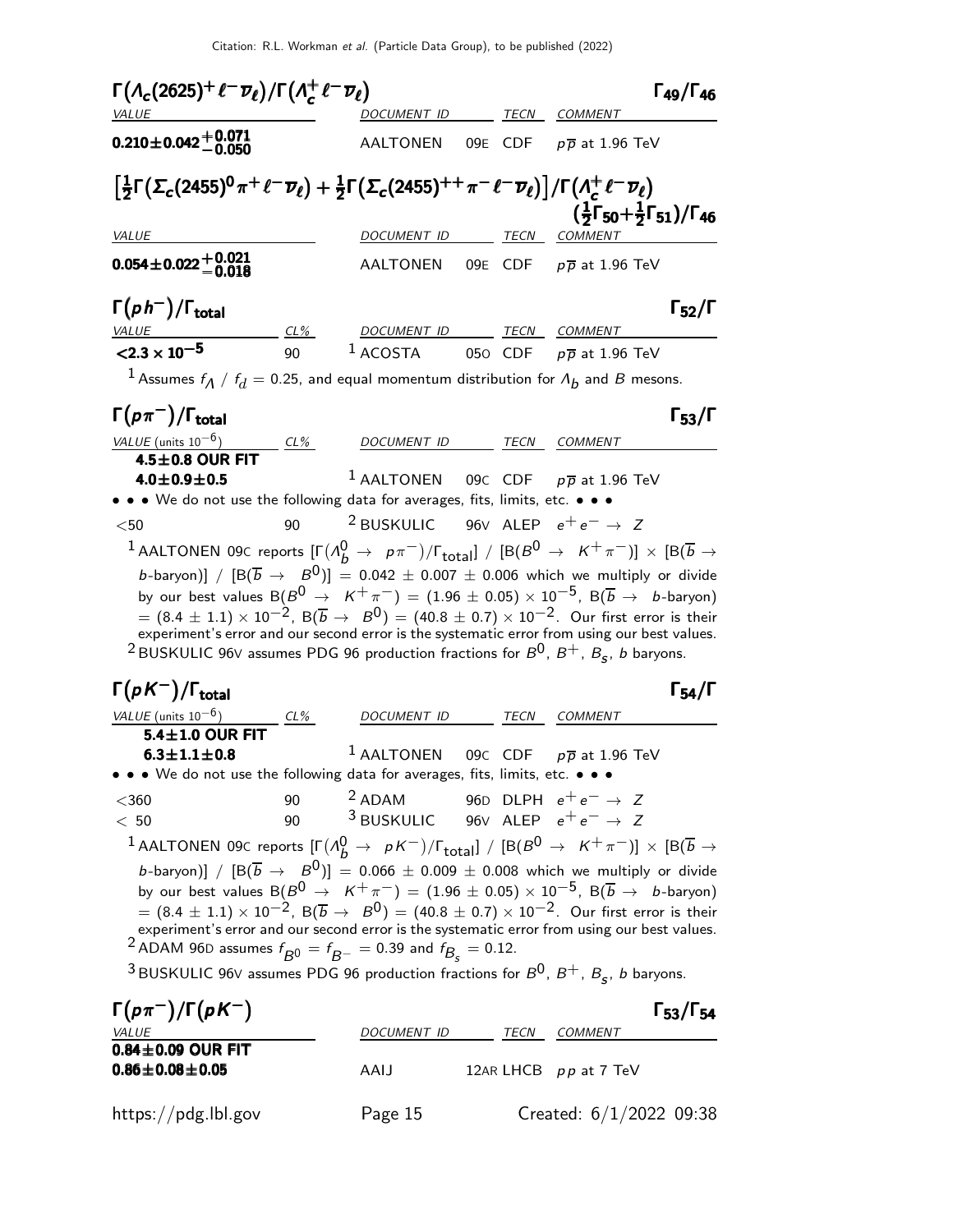| $\Gamma(pD_s^-)/\Gamma_{\rm total}$                   |        |             |      |                       | $\Gamma_{55}/\Gamma$ |
|-------------------------------------------------------|--------|-------------|------|-----------------------|----------------------|
| <i>VALUE</i>                                          | $CL\%$ | DOCUMENT ID | TECN | <b>COMMENT</b>        |                      |
| $< 4.8 \times 10^{-4}$                                | 90     | AAIJ        |      | 14Q LHCB pp at 7 TeV  |                      |
| $\Gamma(p\mu^-\overline{\nu}_\mu)/\Gamma_{\rm total}$ |        |             |      |                       | $\Gamma_{56}/\Gamma$ |
| VALUE (units $10^{-4}$ )                              |        | DOCUMENT ID | TECN | <b>COMMENT</b>        |                      |
| $4.1 \pm 1.0$                                         |        | $1$ AAIJ    |      | 15BG LHCB pp at 8 TeV |                      |
|                                                       | $\sim$ | $\sim$      |      |                       |                      |

<sup>1</sup> The ratio of B( $\Lambda_b^0 \to \rho \mu^- \overline{\nu}_\mu$ ) to B( $\Lambda_b^0 \to \Lambda_c^+$  $\frac{+}{c}\,\mu^-\,\overline{\nu}_\mu)$  is measured within a restricted  $\mathsf{q}^2$  region. Combined with theoretical calculations of the form factors and the previously measured value of  $|V_{cb}|$ , the first  $|V_{ub}| = (3.27 \pm 0.15 \pm 0.16 \pm 0.06) \times 10^{-3}$  measurement from the  $\Lambda_b$  decay is obtained, consistent with the exclusively measured world averages.

$$
\Gamma(\rho\mu^-\overline{\nu}_\mu)/\Gamma(\Lambda_c^+\ell^-\overline{\nu}_\ell)
$$
\n
$$
\text{VALUE (units 10}^{-2)} \qquad \text{DOCUMENT ID} \qquad \text{TECN} \qquad \text{COMMENT}
$$

Γ<sub>56</sub>/Γ<sub>46</sub>

• • • We do not use the following data for averages, fits, limits, etc. • • •

 $1.0 \pm 0.04 \pm 0.08$  1 AAIJ 15BG LHCB pp at 8 TeV  $^1$ This measurement is a ratio of Γ( $\Lambda_b^0$   $\to$   $~$   $~$   $~$   $~$   $~$   $~$   $\mu$  $^-\overline{\nu}_{\mu})$ [q $^2$   $~>$  15 GeV/c $^2$ ] to Γ( $\Lambda_b^0$   $\to$  $\Lambda^+$  $c^+_c \mu^-\overline{\nu}_\mu)$ [q<sup>2</sup> > 7 GeV/c<sup>2</sup>] within a restricted q<sup>2</sup> region. Combined with theoretical calculations of the form factors and the previously measured value of  $|V_{cb}|$ , the first  $|V_{ub}|$ <br>= (3.27 ± 0.15 ± 0.16 ± 0.06) × 10<sup>-3</sup> measurement from the  $\Lambda_b$  decay is obtained, consistent with the exclusively measured world averages.

| $\Gamma(\Lambda \mu^+ \mu^-)/\Gamma_{\rm total}$ |             |      |                                      | $\Gamma_{57}/\Gamma$ |
|--------------------------------------------------|-------------|------|--------------------------------------|----------------------|
| VALUE (units $10^{-7}$ )                         | DOCUMENT ID | TECN | COMMENT                              |                      |
| $10.8 \pm 2.8$ OUR AVERAGE                       |             |      |                                      |                      |
| $9.6 \pm 1.6 \pm 2.5$                            | $1$ AAIJ    |      | 13AJ LHCB pp at 7 TeV                |                      |
| $17.3 \pm 4.2 \pm 5.5$                           | AALTONEN    |      | 11AI CDF $p\overline{p}$ at 1.96 TeV |                      |
| $1_{11}$ $5(4)$ $1(14)$ $(60+14)$ $10^{-4}$ $71$ |             |      |                                      |                      |

 $^1$ Uses B $(\Lambda_b^0 \rightarrow$  J/ $\psi$ A) = (6.2  $\pm$  1.4)  $\times$  10 $^{-4}$ . This measurement comes from the sum of the differential rates in  $q^2$  regions excluding those corresponding to  $J/\psi$  and  $\psi(2S)$  $([8.68, 10.09]$  and [12.86, 14.18] GeV<sup>2</sup>/c<sup>4</sup>).

| $\Gamma(p\pi^-\mu^+\mu^-)/\Gamma_{\rm total}$ |             |      |                           | $\Gamma_{58}/\Gamma$ |
|-----------------------------------------------|-------------|------|---------------------------|----------------------|
| <i>VALUE</i> (units $10^{-8}$ )               | DOCUMENT ID | TFCN | COMMENT                   |                      |
| $6.9 \pm 1.9 + 1.7$                           | $L$ AAIJ    |      | 17P LHCB $pp$ at 7, 8 TeV |                      |

<sup>1</sup> Excludes  $J/\psi$  and  $\psi(2S)$  decays to  $\mu^+ \mu^-$ .

| $\Gamma(p\pi^-\mu^+\mu^-)/\Gamma(p\pi^-J/\psi, J/\psi \to \mu^+\mu^-)$ | $\Gamma_{58}/\Gamma_{13}$ |      |                           |  |
|------------------------------------------------------------------------|---------------------------|------|---------------------------|--|
| <i>VALUE</i> (units $10^{-2}$ )                                        | <b>DOCUMENT ID</b>        | TECN | COMMENT                   |  |
| $4.4 \pm 1.2 \pm 0.7$                                                  | $1$ AAIJ                  |      | 17P LHCB $pp$ at 7, 8 TeV |  |
|                                                                        | $1 - 2 = 1 - 1$           |      |                           |  |

<sup>1</sup> The  $p\pi^{-}\mu^{+}\mu^{-}$  mode excludes  $J/\psi$  and  $\psi(2S)$  decays to  $\mu^{+}\mu^{-}$ .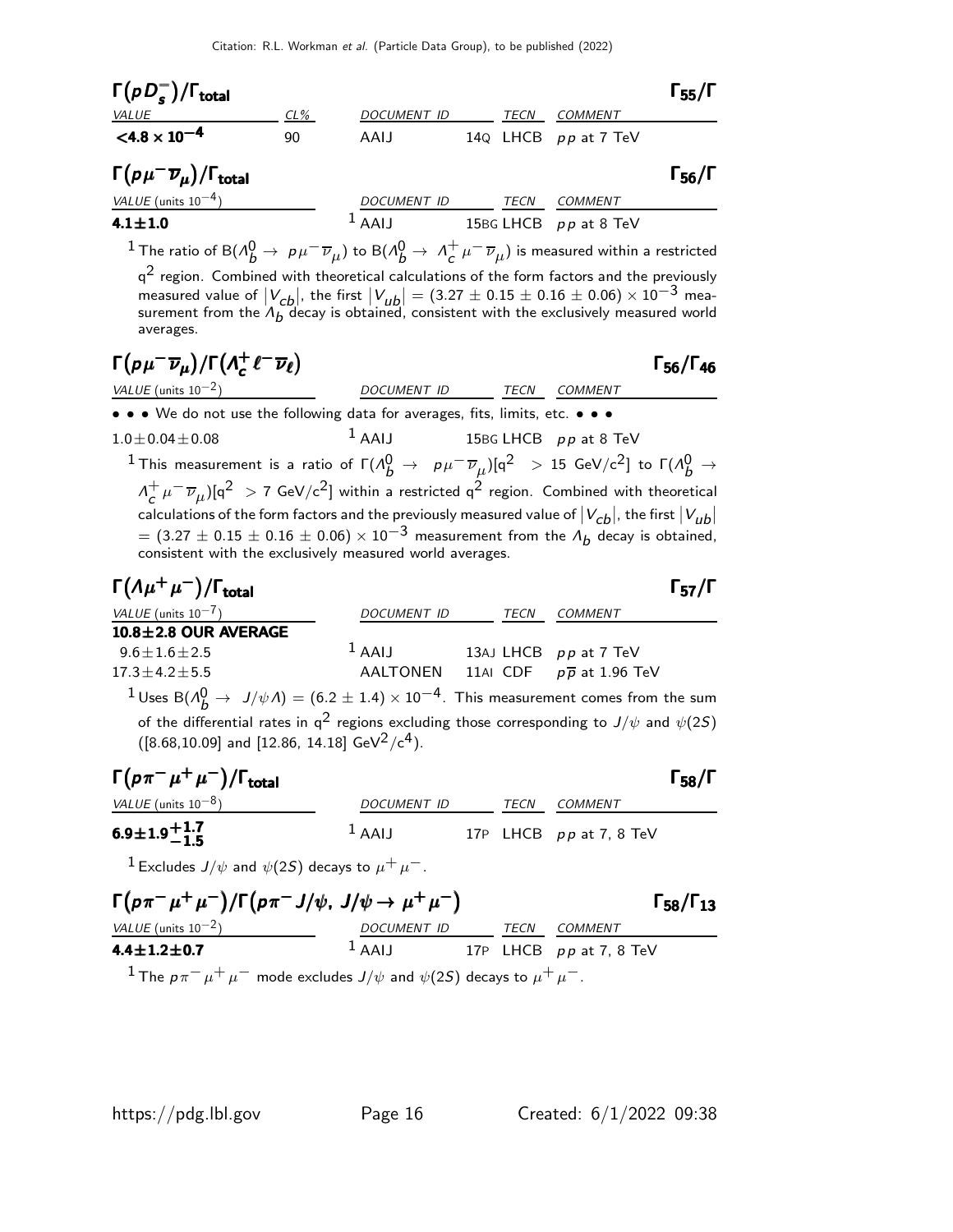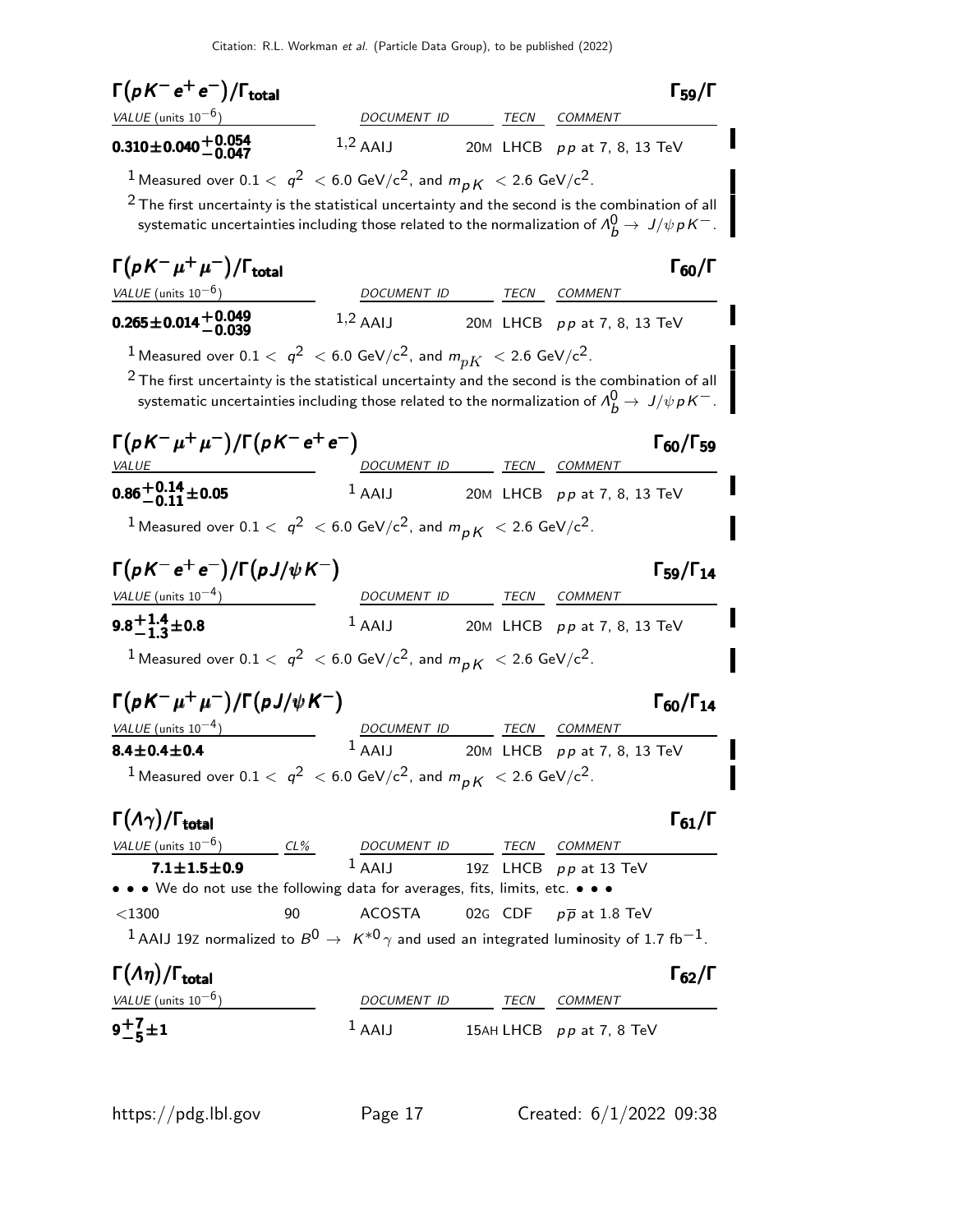$^1$  AAIJ 15AH reports  $[\Gamma(\Lambda_b^0\to\;\;\Lambda\eta)/\Gamma_{\rm total}]\; / \; [\mathrm{B}(B^0\to\;\;\eta'\,\mathsf{K}^0)]=0.142^{+0.11}_{-0.08}$  which we multiply by our best value B $(B^0 \rightarrow \eta' K^0) = (6.6 \pm 0.4) \times 10^{-5}$ . Our first error is their experiment's error and our second error is the systematic error from using our best value. The single uncertainty quoted with the original measurement combines in quadrature statistical and systematic uncertainties.

| $\Gamma(\Lambda\eta'(958))/\Gamma_{\rm total}$                                                                                                            |    |                                     |      |                | $\Gamma_{63}/\Gamma$      |
|-----------------------------------------------------------------------------------------------------------------------------------------------------------|----|-------------------------------------|------|----------------|---------------------------|
| VALUE                                                                                                                                                     |    | <u>CL% DOCUMENT ID TECN COMMENT</u> |      |                |                           |
| $<$ 3.1 $\times$ 10 <sup>-6</sup>                                                                                                                         | 90 | $1$ AAIJ 15AH LHCB pp at 7, 8 TeV   |      |                |                           |
| $^{-1}$ AAIJ 15AH reports $[\Gamma(\Lambda_b^0\to\Lambda\eta'(958))/\Gamma_{\rm total}] / [\mathsf{B}(B^0\to\eta' \mathrm{K}^0)] < 0.047$ which we        |    |                                     |      |                |                           |
| multiply by our best value B( $B^0 \rightarrow \eta' K^0$ ) = 6.6 $\times$ 10 <sup>-5</sup> .                                                             |    |                                     |      |                |                           |
| $\Gamma(\Lambda \pi^+ \pi^-)/\Gamma(\Lambda_c^+ \pi^-)$                                                                                                   |    |                                     |      |                | $\Gamma_{64}/\Gamma_{30}$ |
| VALUE (units $10^{-4}$ )                                                                                                                                  |    | DOCUMENT ID TECN COMMENT            |      |                |                           |
| $9.5 \pm 3.8 \pm 0.5$                                                                                                                                     |    | $1$ AAIJ 16w LHCB pp at 7, 8 TeV    |      |                |                           |
| 1 AAIJ 16W reports $[\Gamma(\Lambda_b^0 \to \Lambda \pi^+ \pi^-)/\Gamma(\Lambda_b^0 \to \Lambda_c^+ \pi^-)] / [B(\Lambda_c^+ \to \Lambda \pi^+)] =$       |    |                                     |      |                |                           |
| $(7.3 \pm 1.9 \pm 2.2) \times 10^{-2}$ which we multiply by our best value B( $\Lambda_c^+ \rightarrow \Lambda \pi^+$ ) =                                 |    |                                     |      |                |                           |
| $(1.30 \pm 0.07) \times 10^{-2}$ . Our first error is their experiment's error and our second error is<br>the systematic error from using our best value. |    |                                     |      |                |                           |
| $\Gamma(\Lambda K^+\pi^-)/\Gamma(\Lambda_c^+\pi^-)$                                                                                                       |    |                                     |      |                | $\Gamma_{65}/\Gamma_{30}$ |
| VALUE (units $10^{-4}$ )                                                                                                                                  |    | DOCUMENT ID                         | TECN | <i>COMMENT</i> |                           |

| VALUE (units $10^{-4}$ )                                                                                                                                  | DOCUMENTID IECN COMMENT |                           |  |
|-----------------------------------------------------------------------------------------------------------------------------------------------------------|-------------------------|---------------------------|--|
| $11.6 \pm 2.3 \pm 0.6$                                                                                                                                    | $1$ AAIJ                | 16W LHCB $pp$ at 7, 8 TeV |  |
| 1 AAIJ 16W reports $[\Gamma(\Lambda_b^0 \to \Lambda K^+\pi^-)/\Gamma(\Lambda_b^0 \to \Lambda_c^+\pi^-)] / [B(\Lambda_c^+ \to \Lambda \pi^+)] =$           |                         |                           |  |
| $(8.9 \pm 1.2 \pm 1.3) \times 10^{-2}$ which we multiply by our best value B( $\Lambda_c^+ \rightarrow \Lambda \pi^+$ ) =                                 |                         |                           |  |
| $(1.30 \pm 0.07) \times 10^{-2}$ . Our first error is their experiment's error and our second error is<br>the systematic error from using our best value. |                         |                           |  |

| $\Gamma(\Lambda K^+ K^-)/\Gamma(\Lambda_c^+ \pi^-)$                                                                                                       |                                  |      |         | $\Gamma_{66}/\Gamma_{30}$ |
|-----------------------------------------------------------------------------------------------------------------------------------------------------------|----------------------------------|------|---------|---------------------------|
| VALUE (units $10^{-3}$ )                                                                                                                                  | DOCUMENT ID                      | TECN | COMMENT |                           |
| $3.29 \pm 0.35 \pm 0.17$                                                                                                                                  | $1$ AAIJ 16w LHCB pp at 7, 8 TeV |      |         |                           |
| 1 AAIJ 16W reports $[\Gamma(\Lambda_b^0 \to \Lambda K^+ K^-)/\Gamma(\Lambda_b^0 \to \Lambda_c^+ \pi^-)] / [B(\Lambda_c^+ \to \Lambda \pi^+)] =$           |                                  |      |         |                           |
| $(25.3 \pm 1.9 \pm 1.9) \times 10^{-2}$ which we multiply by our best value B( $\Lambda_c^+ \rightarrow \Lambda \pi^+$ ) =                                |                                  |      |         |                           |
| $(1.30 \pm 0.07) \times 10^{-2}$ . Our first error is their experiment's error and our second error is<br>the systematic error from using our best value. |                                  |      |         |                           |
|                                                                                                                                                           |                                  |      |         |                           |

#### Γ $(A\phi)/\Gamma_{\text{total}}$  Γ $_{67}/\Gamma$ total and the contract of the contract of the contract of the contract of the contract of the contract of the c VALUE (units 10<sup>-6</sup>) DOCUMENT ID TECN COMMENT  $9.8\!\pm\!2.1\substack{+1.6\-1.5}$  $1$ AAIJ 16J LHCB pp at 7, 8 TeV

 $^1$  AAIJ 16J reports  $[\Gamma(\Lambda_b^0 \to \Lambda \phi)/\Gamma_{\rm total}] / [\mathsf{B}(B^0 \to \ K^0 \phi)] \times [\mathsf{B}(\overline{b} \to \ b\text{-baryon})] /$  $[\mathrm{B}(\overline{b}\rightarrow~B^0)]=0.275\pm0.055\pm0.020$  which we multiply or divide by our best values  $\overline{\text{B}(B^0\to\ K^0\phi)}=(7.3\pm0.7)\times10^{-6}$ ,  $\overline{\text{B}(B\to\ K^0\phi)}=(8.4\pm1.1)\times10^{-2}$ ,  $\overline{\text{B}(B\to\ K^0\phi)}$  $B^{0}$ ) = (40.8 ± 0.7) × 10<sup>-2</sup>. Our first error is their experiment's error and our second error is the systematic error from using our best values.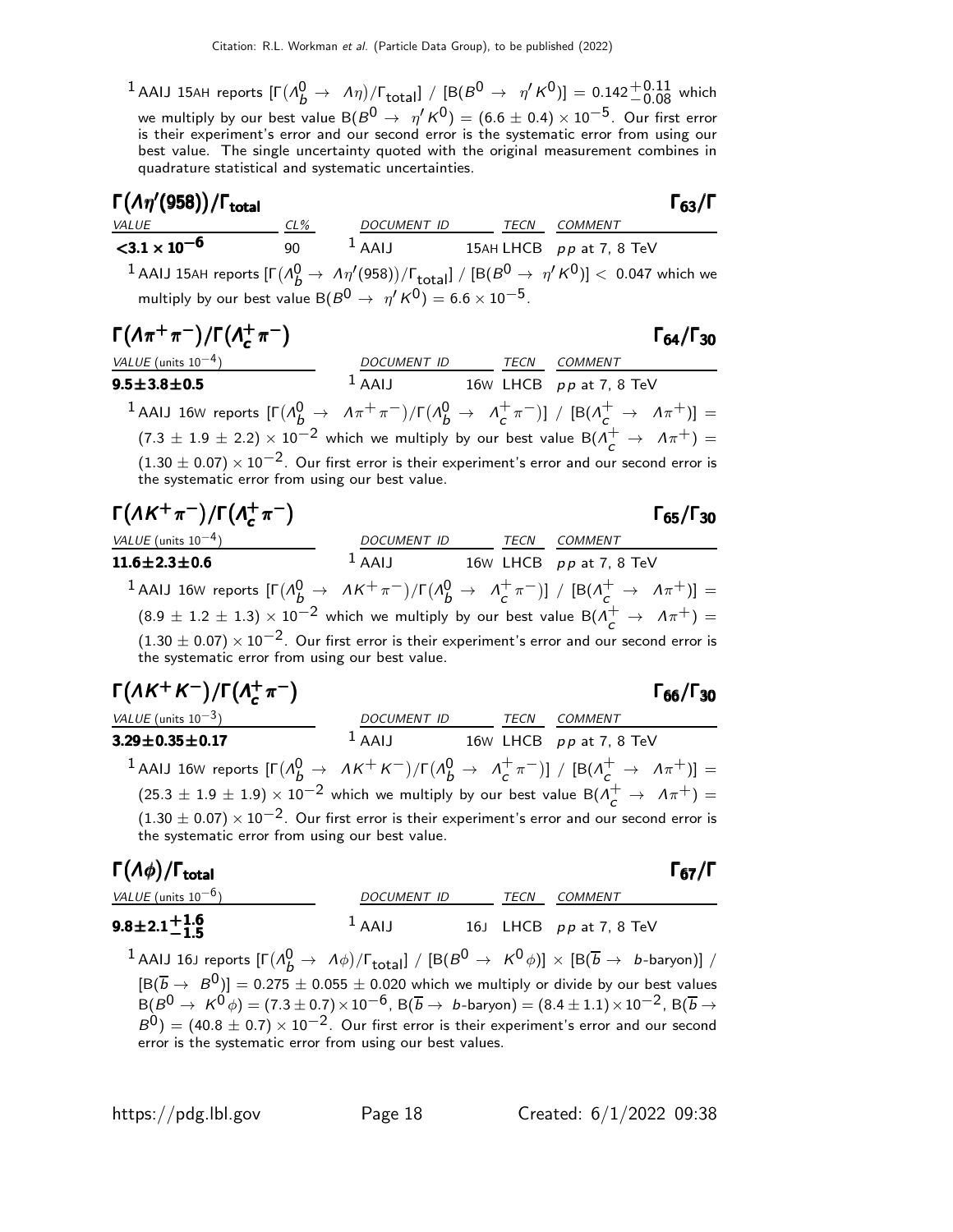| $\Gamma(p\pi^-\pi^+\pi^-)/\Gamma(\Lambda_c^+\pi^-)$                                                                                                                                                                                                                                                                                                                                                                                                    |                                                            |             | $\Gamma_{68}/\Gamma_{30}$            |
|--------------------------------------------------------------------------------------------------------------------------------------------------------------------------------------------------------------------------------------------------------------------------------------------------------------------------------------------------------------------------------------------------------------------------------------------------------|------------------------------------------------------------|-------------|--------------------------------------|
| VALUE (units $10^{-3}$ )                                                                                                                                                                                                                                                                                                                                                                                                                               | DOCUMENT ID                                                |             | TECN COMMENT                         |
| $4.30 \pm 0.24 + 0.22$<br>-0.23                                                                                                                                                                                                                                                                                                                                                                                                                        | $1$ AAIJ                                                   |             | 18Q LHCB pp at 7, 8 TeV              |
| 1 AAIJ 18Q reports $[\Gamma(\Lambda_b^0 \to p\pi^-\pi^+\pi^-)/\Gamma(\Lambda_b^0 \to \Lambda_c^+\pi^-)] / [B(\Lambda_c^+ \to pK^-\pi^+)]$<br>$\tau = (6.85 \pm 0.19 \pm 0.08 \pm 0.32) \times 10^{-2}$ which we multiply by our best value B( $\Lambda_c^+ \rightarrow \Lambda_c^+$<br>$pK^-\pi^+)=(6.28\pm0.32)\times10^{-2}.$ Our first error is their experiment's error and our<br>second error is the systematic error from using our best value. |                                                            |             |                                      |
| $\Gamma(pK^-K^+\pi^-)/\Gamma(\Lambda_c^+\pi^-)$                                                                                                                                                                                                                                                                                                                                                                                                        |                                                            |             | $\Gamma_{69}/\Gamma_{30}$            |
| VALUE (units $10^{-3}$ )                                                                                                                                                                                                                                                                                                                                                                                                                               | DOCUMENT ID TECN COMMENT                                   |             |                                      |
| $0.83 \pm 0.10 \pm 0.04$                                                                                                                                                                                                                                                                                                                                                                                                                               |                                                            |             | $1$ AAIJ 18Q LHCB $pp$ at 7, 8 TeV   |
| 1 AAIJ 18Q reports $[\Gamma(\Lambda_b^0 \to pK^-K^+\pi^-)/\Gamma(\Lambda_b^0 \to \Lambda_c^+\pi^-)] / [B(\Lambda_c^+ \to pK^-\pi^+)]$                                                                                                                                                                                                                                                                                                                  |                                                            |             |                                      |
| $\tau = (1.32 \pm 0.09 \pm 0.09 \pm 0.10) \times 10^{-2}$ which we multiply by our best value B( $\Lambda_c^+ \rightarrow \Lambda_c^+$                                                                                                                                                                                                                                                                                                                 |                                                            |             |                                      |
| $pK^{-}\pi^{+}) = (6.28 \pm 0.32) \times 10^{-2}$ . Our first error is their experiment's error and our<br>second error is the systematic error from using our best value.                                                                                                                                                                                                                                                                             |                                                            |             |                                      |
| $\Gamma(pK^{-}\pi^{+}\pi^{-})/\Gamma(\Lambda_{c}^{+}\pi^{-})$                                                                                                                                                                                                                                                                                                                                                                                          |                                                            |             | $\Gamma_{70}/\Gamma_{30}$            |
| VALUE (units $10^{-3}$ )                                                                                                                                                                                                                                                                                                                                                                                                                               | DOCUMENT ID TECN COMMENT<br>1 AAIJ 18Q LHCB pp at 7, 8 TeV |             |                                      |
| $10.3 \pm 0.5 \pm 0.5$                                                                                                                                                                                                                                                                                                                                                                                                                                 |                                                            |             |                                      |
| 1 AAIJ 18Q reports $[\Gamma(\Lambda_b^0 \to pK^-\pi^+\pi^-)/\Gamma(\Lambda_b^0 \to \Lambda_c^+\pi^-)]/[B(\Lambda_c^+ \to pK^-\pi^+)]$<br>$=$ $(16.4 \pm 0.3 \pm 0.2 \pm 0.7) \times 10^{-2}$ which we multiply by our best value B( $\Lambda_c^+$ $\rightarrow$<br>$pK^-\pi^+)=(6.28\pm0.32)\times10^{-2}.$ Our first error is their experiment's error and our<br>second error is the systematic error from using our best value.                     |                                                            |             |                                      |
| $\Gamma(pK^-K^+K^-)/\Gamma(\Lambda_c^+\pi^-)$                                                                                                                                                                                                                                                                                                                                                                                                          |                                                            |             | $\Gamma_{71}/\Gamma_{30}$            |
| VALUE (units $10^{-3}$ )                                                                                                                                                                                                                                                                                                                                                                                                                               | DOCUMENT ID TECN COMMENT                                   |             |                                      |
| $2.58 \pm 0.15 \pm 0.13$                                                                                                                                                                                                                                                                                                                                                                                                                               |                                                            |             | $1$ AAIJ 18Q LHCB $pp$ at 7, 8 TeV   |
| 1 AAIJ 18Q reports $[\Gamma(\Lambda_b^0 \to pK^-K^+K^-)/\Gamma(\Lambda_b^0 \to \Lambda_c^+\pi^-)]/[B(\Lambda_c^+ \to pK^-\pi^+)]$<br>$\tau = (4.11 \pm 0.12 \pm 0.06 \pm 0.19) \times 10^{-2}$ which we multiply by our best value B( $\Lambda_c^+ \rightarrow \Lambda_c^+$<br>$pK^-\pi^+)=(6.28\pm0.32)\times10^{-2}$ . Our first error is their experiment's error and our<br>second error is the systematic error from using our best value.        |                                                            |             |                                      |
| PARTIAL BRANCHING FRACTIONS IN $\Lambda_b \to \Lambda \mu^+ \mu^-$                                                                                                                                                                                                                                                                                                                                                                                     |                                                            |             |                                      |
| $B(\Lambda_b \to \Lambda \mu^+ \mu^-)$ (q <sup>2</sup> < 2.0 GeV <sup>2</sup> /c <sup>4</sup> )                                                                                                                                                                                                                                                                                                                                                        |                                                            |             |                                      |
| VALUE (units $10^{-7}$ )<br>$0.71 \pm 0.27$ OUR AVERAGE                                                                                                                                                                                                                                                                                                                                                                                                | DOCUMENT ID                                                | <b>TECN</b> | COMMENT                              |
| $0.72^{+0.24}_{-0.22}$ ± 0.14                                                                                                                                                                                                                                                                                                                                                                                                                          | $1$ AAIJ                                                   |             | 15AE LHCB pp at 7, 8 TeV             |
| $0.15 \pm 2.01 \pm 0.05$                                                                                                                                                                                                                                                                                                                                                                                                                               | AALTONEN                                                   |             | 11AI CDF $p\overline{p}$ at 1.96 TeV |
| • • • We do not use the following data for averages, fits, limits, etc. • • •                                                                                                                                                                                                                                                                                                                                                                          |                                                            |             |                                      |
| $0.56 \pm 0.76 \pm 0.80$                                                                                                                                                                                                                                                                                                                                                                                                                               | $2$ AAIJ                                                   |             | 13AJ LHCB Repl. by AAIJ 15AE         |
| <sup>1</sup> AAIJ 15AE measurement covers 0.1 $<$ q <sup>2</sup> $<$ 2.0 GeV <sup>2</sup> /c <sup>4</sup> .<br><sup>2</sup> Uses B( $\Lambda_b^0 \to J/\psi \Lambda$ ) = (6.2 ± 1.4) × 10 <sup>-4</sup> .                                                                                                                                                                                                                                              |                                                            |             |                                      |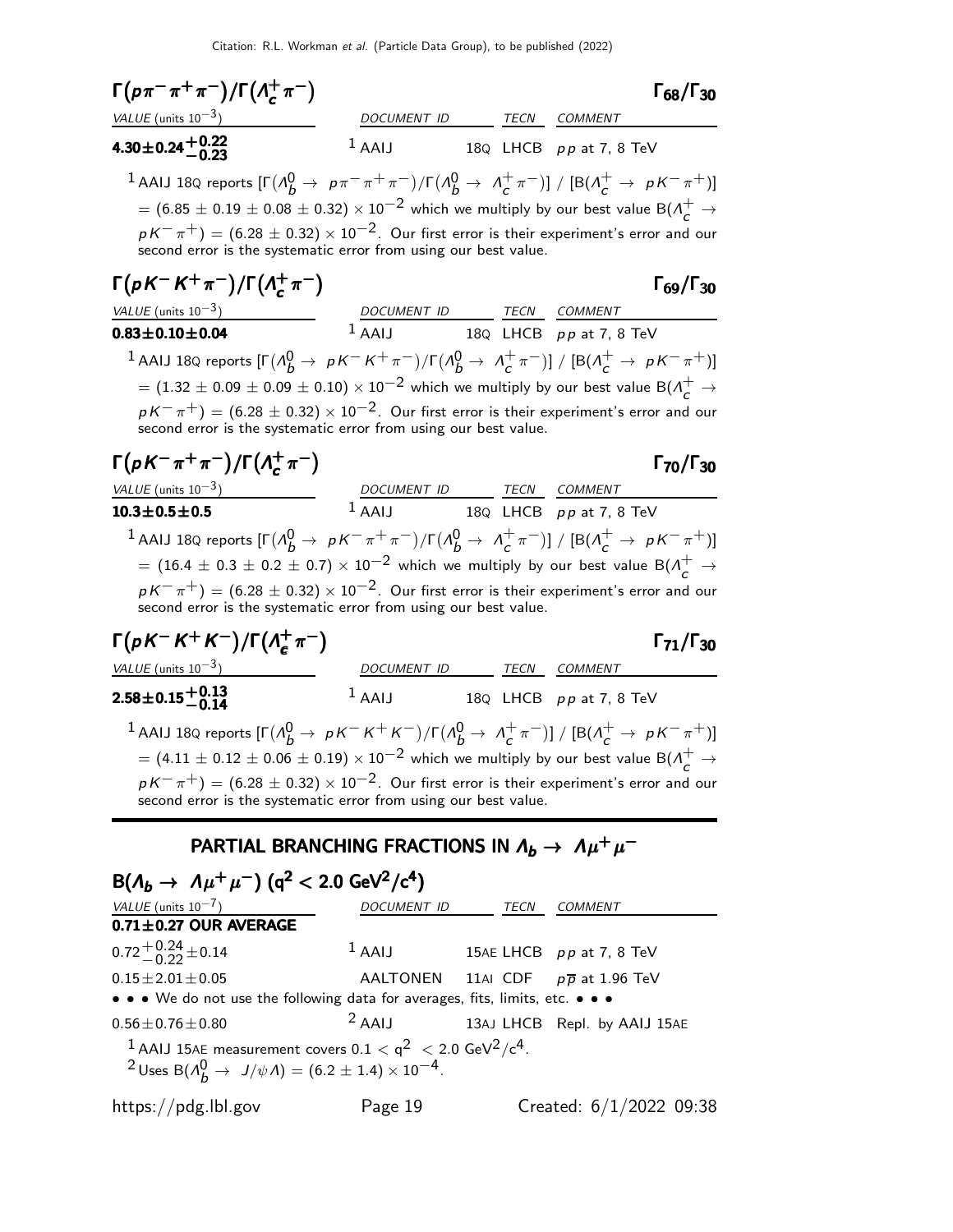| $B(\Lambda_b \to \Lambda \mu^+ \mu^-)$ (2.0 < q <sup>2</sup> < 4.3 GeV <sup>2</sup> /c <sup>4</sup> )                                                                      |                          |  |                                               |
|----------------------------------------------------------------------------------------------------------------------------------------------------------------------------|--------------------------|--|-----------------------------------------------|
| $VALUE$ (units $10^{-7}$ )<br>$\overline{\phantom{a}}$ and $\overline{\phantom{a}}$ and $\overline{\phantom{a}}$                                                           | DOCUMENT ID              |  | TECN COMMENT                                  |
| 0.28 $^{+0.28}_{-0.21}$ OUR AVERAGE                                                                                                                                        |                          |  |                                               |
| $0.253 + 0.276 + 0.046$                                                                                                                                                    | $1$ AAIJ                 |  | 15AE LHCB pp at 7, 8 TeV                      |
| 1.8 $\pm 1.7$ $\pm 0.6$                                                                                                                                                    | AALTONEN                 |  | 11AI CDF $p\overline{p}$ at 1.96 TeV          |
| $\bullet \bullet \bullet$ We do not use the following data for averages, fits, limits, etc. $\bullet \bullet \bullet$                                                      |                          |  |                                               |
| $0.71 \pm 0.60 \pm 0.23$                                                                                                                                                   | $2$ AAIJ                 |  | 13AJ LHCB Repl. by AAIJ 15AE                  |
| $^1$ AAIJ 15AE measurement covers 2.0 $<$ q $^2$ $<$ 4.0 GeV $^2$ /c $^4$ .<br><sup>2</sup> Uses B( $\Lambda_b^0 \to J/\psi \Lambda$ ) = (6.2 ± 1.4) × 10 <sup>-4</sup> .  |                          |  |                                               |
| $B(\Lambda_b \to \Lambda \mu^+ \mu^-)$ (q <sup>2</sup> < 4.3 GeV <sup>2</sup> /c <sup>4</sup> )                                                                            |                          |  |                                               |
| VALUE (units $10^{-7}$ )                                                                                                                                                   | DOCUMENT ID TECN COMMENT |  |                                               |
| $2.7 \pm 2.5 \pm 0.9$                                                                                                                                                      |                          |  | AALTONEN 11AI CDF $p\overline{p}$ at 1.96 TeV |
| $B(\Lambda_b \to \Lambda \mu^+ \mu^-)$ (4.0 < q <sup>2</sup> < 6.0 GeV <sup>2</sup> /c <sup>4</sup> )                                                                      |                          |  |                                               |
| VALUE (units $10^{-7}$ )                                                                                                                                                   | DOCUMENT ID              |  | TECN COMMENT                                  |
| $0.04 + 0.18 + 0.02$                                                                                                                                                       | AAIJ                     |  | 15AE LHCB $pp$ at 7, 8 TeV                    |
| $B(\Lambda_b \to \Lambda \mu^+ \mu^-)$ (1.0 < q <sup>2</sup> < 6.0 GeV <sup>2</sup> /c <sup>4</sup> )<br>$VALUE$ (units $10^{-7}$ )<br>0.47 $^{+0.31}_{-0.27}$ OUR AVERAGE | DOCUMENT ID TECN COMMENT |  |                                               |
| $0.45 + 0.30 + 0.10$                                                                                                                                                       | $1$ AAIJ                 |  | 15AE LHCB pp at 7 and 8 TeV                   |
| 1.3 $\pm 2.1 \pm 0.4$                                                                                                                                                      | AALTONEN                 |  | 11AI CDF $p\overline{p}$ at 1.96 TeV          |
| <sup>1</sup> AAIJ 15AE measurement covers $1.1 < q^2 < 6.0$ GeV <sup>2</sup> /c <sup>4</sup> .                                                                             |                          |  |                                               |
|                                                                                                                                                                            |                          |  |                                               |
| $B(\Lambda_b \to \Lambda \mu^+ \mu^-)$ (6.0 < q <sup>2</sup> < 8.0 GeV <sup>2</sup> /c <sup>4</sup> )                                                                      |                          |  |                                               |
| VALUE (units $10^{-7}$ )                                                                                                                                                   | DOCUMENT ID TECN COMMENT |  |                                               |
| $0.50^{+0.24}_{-0.22}$ ±0.10                                                                                                                                               | AAIJ                     |  | 15AE LHCB pp at 7, 8 TeV                      |
| $B(\Lambda_b \to \Lambda \mu^+ \mu^-)$ (4.3 < q <sup>2</sup> < 8.68 GeV <sup>2</sup> /c <sup>4</sup> )                                                                     |                          |  |                                               |
| VALUE (units $10^{-7}$ )<br>0.5 $\pm$ 0.7 OUR AVERAGE                                                                                                                      | DOCUMENT ID TECN COMMENT |  |                                               |
| $0.66 \pm 0.74 \pm 0.18$                                                                                                                                                   | $1$ AAIJ                 |  | 13AJ LHCB $pp$ at 7 TeV                       |
| $-0.2 \pm 1.6 \pm 0.1$                                                                                                                                                     |                          |  | AALTONEN 11AI CDF $p\overline{p}$ at 1.96 TeV |
| <sup>1</sup> Uses B( $\Lambda_b^0 \to J/\psi \Lambda$ ) = (6.2 ± 1.4) × 10 <sup>-4</sup> .                                                                                 |                          |  |                                               |
|                                                                                                                                                                            |                          |  |                                               |
| $B(\Lambda_b \to \Lambda \mu^+ \mu^-)$ (10.09 < q <sup>2</sup> < 12.86 GeV <sup>2</sup> /c <sup>4</sup> )                                                                  |                          |  |                                               |
| $VALUE$ (units $10^{-7}$ )<br>$2.2 \pm 0.6$ OUR AVERAGE                                                                                                                    | DOCUMENT ID TECN COMMENT |  |                                               |
| $2.08 + 0.42 + 0.42$                                                                                                                                                       | $1$ AAIJ                 |  | 15AE LHCB $pp$ at 7, 8 TeV                    |
|                                                                                                                                                                            |                          |  |                                               |
| 3.0 $\pm 1.5$ $\pm 1.0$                                                                                                                                                    |                          |  | AALTONEN 11AI CDF $p\overline{p}$ at 1.96 TeV |
|                                                                                                                                                                            |                          |  |                                               |

https://pdg.lbl.gov Page 20 Created: 6/1/2022 09:38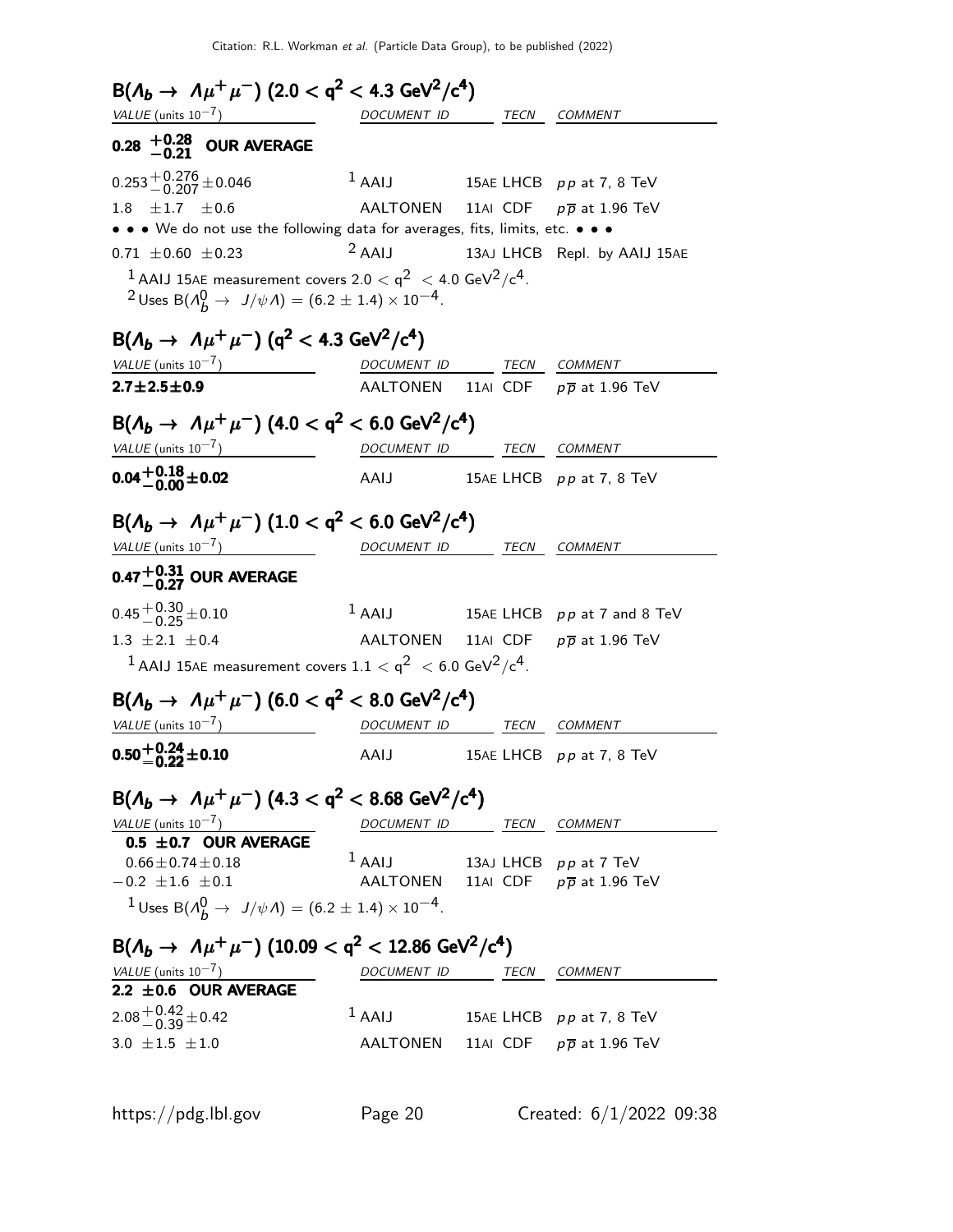• • • We do not use the following data for averages, fits, limits, etc. • • •

 $1.55\pm0.58\pm0.55$  2 AAIJ 13AJ LHCB Repl. by AAIJ 15AE  $^{\rm 1}$  AAIJ 15AE measurement covers 11.0  $<$  q $^{\rm 2}~<$  12.5 GeV $^{\rm 2}/$ c $^{\rm 4}.$  $^2$ Uses B( $\Lambda_b^0 \to J/\psi \Lambda) = (6.2 \pm 1.4) \times 10^{-4}$ .

 $B(\Lambda_b \to \Lambda \mu^+ \mu^-)$  (14.18  $<$  q<sup>2</sup>  $<$  16.0 GeV<sup>2</sup>/c<sup>4</sup>) VALUE (units 10<sup>-7</sup>) DOCUMENT ID TECN COMMENT 1.7  $\pm$  0.5 OUR AVERAGE Error includes scale factor of 1.1.  $2.04 + 0.35 + 0.42$  $1$  AAIJ 15AE LHCB pp at 7, 8 TeV 1.0  $\pm$  0.7  $\pm$  0.3 AALTONEN 11AI CDF  $p\overline{p}$  at 1.96 TeV • • • We do not use the following data for averages, fits, limits, etc. • • •  $1.44 \pm 0.44 \pm 0.42$  2 AAIJ 13AJ LHCB Repl. by AAIJ 15AE  $^{\rm 1}$  AAIJ 15AE measurement covers 15.0  $<$  q $^{\rm 2}~<$  16.0 GeV $^{\rm 2}/$ c $^{\rm 4}.$  $^2$ Uses B( $\Lambda_b^0 \to J/\psi \Lambda) = (6.2 \pm 1.4) \times 10^{-4}$ .  $B(\Lambda_b \to \Lambda \mu^+ \mu^-)$  (16.0 < q<sup>2</sup> GeV<sup>2</sup>/c<sup>4</sup>)

| VALUE (units $10^{-7}$ )                                                                                | DOCUMENT ID TECN |  |  | <i>COMMENT</i>                                |
|---------------------------------------------------------------------------------------------------------|------------------|--|--|-----------------------------------------------|
| 7.0 $\pm 1.9$ $\pm 2.2$                                                                                 |                  |  |  | AALTONEN 11AI CDF $p\overline{p}$ at 1.96 TeV |
| • • • We do not use the following data for averages, fits, limits, etc. • • •                           |                  |  |  |                                               |
| $4.73 \pm 0.77 \pm 1.25$                                                                                | $1,2$ AALI       |  |  | 13AJ LHCB Repl. by AAIJ 15AE                  |
| <sup>1</sup> Uses B( $\Lambda_b^0 \to J/\psi \Lambda$ ) = (6.2 ± 1.4) × 10 <sup>-4</sup> .              |                  |  |  |                                               |
| <sup>2</sup> Requires $16.00 < q^2 < 20.30$ GeV <sup>2</sup> /c <sup>4</sup> .                          |                  |  |  |                                               |
| $B(\Lambda_b \to \Lambda \mu^+ \mu^-)$ (18.0 < q <sup>2</sup> < 20.0 GeV <sup>2</sup> /c <sup>4</sup> ) |                  |  |  |                                               |

| $VALUE$ (units $10^{-7}$ ) | DOCUMENT ID | <i>TECN COMMENT</i>        |
|----------------------------|-------------|----------------------------|
| $2.44 \pm 0.28 \pm 0.50$   | AAIJ        | 15AE LHCB $pp$ at 7, 8 TeV |

# $B(\Lambda_b \to \Lambda \mu^+ \mu^-)$  (15.0  $<$  q<sup>2</sup>  $<$  20.0 GeV<sup>2</sup>/c<sup>4</sup>)

| VALUE (units $10^{-7}$ ) | <i>DOCUMENT ID</i> | TFCN | <i>COMMENT</i>             |
|--------------------------|--------------------|------|----------------------------|
| $6.00 \pm 0.45 \pm 1.25$ | AAIJ               |      | 15AE LHCB $pp$ at 7, 8 TeV |

### CP VIOLATION

 $A_{CP}$  is defined as

$$
A_{CP} = \frac{B(\Lambda_b^0 \to f) - B(\overline{\Lambda}_b^0 \to \overline{f})}{B(\Lambda_b^0 \to f) + B(\overline{\Lambda}_b^0 \to \overline{f})},
$$

the *CP*-violation asymmetry of exclusive  $\Lambda_b^0$  and  $\overline{\Lambda}_b^0$  decay.

 $A_{CP}(\Lambda_b \to p \pi^-)$ DOCUMENT ID TECN COMMENT −0.025±0.029 OUR AVERAGE Error includes scale factor of 1.2.  $-0.035\pm0.017\pm0.020$  AAIJ 18AX LHCB pp at 7 and 8 TeV 0.06  $\pm$ 0.07  $\pm$ 0.03 AALTONEN 14P CDF  $p\overline{p}$  at 1.96 TeV • • • We do not use the following data for averages, fits, limits, etc. • • • 0.03  $\pm$  0.17  $\pm$  0.05 AALTONEN 11N CDF Repl. by AALTONEN 14P https://pdg.lbl.gov Page 21 Created: 6/1/2022 09:38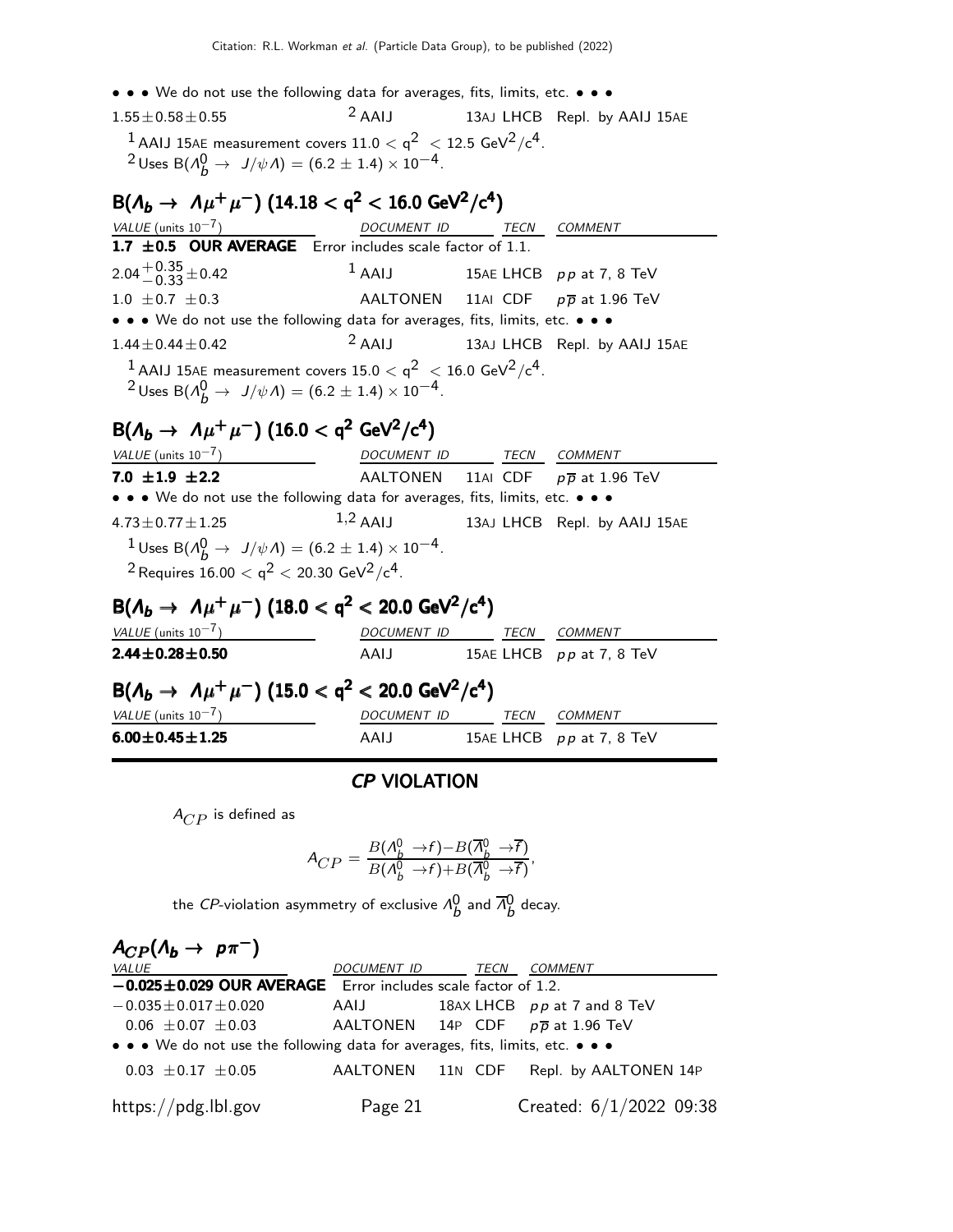| DOCUMENT ID TECN COMMENT<br><i>VALUE</i><br>$-0.025 \pm 0.022$ OUR AVERAGE<br>$-0.020 \pm 0.013 \pm 0.019$<br>AAIJ<br>18AX LHCB $pp$ at 7 and 8 TeV<br>AALTONEN 14P CDF $p\overline{p}$ at 1.96 TeV<br>$-0.10 \pm 0.08 \pm 0.04$<br>• • • We do not use the following data for averages, fits, limits, etc. • • •<br>$0.37 \pm 0.17 \pm 0.03$<br>AALTONEN 11N CDF Repl. by AALTONEN 14P<br>$A_{CP}(\Lambda_b \to DpK^{-})$<br>DOCUMENT ID TECN COMMENT<br><b>VALUE</b><br>$0.12\pm0.09\frac{+0.02}{-0.03}$<br>$1$ AAIJ<br>21AD LHCB $pp$ at 7, 8, 13 TeV<br>$^{-1}$ $A_{CP}$ is measured from $(\mathrm{B}(A_b^0 \rightarrow \ [K^+\pi^-]_D \rho K^-) - \mathrm{B}(\overline{A}_b^0 \rightarrow \ [K^-\pi^+]_D \overline{\rho} K^+))/\pi$<br>$(B(A_{h}^{0} \rightarrow [K^{+}\pi^{-}]_{D} \rho K^{-}) + B(\overline{A}_{h}^{0} \rightarrow [K^{-}\pi^{+}]_{D} \overline{\rho} K^{+}))$ in the full phase space.<br>$\Delta A_{CP}(pK^-/\pi^-)$<br>$\Delta A_{CP} \equiv A_{CP}(pK^{-}) - A_{CP}(p\pi^{-})$<br>DOCUMENT ID TECN COMMENT<br>VALUE<br>$0.014 \pm 0.022 \pm 0.010$<br>18AX LHCB pp at 7 and 8 TeV<br>AAIJ<br>$A_{CP}(\Lambda_b \to p\overline{K}^0\pi^{-})$<br>DOCUMENT ID TECN COMMENT<br><i>VALUE</i><br>14 $Q$ LHCB $pp$ at 7 TeV<br>$0.22 \pm 0.13 \pm 0.03$<br>AAIJ<br>$\Delta A_{CP}(J/\psi \rho \pi^{-}/K^{-})$<br>$\Delta A_{CP} \equiv A_{CP}(J/\psi p \pi^{-}) - A_{CP}(J/\psi p K^{-})$<br>VALUE (units $10^{-2}$ )<br>DOCUMENT ID TECN COMMENT<br>$5.7 \pm 2.4 \pm 1.2$<br>AAIJ 14K LHCB pp at 7, 8 TeV<br>$A_{CP}(\Lambda_b \to \Lambda K^+ \pi^-)$<br>DOCUMENT ID TECN COMMENT<br><b>VALUE</b><br>$1$ AAIJ<br>$-0.53 \pm 0.23 \pm 0.11$<br>16W LHCB $pp$ at 7, 8 TeV<br><sup>1</sup> Measured relative to $\Lambda_b^0 \rightarrow \Lambda_c^+ \pi^-$ decay.<br>$A_{CP}(\Lambda_b \rightarrow \Lambda K^+ K^-)$<br><i>VALUE</i><br>DOCUMENT ID TECN COMMENT<br>$1$ AAIJ 16w LHCB $pp$ at 7, 8 TeV<br>$-0.28 \pm 0.10 \pm 0.07$<br><sup>1</sup> Measured relative to $\Lambda_h^0 \rightarrow \Lambda_\mathcal{L}^+ \pi^-$ decay.<br>$\Delta A_{CP} (A_{h}^{0} \rightarrow pK^{-}\mu^{+}\mu^{-})$ | $A_{CP}(\Lambda_b \rightarrow pK^-)$ |  |  |
|----------------------------------------------------------------------------------------------------------------------------------------------------------------------------------------------------------------------------------------------------------------------------------------------------------------------------------------------------------------------------------------------------------------------------------------------------------------------------------------------------------------------------------------------------------------------------------------------------------------------------------------------------------------------------------------------------------------------------------------------------------------------------------------------------------------------------------------------------------------------------------------------------------------------------------------------------------------------------------------------------------------------------------------------------------------------------------------------------------------------------------------------------------------------------------------------------------------------------------------------------------------------------------------------------------------------------------------------------------------------------------------------------------------------------------------------------------------------------------------------------------------------------------------------------------------------------------------------------------------------------------------------------------------------------------------------------------------------------------------------------------------------------------------------------------------------------------------------------------------------------------------------------------------------------------------------------------------------------------------------------------------------------------------------------------------------------------------------------------------------------|--------------------------------------|--|--|
|                                                                                                                                                                                                                                                                                                                                                                                                                                                                                                                                                                                                                                                                                                                                                                                                                                                                                                                                                                                                                                                                                                                                                                                                                                                                                                                                                                                                                                                                                                                                                                                                                                                                                                                                                                                                                                                                                                                                                                                                                                                                                                                            |                                      |  |  |
|                                                                                                                                                                                                                                                                                                                                                                                                                                                                                                                                                                                                                                                                                                                                                                                                                                                                                                                                                                                                                                                                                                                                                                                                                                                                                                                                                                                                                                                                                                                                                                                                                                                                                                                                                                                                                                                                                                                                                                                                                                                                                                                            |                                      |  |  |
|                                                                                                                                                                                                                                                                                                                                                                                                                                                                                                                                                                                                                                                                                                                                                                                                                                                                                                                                                                                                                                                                                                                                                                                                                                                                                                                                                                                                                                                                                                                                                                                                                                                                                                                                                                                                                                                                                                                                                                                                                                                                                                                            |                                      |  |  |
|                                                                                                                                                                                                                                                                                                                                                                                                                                                                                                                                                                                                                                                                                                                                                                                                                                                                                                                                                                                                                                                                                                                                                                                                                                                                                                                                                                                                                                                                                                                                                                                                                                                                                                                                                                                                                                                                                                                                                                                                                                                                                                                            |                                      |  |  |
|                                                                                                                                                                                                                                                                                                                                                                                                                                                                                                                                                                                                                                                                                                                                                                                                                                                                                                                                                                                                                                                                                                                                                                                                                                                                                                                                                                                                                                                                                                                                                                                                                                                                                                                                                                                                                                                                                                                                                                                                                                                                                                                            |                                      |  |  |
|                                                                                                                                                                                                                                                                                                                                                                                                                                                                                                                                                                                                                                                                                                                                                                                                                                                                                                                                                                                                                                                                                                                                                                                                                                                                                                                                                                                                                                                                                                                                                                                                                                                                                                                                                                                                                                                                                                                                                                                                                                                                                                                            |                                      |  |  |
|                                                                                                                                                                                                                                                                                                                                                                                                                                                                                                                                                                                                                                                                                                                                                                                                                                                                                                                                                                                                                                                                                                                                                                                                                                                                                                                                                                                                                                                                                                                                                                                                                                                                                                                                                                                                                                                                                                                                                                                                                                                                                                                            |                                      |  |  |
|                                                                                                                                                                                                                                                                                                                                                                                                                                                                                                                                                                                                                                                                                                                                                                                                                                                                                                                                                                                                                                                                                                                                                                                                                                                                                                                                                                                                                                                                                                                                                                                                                                                                                                                                                                                                                                                                                                                                                                                                                                                                                                                            |                                      |  |  |
|                                                                                                                                                                                                                                                                                                                                                                                                                                                                                                                                                                                                                                                                                                                                                                                                                                                                                                                                                                                                                                                                                                                                                                                                                                                                                                                                                                                                                                                                                                                                                                                                                                                                                                                                                                                                                                                                                                                                                                                                                                                                                                                            |                                      |  |  |
|                                                                                                                                                                                                                                                                                                                                                                                                                                                                                                                                                                                                                                                                                                                                                                                                                                                                                                                                                                                                                                                                                                                                                                                                                                                                                                                                                                                                                                                                                                                                                                                                                                                                                                                                                                                                                                                                                                                                                                                                                                                                                                                            |                                      |  |  |
|                                                                                                                                                                                                                                                                                                                                                                                                                                                                                                                                                                                                                                                                                                                                                                                                                                                                                                                                                                                                                                                                                                                                                                                                                                                                                                                                                                                                                                                                                                                                                                                                                                                                                                                                                                                                                                                                                                                                                                                                                                                                                                                            |                                      |  |  |
|                                                                                                                                                                                                                                                                                                                                                                                                                                                                                                                                                                                                                                                                                                                                                                                                                                                                                                                                                                                                                                                                                                                                                                                                                                                                                                                                                                                                                                                                                                                                                                                                                                                                                                                                                                                                                                                                                                                                                                                                                                                                                                                            |                                      |  |  |
|                                                                                                                                                                                                                                                                                                                                                                                                                                                                                                                                                                                                                                                                                                                                                                                                                                                                                                                                                                                                                                                                                                                                                                                                                                                                                                                                                                                                                                                                                                                                                                                                                                                                                                                                                                                                                                                                                                                                                                                                                                                                                                                            |                                      |  |  |
|                                                                                                                                                                                                                                                                                                                                                                                                                                                                                                                                                                                                                                                                                                                                                                                                                                                                                                                                                                                                                                                                                                                                                                                                                                                                                                                                                                                                                                                                                                                                                                                                                                                                                                                                                                                                                                                                                                                                                                                                                                                                                                                            |                                      |  |  |
|                                                                                                                                                                                                                                                                                                                                                                                                                                                                                                                                                                                                                                                                                                                                                                                                                                                                                                                                                                                                                                                                                                                                                                                                                                                                                                                                                                                                                                                                                                                                                                                                                                                                                                                                                                                                                                                                                                                                                                                                                                                                                                                            |                                      |  |  |
|                                                                                                                                                                                                                                                                                                                                                                                                                                                                                                                                                                                                                                                                                                                                                                                                                                                                                                                                                                                                                                                                                                                                                                                                                                                                                                                                                                                                                                                                                                                                                                                                                                                                                                                                                                                                                                                                                                                                                                                                                                                                                                                            |                                      |  |  |
|                                                                                                                                                                                                                                                                                                                                                                                                                                                                                                                                                                                                                                                                                                                                                                                                                                                                                                                                                                                                                                                                                                                                                                                                                                                                                                                                                                                                                                                                                                                                                                                                                                                                                                                                                                                                                                                                                                                                                                                                                                                                                                                            |                                      |  |  |
|                                                                                                                                                                                                                                                                                                                                                                                                                                                                                                                                                                                                                                                                                                                                                                                                                                                                                                                                                                                                                                                                                                                                                                                                                                                                                                                                                                                                                                                                                                                                                                                                                                                                                                                                                                                                                                                                                                                                                                                                                                                                                                                            |                                      |  |  |
|                                                                                                                                                                                                                                                                                                                                                                                                                                                                                                                                                                                                                                                                                                                                                                                                                                                                                                                                                                                                                                                                                                                                                                                                                                                                                                                                                                                                                                                                                                                                                                                                                                                                                                                                                                                                                                                                                                                                                                                                                                                                                                                            |                                      |  |  |
|                                                                                                                                                                                                                                                                                                                                                                                                                                                                                                                                                                                                                                                                                                                                                                                                                                                                                                                                                                                                                                                                                                                                                                                                                                                                                                                                                                                                                                                                                                                                                                                                                                                                                                                                                                                                                                                                                                                                                                                                                                                                                                                            |                                      |  |  |
|                                                                                                                                                                                                                                                                                                                                                                                                                                                                                                                                                                                                                                                                                                                                                                                                                                                                                                                                                                                                                                                                                                                                                                                                                                                                                                                                                                                                                                                                                                                                                                                                                                                                                                                                                                                                                                                                                                                                                                                                                                                                                                                            |                                      |  |  |
|                                                                                                                                                                                                                                                                                                                                                                                                                                                                                                                                                                                                                                                                                                                                                                                                                                                                                                                                                                                                                                                                                                                                                                                                                                                                                                                                                                                                                                                                                                                                                                                                                                                                                                                                                                                                                                                                                                                                                                                                                                                                                                                            |                                      |  |  |
|                                                                                                                                                                                                                                                                                                                                                                                                                                                                                                                                                                                                                                                                                                                                                                                                                                                                                                                                                                                                                                                                                                                                                                                                                                                                                                                                                                                                                                                                                                                                                                                                                                                                                                                                                                                                                                                                                                                                                                                                                                                                                                                            |                                      |  |  |
|                                                                                                                                                                                                                                                                                                                                                                                                                                                                                                                                                                                                                                                                                                                                                                                                                                                                                                                                                                                                                                                                                                                                                                                                                                                                                                                                                                                                                                                                                                                                                                                                                                                                                                                                                                                                                                                                                                                                                                                                                                                                                                                            |                                      |  |  |
|                                                                                                                                                                                                                                                                                                                                                                                                                                                                                                                                                                                                                                                                                                                                                                                                                                                                                                                                                                                                                                                                                                                                                                                                                                                                                                                                                                                                                                                                                                                                                                                                                                                                                                                                                                                                                                                                                                                                                                                                                                                                                                                            |                                      |  |  |
|                                                                                                                                                                                                                                                                                                                                                                                                                                                                                                                                                                                                                                                                                                                                                                                                                                                                                                                                                                                                                                                                                                                                                                                                                                                                                                                                                                                                                                                                                                                                                                                                                                                                                                                                                                                                                                                                                                                                                                                                                                                                                                                            |                                      |  |  |
|                                                                                                                                                                                                                                                                                                                                                                                                                                                                                                                                                                                                                                                                                                                                                                                                                                                                                                                                                                                                                                                                                                                                                                                                                                                                                                                                                                                                                                                                                                                                                                                                                                                                                                                                                                                                                                                                                                                                                                                                                                                                                                                            |                                      |  |  |
|                                                                                                                                                                                                                                                                                                                                                                                                                                                                                                                                                                                                                                                                                                                                                                                                                                                                                                                                                                                                                                                                                                                                                                                                                                                                                                                                                                                                                                                                                                                                                                                                                                                                                                                                                                                                                                                                                                                                                                                                                                                                                                                            |                                      |  |  |
|                                                                                                                                                                                                                                                                                                                                                                                                                                                                                                                                                                                                                                                                                                                                                                                                                                                                                                                                                                                                                                                                                                                                                                                                                                                                                                                                                                                                                                                                                                                                                                                                                                                                                                                                                                                                                                                                                                                                                                                                                                                                                                                            |                                      |  |  |
|                                                                                                                                                                                                                                                                                                                                                                                                                                                                                                                                                                                                                                                                                                                                                                                                                                                                                                                                                                                                                                                                                                                                                                                                                                                                                                                                                                                                                                                                                                                                                                                                                                                                                                                                                                                                                                                                                                                                                                                                                                                                                                                            |                                      |  |  |
|                                                                                                                                                                                                                                                                                                                                                                                                                                                                                                                                                                                                                                                                                                                                                                                                                                                                                                                                                                                                                                                                                                                                                                                                                                                                                                                                                                                                                                                                                                                                                                                                                                                                                                                                                                                                                                                                                                                                                                                                                                                                                                                            |                                      |  |  |
|                                                                                                                                                                                                                                                                                                                                                                                                                                                                                                                                                                                                                                                                                                                                                                                                                                                                                                                                                                                                                                                                                                                                                                                                                                                                                                                                                                                                                                                                                                                                                                                                                                                                                                                                                                                                                                                                                                                                                                                                                                                                                                                            |                                      |  |  |
| $\Delta A_{CP} \equiv A_{CP}(\rho K^- \mu^+ \mu^-) - A_{CP}(\rho K^- J/\psi)$                                                                                                                                                                                                                                                                                                                                                                                                                                                                                                                                                                                                                                                                                                                                                                                                                                                                                                                                                                                                                                                                                                                                                                                                                                                                                                                                                                                                                                                                                                                                                                                                                                                                                                                                                                                                                                                                                                                                                                                                                                              |                                      |  |  |
| VALUE (units $10^{-2}$ )<br>DOCUMENT ID TECN COMMENT<br><u> 1999 - Johann Barnett, f</u>                                                                                                                                                                                                                                                                                                                                                                                                                                                                                                                                                                                                                                                                                                                                                                                                                                                                                                                                                                                                                                                                                                                                                                                                                                                                                                                                                                                                                                                                                                                                                                                                                                                                                                                                                                                                                                                                                                                                                                                                                                   |                                      |  |  |
| 17T LHCB $pp$ at 7, 8 TeV<br>$-3.5 \pm 5.0 \pm 0.2$<br>AAIJ                                                                                                                                                                                                                                                                                                                                                                                                                                                                                                                                                                                                                                                                                                                                                                                                                                                                                                                                                                                                                                                                                                                                                                                                                                                                                                                                                                                                                                                                                                                                                                                                                                                                                                                                                                                                                                                                                                                                                                                                                                                                |                                      |  |  |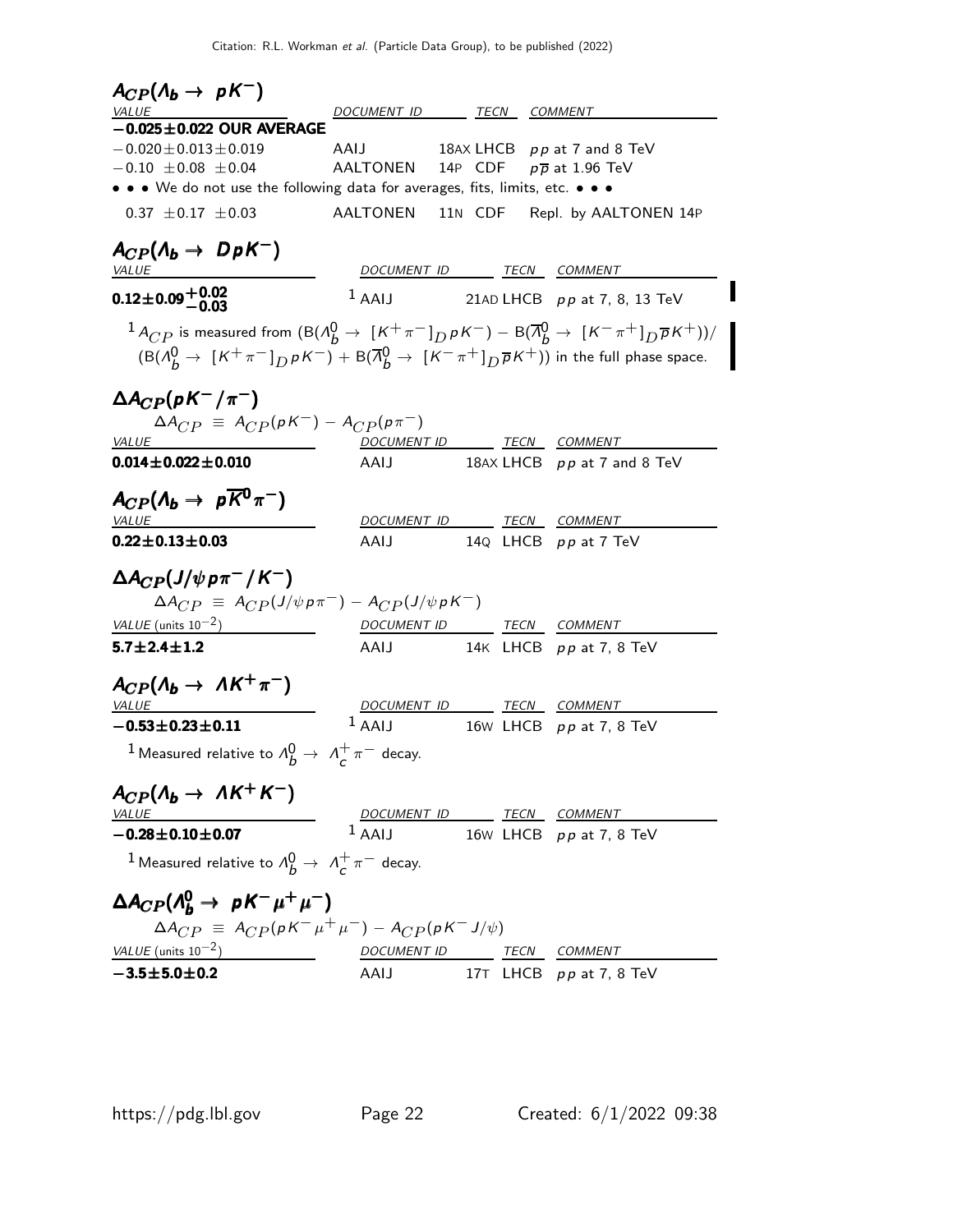$\Delta A_{CP} (\Lambda_b^0 \to p \pi^- \pi^+ \pi^-)$  $\Delta A_{CP} \equiv A_{CP} (A_B^0 \to p \pi^- \pi^+ \pi^-) - A_{CP} (A_B^0 \to (A_C^+ \to p \pi^- \pi^+) \pi^-)$ VALUE (units  $10^{-2}$ ) DOCUMENT ID TECN COMMENT  $\frac{VALUE \text{ (units 10}^{-2})}{1.1 \pm 2.5 \pm 0.6}$  $1$  AAIJ 19AH LHCB  $p p$  at 7 and 8 TeV  $<sup>1</sup>$  Full phase space.</sup>  $\Delta A_{CP} ( \Lambda_b^0 \to ( p \pi^- \pi^+ \pi^-)_{LBM} )$  $\Delta A_{CP}$  =  $A_{CP} (\Lambda_b^0 \rightarrow (p \pi^- \pi^+ \pi^-)_{LBM}) - A_{CP} (\Lambda_b^0 \rightarrow (\Lambda_c^+ \rightarrow$  $p\pi^{-}\pi^{+}$ ) $\pi^{-}$ ). Two-body low invariant-mass region (LBM): m $(p\pi^{-})$  < 2000MeV and  $m(\pi^+\pi^-)$  < 1640 MeV.  $VALUE$  (units 10<sup>-2</sup>) DOCUMENT ID TECN COMMENT  $3.7 + 4.1 + 0.5$  $1$  AAIJ 19AH LHCB pp at 7 and 8 TeV <sup>1</sup> Measurement done with  $m(p\pi^-)$  < 2000 MeV/c<sup>2</sup> and  $m(\pi^+\pi^-)$  < 1640 MeV/c<sup>2</sup>.  $\Delta A_{CP} (\Lambda_b^0 \rightarrow \text{pa}_1(1260)^-)$  $\mathbf{p}(\Lambda_b^0 \to \mathbf{p} \mathbf{a}_1(1260)^-)$ <br> $\Delta A_{CP} = A_{CP}(\Lambda_b^0 \to \rho \mathbf{a}_1(1260)^-) - A_{CP}(\Lambda_b^0 \to (\Lambda_c^+ \to \rho \pi^- \pi^+) \pi^-)$ . 419  $<$  m( $\pi^{+}\pi^{-}\pi^{+}$ )  $<$  1500 MeV.  $VALUE$  (units 10<sup>-2</sup>) DOCUMENT ID TECN COMMENT  $-1.5\pm4.2\pm0.6$  AAIJ 19AH LHCB pp at 7 and 8 TeV  $\Delta A_{CP} ( \Lambda_b^0 \rightarrow \ N(1520)^0 \, \rho(770)^0 )$  $\Delta A_{CP}^T \equiv A_{CP} (\Lambda_b^0 \to N(1520)^0 \rho(770)^0) - A_{CP} (\Lambda_b^0 \to (\Lambda_c^+ \to \rho \pi^- \pi^+) \pi^-).$  $1078 < m(p\pi^{-}) < 1800$  MeV and  $m(\pi^{+}\pi^{-}) < 1100$  MeV.  $VALU E$  (units 10<sup>-2</sup>) DOCUMENT ID TECN COMMENT  $2.0\pm4.9\pm0.4$  AAIJ 19AH LHCB pp at 7 and 8 TeV  $\Delta A_{CP} (A_b^0 \to \Delta (1232)^{++} \pi^- \pi^-)$  $\Delta A_{CP}$  =  $A_{CP} (\Lambda_b^0 \to \Delta (1232)^{++} \pi^- \pi^-) - A_{CP} (\Lambda_b^0 \to (\Lambda_c^+ \to$  $p\pi^{-}\pi^{+}\pi^{-}$ ). 1078 < m $(p\pi^{+})$  < 1432 MeV.  $VALU E$  (units 10<sup>-2</sup>) DOCUMENT ID TECN COMMENT  $0.1\pm3.2\pm0.6$  AAIJ 19AH LHCB pp at 7 and 8 TeV  $\Delta A_{CP} (\Lambda_b^0 \to pK^-\pi^+\pi^-)$  $\Delta A_{CP}$  =  $A_{CP} (\Lambda_b^0 \to pK^-\pi^+\pi^-) - A_{CP} (\Lambda_b^0 \to (\Lambda_c^+ \to pK^-\pi^+)\pi^-)$ VALUE (units  $10^{-2}$ ) DOCUMENT ID TECN COMMENT  $3.2 \pm 1.1 \pm 0.6$  $1$  AAIJ 19AH LHCB pp at 7 and 8 TeV  $<sup>1</sup>$  Full phase space.</sup>  $\Delta A_{CP} ( \Lambda_b^0 \to (pK^-\pi^+\pi^-)_{LBM})$  $\Delta A_{CP} \equiv A_{CP} (\Lambda_b^0 \to (\rho K^- \pi^+ \pi^-)_{LBM}) - A_{CP} (\Lambda_b^0 \to (\Lambda_c^+ \to \rho K^- \pi^+) \pi^-).$ Two-body low invariant-mass region (LBM):  $m(p K^{-}) < 2000$  MeV and  $m(\pi^{+} \pi^{-})$  $<$  1640 MeV. VALUE (units  $10^{-2}$ ) ) DOCUMENT ID TECN COMMENT  $3.5 \pm 1.5 \pm 0.5$  $1$  AAIJ 19AH LHCB pp at 7 and 8 TeV <sup>1</sup> Measurement done with  $m(p K^{-}) < 2000$  MeV/c<sup>2</sup> and  $m(\pi^{+}\pi^{-}) < 1640$  MeV/c<sup>2</sup>.

https://pdg.lbl.gov Page 23 Created: 6/1/2022 09:38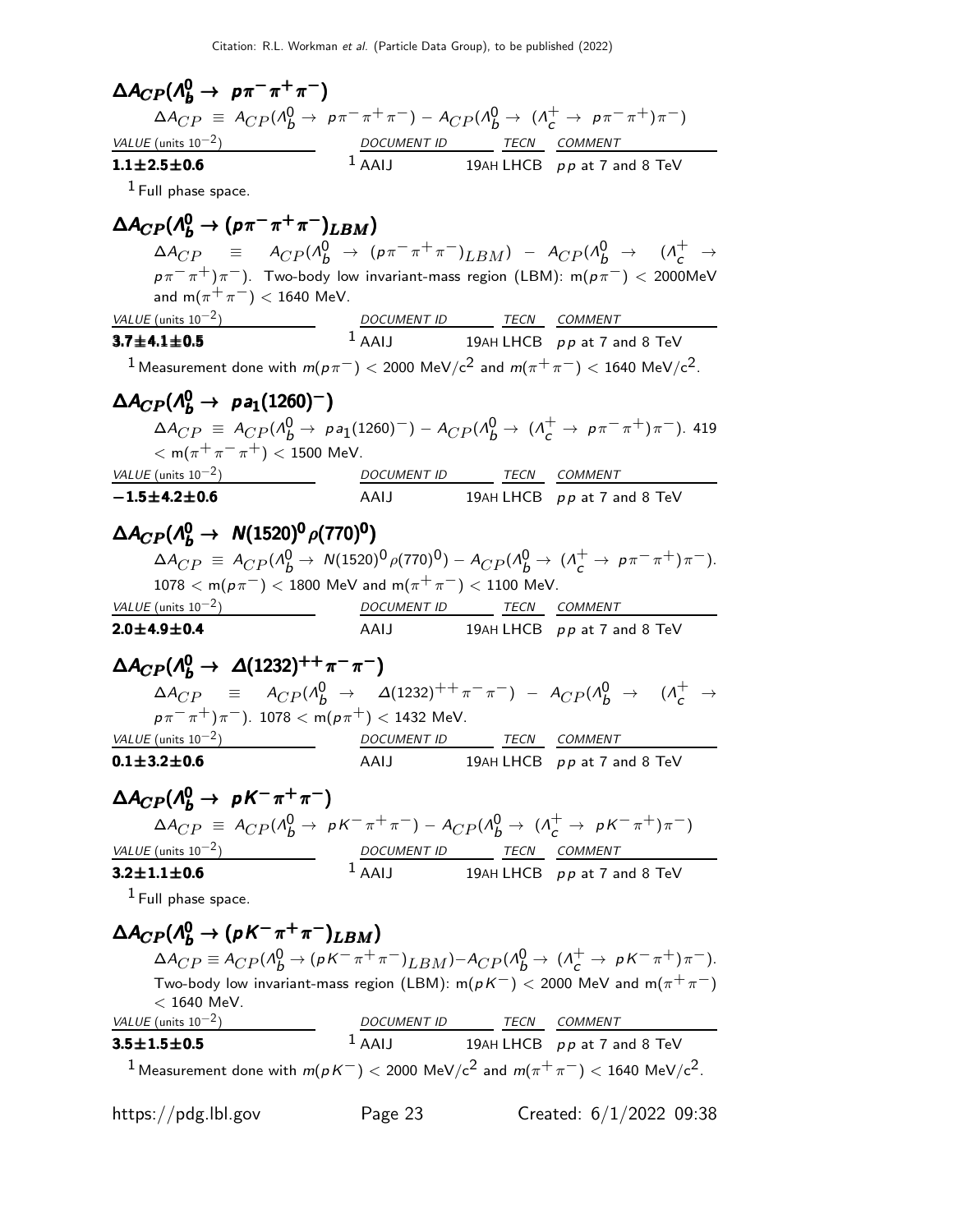$\Delta A_{CP} (A_b^0 \rightarrow N(1520)^0 K^*(892)^0)$  $\Delta A_{CP}$  =  $A_{CP} (A_b^0 \rightarrow N(1520)^0 K^*(892)^0) - A_{CP} (A_b^0 \rightarrow (A_c^+ \rightarrow$  $p K^-\pi^+) \pi^-$ ). 1078  $<$  m $(p\pi^-)$   $<$  1800 MeV and 750  $<$  m $(\pi^+ K^-)$   $<$  1100 MeV. VALUE (units  $10^{-2}$ )  $\qquad \qquad -$  DOCUMENT ID TECN COMMENT  $5.5\pm2.5\pm0.5$  AAIJ 19AH LHCB pp at 7 and 8 TeV  $\Delta A_{CP} (\Lambda_b^0 \to \Lambda (1520) \rho (770)^0)$  $\Delta A_{CP} \equiv A_{CP} (A_B^0 \to A(1520) \rho (770)^0) - A_{CP} (A_B^0 \to (A_C^+ \to pK^-\pi^+) \pi^-).$  $1460 < m(pK^{-}) < 1580$  MeV and  $m(\pi^{+}\pi^{-}) < 1100$  MeV.  $VALUE$  (units 10<sup>-2</sup>) DOCUMENT ID TECN COMMENT  $\overline{0.6\pm 6.0\pm 0.5}$   $\overline{A}$   $\overline{A}$  19AH LHCB pp at 7 and 8 TeV  $\Delta A_{CP} ( \Lambda_b^0 \to \Delta (1232)^{++} K^- \pi^- )$  $\Delta A_{CP}$  =  $A_{CP} (\Lambda_b^0 \to \Delta (1232)^{++} K^- \pi^-) - A_{CP} (\Lambda_b^0 \to (\Lambda_c^+ \to$  $p K^- \pi^+) \pi^-$ ). 1078 < m $(p \pi^+)$  < 1432 MeV. VALUE (units  $10^{-2}$ ) DOCUMENT ID TECN COMMENT  $4.4 \pm 2.6 \pm 0.6$  AAIJ 19AH LHCB pp at 7 and 8 TeV  $\Delta A_{CP} (\Lambda_b^0 \rightarrow \ pK_1(1410)^-)$  $\Delta A_{CP}$  =  $A_{CP} (\Lambda_b^0 \to pK_1(1410)^-) - A_{CP} (\Lambda_b^0 \to (\Lambda_c^+ \to pK^-\pi^+)\pi^-).$  $1200 < m(K^-\pi^+\pi^-) < 1600$  MeV. VALUE (units  $10^{-2}$ ) DOCUMENT ID TECN COMMENT  $4.7\pm3.5\pm0.8$  AAIJ 19AH LHCB pp at 7 and 8 TeV  $\Delta A_{CP} (\Lambda_b^0 \to pK^-K^+\pi^-)$  $\Delta A_{CP}$  =  $A_{CP} (\Lambda_b^0 \to pK^-K^+\pi^-) - A_{CP} (\Lambda_b^0 \to (\Lambda_c^+ \to p\pi^-\pi^+)\pi^-)$ VALUE (units  $10^{-2}$ ) DOCUMENT ID TECN COMMENT −6.9±4.9±0.8  $1$  AAIJ 19AH LHCB pp at 7 and 8 TeV  $<sup>1</sup>$  Full phase space.</sup>  $\Delta A_{CP} (\Lambda_b^0 \to pK^- K^+ K^-)$  $\Delta A_{CP}$  =  $A_{CP} (\Lambda_b^0 \to pK^-K^+K^-) - A_{CP} (\Lambda_b^0 \to (\Lambda_c^+ \to pK^- \pi^+) \pi^-)$ VALUE (units  $10^{-2}$ ) DOCUMENT ID TECN COMMENT  $0.2 \pm 1.8 \pm 0.6$  $1$  AAIJ 19AH LHCB pp at 7 and 8 TeV  $<sup>1</sup>$  Full phase space.</sup>  $\Delta A_{CP} ( \Lambda_b^0 \rightarrow \Lambda (1520) \phi (1020) )$  $\Delta A_{CP}^{\dagger} \equiv A_{CP} (A_B^0 \rightarrow A(1520) \phi(1020)) - A_{CP} (A_B^0 \rightarrow (A_C^+ \rightarrow pK^- \pi^+) \pi^-).$  $1460 < m(pK^{-}) < 1600$  MeV and  $1005 < m(K^{+}K^{-}) < 1040$  MeV.  $VALUE$  (units 10<sup>-2</sup>) DOCUMENT ID TECN COMMENT

 $4.3\pm5.6\pm0.4$  AAIJ 19AH LHCB pp at 7 and 8 TeV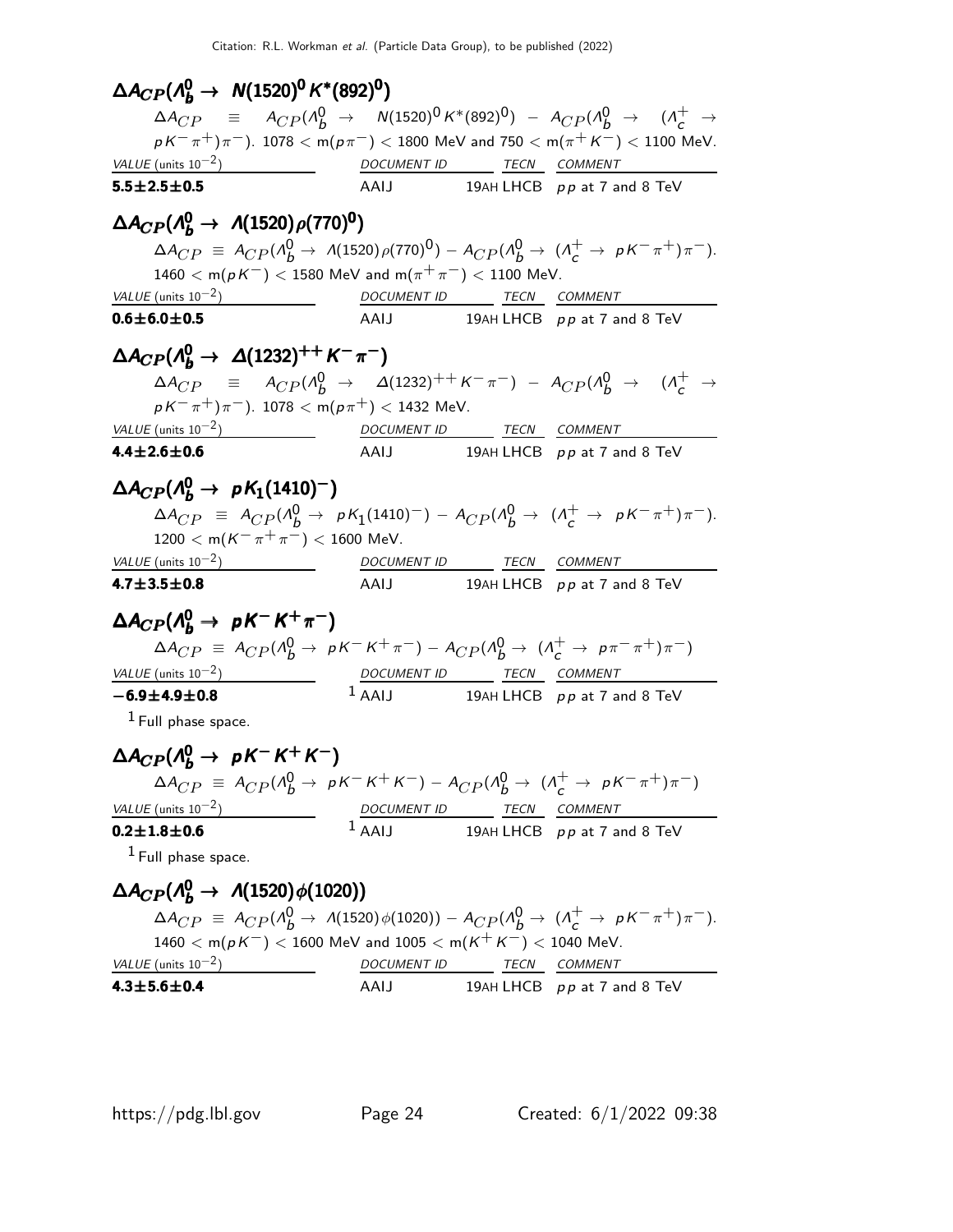$\Delta A_{CP} (A_{b}^{0} \rightarrow (pK^{-})_{highmass} \phi(1020))$  $\Delta A_{CP}$  =  $A_{CP}$  ( $\Lambda_b^0$  → ( $pK^-$ )<sub>highmass</sub>  $\phi$ (1020)) –  $A_{CP}$ ( $\Lambda_b^0$  →  $(\Lambda_c p K^- \pi^+) \pi^-$ ). m( $p K^-$ ) > 1600 MeV and 1005 < m( $K^+ K^-$ ) < 1040 MeV. VALUE (units  $10^{-2}$ ) ) DOCUMENT ID TECN COMMENT −0.7±3.3±0.7  $1$  AAIJ 19AH LHCB pp at 7 and 8 TeV <sup>1</sup> Measurement done with  $m(p K^-) > 1600 \text{ MeV}/c^2$ .  $\Delta A_{CP} (\Lambda_b^0 \to (pK^- K^+ K^-)_{LBM})$  $\Delta A_{CP}$  =  $A_{CP} (A_b^0 \rightarrow (pK^-K^+K^-)_{LBM}) - A_{CP} (A_b^0 \rightarrow (A_c^+ \rightarrow$  $p K^{-} \pi^{+}$ ) $\pi^{-}$ ). Two-body low invariant-mass region (LBM): m $(p K^{-})$  < 2000 MeVand m( $K^+ K^-$ ) < 1675 MeV.  $VALUE$  (units 10<sup>-2</sup>) DOCUMENT ID TECN COMMENT  $2.7 \pm 2.3 \pm 0.6$  $1$  AAIJ 19AH LHCB pp at 7 and 8 TeV

### <sup>1</sup> Measurement done with  $m(p K^-)$  < 2000 MeV/c<sup>2</sup> and  $m(K^+ K^-)$  < 1675 MeV/c<sup>2</sup>.

### CP AND T VIOLATION PARAMETERS

Measured values of the triple-product asymmetry parameters, odd under time-reversal, are defined as  $A_{\overline{C}(s)}(\Lambda/\phi)=(\overline{N}_{\overline{C}(s)}^+)$  $c(s) - N_C^{-1}$  $\stackrel{-}{c(s)})\,$   $/$  (sum) where  $N_{el}^+$  $c(s)$ <sup>,</sup>  $N_{c(s)}^ \stackrel{-}{c(s)}$  are the number of  $\varLambda$  or  $\phi$  candidates for which the  $cos(\Phi)$  and  $sin(\Phi)$  observables are positive and negative, respectively. Angles  $cos(\phi)$  and  $sin(\phi)$  are defined as in LEITNER 07.

### $\mathcal{A}_c(\varLambda)$

| <b>VALUE</b>              | <b>DOCUMENT ID</b> |                 | <b>TECN</b> | <b>COMMENT</b>        |
|---------------------------|--------------------|-----------------|-------------|-----------------------|
| $-0.22 \pm 0.12 \pm 0.06$ | AAIJ               | 16J             |             | LHCB $pp$ at 7, 8 TeV |
| $A_s(\Lambda)$            |                    |                 |             |                       |
| VALUE                     | <b>DOCUMENT ID</b> |                 | TECN        | COMMENT               |
| $0.13 \pm 0.12 \pm 0.05$  | AAIJ               | 16J             |             | LHCB $pp$ at 7, 8 TeV |
| $A_c(\phi)$               |                    |                 |             |                       |
| <b>VALUE</b>              | <b>DOCUMENT ID</b> |                 | TECN        | <b>COMMENT</b>        |
| $-0.01 \pm 0.12 \pm 0.03$ | AAIJ               | 16J             |             | LHCB $pp$ at 7, 8 TeV |
| $A_{s}(\phi)$             |                    |                 |             |                       |
| VALUE                     | <b>DOCUMENT ID</b> |                 | TECN        | <b>COMMENT</b>        |
| $-0.07 \pm 0.12 \pm 0.01$ | AAIJ               | 16 <sub>J</sub> | <b>LHCB</b> | $pp$ at 7, 8 TeV      |

# $a_{CP}(\Lambda_b^0 \rightarrow \rho \pi^- \pi^+ \pi^-)$

Observable calculated as half of the difference between triple products for  $\Lambda_b^0$  and  $\overline{\Lambda}_b^0$ , which is sensitive to CP violation.<br>VALUE (%) DOCUMENT ID TECN COMMENT −0.7 ±0.7 ±0.2  $1$  AAIJ 20AB LHCB pp at 7, 8, 13 TeV • • • We do not use the following data for averages, fits, limits, etc. • • •  $1.15 \pm 1.45 \pm 0.32$  2 AAIJ 17H LHCB Repl. by AAIJ 20AB  $1$  Used both triple product asymmetries and the unbinned energy test method.

2 Measured over full phase space of the decay.

I

П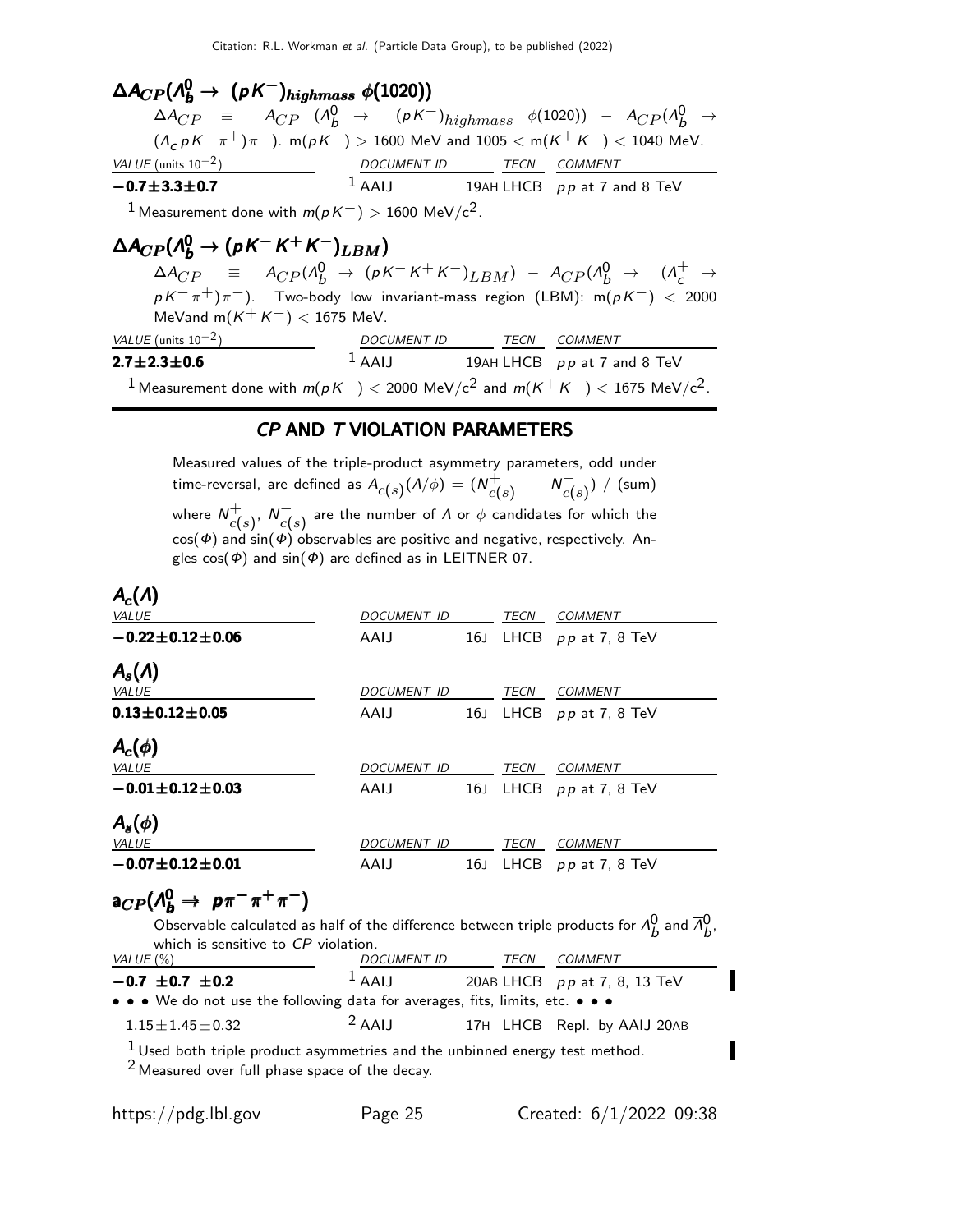# $a_{CP}(\Lambda_b^0 \rightarrow \, pK^-\pi^+\pi^-)$

Observable calculated as half of the difference between triple products for  $\Lambda_b^0$  and  $\overline{\Lambda}_b^0$ , which is sensitive to CP violation. VALUE  $(\%)$ 

$$
\frac{DOCUMENT ID}{1 A A IJ}
$$
 
$$
\frac{TECN}{1 B A C L H C B}
$$
 
$$
\frac{COMMENT}{P P A T, 8 TeV}
$$

 $<sup>1</sup>$  Measured over full phase space of the decay.</sup>

# $a_{CP}(\Lambda_b^0 \rightarrow \ \rho \, \mathcal{K}^- \, \mathcal{K}^+ \, \pi^-)$

 $-0.81 \pm 0.84 \pm 0.31$ 

Observable calculated as half of the difference between triple products for  $\Lambda_b^0$  and  $\overline{\Lambda}_b^0$ , which is sensitive to CP violation.

| VALUE (%)                 | DOCUMENT ID      | TFCN | COMMENT                   |
|---------------------------|------------------|------|---------------------------|
| $-0.93 \pm 4.54 \pm 0.42$ | LAA <sup>1</sup> |      | 17H LHCB $pp$ at 7, 8 TeV |

 $<sup>1</sup>$  Measured over full phase space of the decay.</sup>

# $a_{CP}(\Lambda_b^0 \rightarrow \ \rho \, \mathcal{K}^- \, \mathcal{K}^+ \, \mathcal{K}^-)$

Observable calculated as half of the difference between triple products for  $\Lambda_b^0$  and  $\overline{\Lambda}_b^0$ , which is sensitive to CP violation.

| VALUE (%)                | <i>DOCUMENT ID</i>  | TFCN | COMMENT                    |  |
|--------------------------|---------------------|------|----------------------------|--|
| $1.12 \pm 1.51 \pm 0.32$ | $\overline{A}$ AAIJ |      | 18AG LHCB $pp$ at 7, 8 TeV |  |

 $<sup>1</sup>$  Measured over full phase space of the decay.</sup>

| $a_{CP}(\Lambda_b^0 \rightarrow \, pK^-\mu^+\mu^-)$ |             |             |                           |
|-----------------------------------------------------|-------------|-------------|---------------------------|
| VALUE (%)                                           | DOCUMENT ID | <b>TFCN</b> | <i>COMMENT</i>            |
| $1.2\!\pm\!5.0\!\pm\!0.7$                           | AAIJ        |             | 17T LHCB $pp$ at 7, 8 TeV |

### P VIOLATION PARAMETERS

Observables calculated as average of the triple products for  $\Lambda_b^0$  and  $\overline{\Lambda}_b^0$ , which is sensitive to parity violation.

| $a_P(\Lambda_b^0 \to p\pi^-\pi^+\pi^-)$                                                                                           |                  |             |                              |
|-----------------------------------------------------------------------------------------------------------------------------------|------------------|-------------|------------------------------|
| VALUE $(\% )$                                                                                                                     | DOCUMENT ID TECN |             | <i>COMMENT</i>               |
| $-4.0 \pm 0.7 \pm 0.2$                                                                                                            | $1$ AAIJ         |             | 20AB LHCB pp at 7, 8, 13 TeV |
| $\bullet \bullet \bullet$ We do not use the following data for averages, fits, limits, etc. $\bullet \bullet \bullet$             |                  |             |                              |
| $-3.71 \pm 1.45 \pm 0.32$                                                                                                         | $2$ AAIJ         |             | 17H LHCB Repl. by AAIJ 20AB  |
| $1$ Used both triple product asymmetries and the unbinned energy test method.<br>$2$ Measured over full phase space of the decay. |                  |             |                              |
| $a_P(\Lambda_b^0 \rightarrow pK^-\pi^+\pi^-)$                                                                                     |                  |             |                              |
| VALUE $(\%)$                                                                                                                      | DOCUMENT ID TECN |             | COMMENT                      |
| $-0.60 \pm 0.84 \pm 0.31$                                                                                                         | $1$ AAIJ         |             | 18AG LHCB $pp$ at 7, 8 TeV   |
| $1$ Measured over full phase space of the decay.                                                                                  |                  |             |                              |
| $a_P(\Lambda_b^0 \rightarrow pK^-K^+\pi^-)$                                                                                       |                  |             |                              |
| VALUE $(\%)$                                                                                                                      | DOCUMENT ID      | <b>TECN</b> | COMMENT                      |
| $3.62 \pm 4.54 \pm 0.42$                                                                                                          | AAIJ             |             | 17H LHCB pp at 7, 8 TeV      |

 $<sup>1</sup>$  Measured over full phase space of the decay.</sup>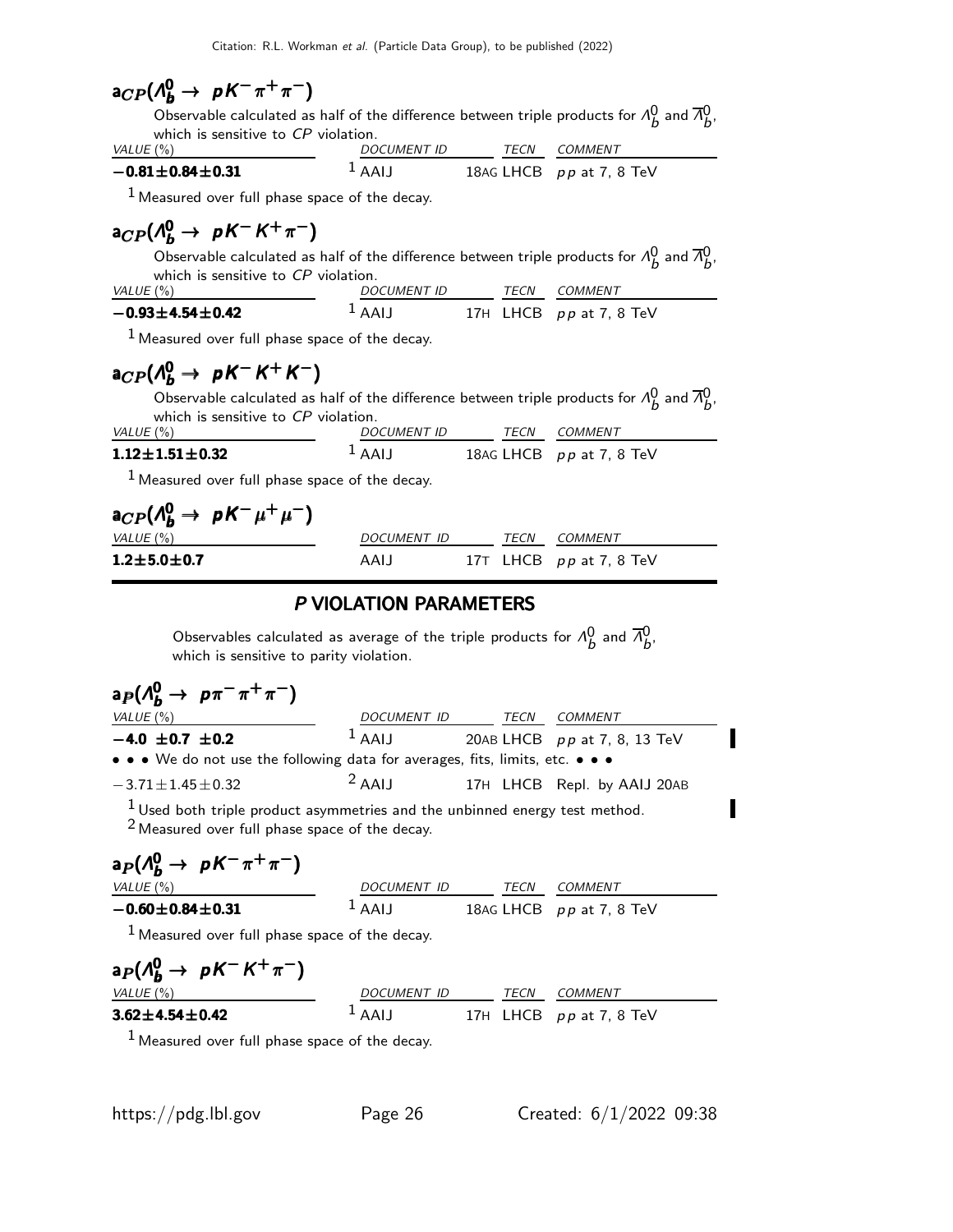Citation: R.L. Workman et al. (Particle Data Group), to be published (2022)

| $a_P(A_b^0 \rightarrow pK^-K^+K^-)$              |             |  |      |                           |  |  |
|--------------------------------------------------|-------------|--|------|---------------------------|--|--|
| VALUE $(\% )$                                    | DOCUMENT ID |  | TECN | COMMENT                   |  |  |
| $-1.56 \pm 1.51 \pm 0.32$                        | $1$ AAIJ    |  |      | 18AG LHCB pp at 7, 8 TeV  |  |  |
| $1$ Measured over full phase space of the decay. |             |  |      |                           |  |  |
| $a_P(\Lambda_b^0 \rightarrow pK^-\mu^+\mu^-)$    |             |  |      |                           |  |  |
| VALUE $(\% )$                                    | DOCUMENT ID |  | TECN | COMMENT                   |  |  |
| $-4.8 + 5.0 + 0.7$                               | AAIJ        |  |      | 17T LHCB $pp$ at 7, 8 TeV |  |  |

#### Λ 0  $\partial_b^0$  DECAY PARAMETERS

See the note on "Baryon Decay Parameters" in the neutron Listings.

| $\alpha$ decay parameter for $\Lambda_b \to J/\psi \Lambda$                   |                                       |      |                             |
|-------------------------------------------------------------------------------|---------------------------------------|------|-----------------------------|
| VALUE                                                                         | DOCUMENT ID                           | TECN | <b>COMMENT</b>              |
| $-0.017 \pm 0.026$ OUR AVERAGE                                                |                                       |      |                             |
| $-0.022 + 0.027$                                                              | $1$ AAIJ                              |      | 200 LHCB pp at 7, 8, 13 TeV |
| $-0.14 \pm 0.14 \pm 0.10$                                                     | $2$ SIRUNYAN 18R CMS $pp$ at 7, 8 TeV |      |                             |
| $0.30 \pm 0.16 \pm 0.06$                                                      | $3$ AAD                               |      | 14L ATLS pp at 7 TeV        |
| • • • We do not use the following data for averages, fits, limits, etc. • • • |                                       |      |                             |
| $0.05 \pm 0.17 \pm 0.07$                                                      | $4$ AAIJ                              |      | 13AG LHCB Repl. by AAIJ 200 |

 $1$  Extracted using a Bayesian analysis. The most probable value is given as  $-0.022$ , with a 68% credibility interval [-0.048, 0.005]. Transverse polarizations of  $\Lambda^0_\mathsf{A}$  $\stackrel{0}{b}$  of  $-0.004$  (68%) credibility interval [-0.064, 0.051]), 0.001 (68% credibility interval [-0.035, 0.045]), and 0.032 (68% credibility interval [-0.011, 0.065]) are also reported at 7 TeV, 8 TeV and 13 TeV, respectively. Note that both statistical and systematic uncertainties are included.

2 An angular analysis of  $\Lambda_b \to J/\psi \Lambda$  decay is performed. Note that the sign of  $\alpha$  in CMS definition is the opposite to that used by AAIJ 13AG and AAD 14L.  $\Lambda_b$  transverse production polarization of 0.00  $\pm$  0.06  $\pm$  0.06 is also reported, as well as squares of the helicity amplitudes.

 $3$  An angular analysis of  $\Lambda_b \to J/\psi \Lambda$  decay is performed and magnitudes of all helicity amplitudes are also reported.

4 An angular analysis of  $\Lambda_b \to J/\psi \Lambda$  decay is performed and a  $\Lambda_b$  transverse production polarization of  $0.06 \pm 0.07 \pm 0.02$  is also reported.

| $f_L(\mu\mu)$ longitudinal polarization fraction in $\Lambda_b \to \Lambda \mu^+ \mu^-$          |          |                          |                            |  |  |
|--------------------------------------------------------------------------------------------------|----------|--------------------------|----------------------------|--|--|
| <i>VALUE</i>                                                                                     |          | DOCUMENT ID TECN COMMENT |                            |  |  |
| $0.61^{+0.11}_{-0.14}$ ± 0.03                                                                    | $1$ AAIJ |                          | 15AE LHCB $pp$ at 7, 8 TeV |  |  |
| <sup>1</sup> AAIJ 15AE measurement covers $15.0 < q^2 < 20.0$ GeV <sup>2</sup> /c <sup>4</sup> . |          |                          |                            |  |  |

### FORWARD-BACKWARD ASYMMETRIES

The forward-backward assymmetry is defined as  $\mathsf{A}_{FB}(\Lambda^{\mathsf{O}}_b$  $\binom{0}{b}$  = [ N(F) –  $N(B)] / [N(F) + N(B)]$ , where the forward (F) direction corresponds to a particle  $(\Lambda_b^0 \text{ or } \Lambda_b^-)$  $\overline{b}$ ) sharing valence quark flavors with a beam particle with the same sign of rapidity.

 ${\sf A}_{FB}(\Lambda_b^0 \to \bar{J}/\psi \Lambda)$ 

| <i>VALUE</i>                                                                                       | DOCUMENT ID | TECN | COMMENT                 |
|----------------------------------------------------------------------------------------------------|-------------|------|-------------------------|
| $0.04\!\pm\!0.07\!\pm\!0.02$                                                                       | $1$ ABAZOV  |      | 15  D0 $pp$ at 1.96 TeV |
| <sup>1</sup> The measured asymmetry integrated over rapidity y in the range of $0.1 <  y  < 2.0$ . |             |      |                         |

https://pdg.lbl.gov Page 27 Created: 6/1/2022 09:38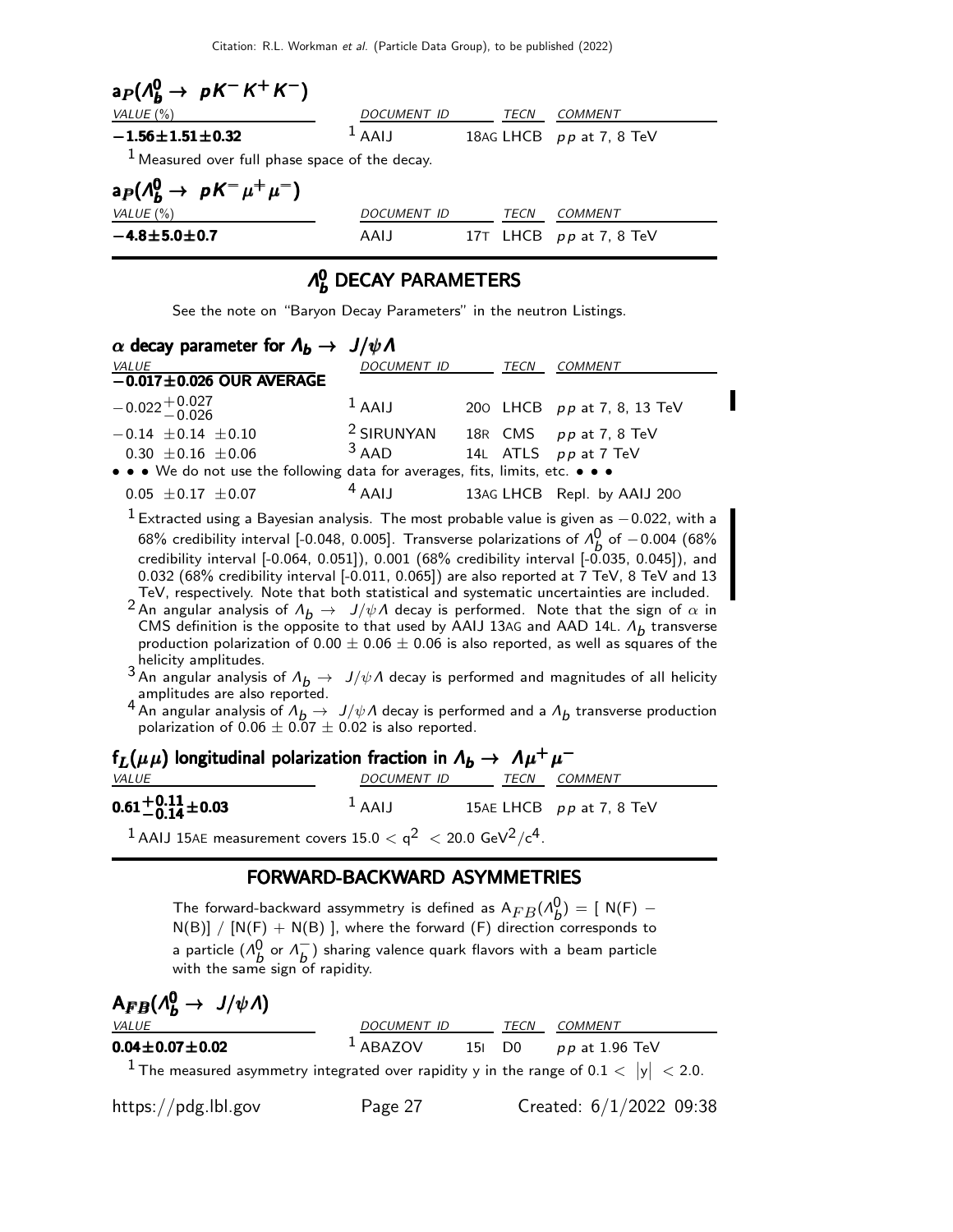| $A_{FB}^{\ell}(\mu\mu)$ in $A_b \rightarrow A\mu^+\mu^-$ |   |   |   |   |   |   |   |   |   |   |   |   |   |   |   |   |   |   |   |   |   |   |   |   |   |   |   |   |   |   |   |   |   |   |   |   |   |   |   |   |   |   |   |   |   |   |   |   |   |   |   |   |   |   |   |   |   |   |   |   |   |   |   |   |   |   |   |   |   |   |   |   |   |   |   |   |   |   |   |   |   |   |   |   |   |   |   |   |   |   |   |   |   |   |   |   |   |   |        |
|----------------------------------------------------------|---|---|---|---|---|---|---|---|---|---|---|---|---|---|---|---|---|---|---|---|---|---|---|---|---|---|---|---|---|---|---|---|---|---|---|---|---|---|---|---|---|---|---|---|---|---|---|---|---|---|---|---|---|---|---|---|---|---|---|---|---|---|---|---|---|---|---|---|---|---|---|---|---|---|---|---|---|---|---|---|---|---|---|---|---|---|---|---|---|---|---|---|---|---|---|---|---|---|--------|
| $\frac{VALUE}{AALUE}$                                    | 1 | 1 | 1 | 1 | 1 | 1 | 1 | 1 | 1 | 1 | 1 | 1 | 1 | 1 | 1 | 1 | 1 | 1 | 1 | 1 | 1 | 1 | 1 | 1 | 1 | 1 | 1 | 1 | 2 | 1 | 1 | 2 | 1 | 2 | 2 | 2 | 2 | 2 | 3 | 3 | 3 | 7 | 8 | 1 | 1 | 1 | 1 | 1 | 1 | 1 | 1 | 1 | 1 | 1 | 1 | 1 | 1 | 1 | 1 | 1 | 1 | 1 | 1 | 1 | 1 | 1 | 1 | 1 | 1 | 1 | 1 | 1 | 1 | 1 | 1 | 1 | 1 | 1 | 1 | 1 | 1 | 1 | 1 | 1 | 1 | 1 | 1 | 1 | 1 | 1 | 1 | 1 | 1 | 1 | 1 | 1 | 1 | 1 | 1 </th |

#### $\Lambda_b^0 - \overline{\Lambda}_b^0$  $\Lambda_b^0 - \overline{\Lambda}_b^0$  Production Asymmetry

$$
A_P(\Lambda_b^0) = [\sigma(\Lambda_b^0) - \sigma(\overline{\Lambda}_b^0)] / [\sigma(\Lambda_b^0) + \sigma(\overline{\Lambda}_b^0)]
$$

#### $A_P(\Lambda_b^0$  $A_P(\Lambda_b^0)$

| VALUE (units $10^{-2}$ )                                                                                                | <i>DOCUMENT ID</i> | TECN | <i>COMMENT</i>        |  |
|-------------------------------------------------------------------------------------------------------------------------|--------------------|------|-----------------------|--|
| 1.4 $\pm$ 0.4 OUR AVERAGE Error includes scale factor of 1.8.                                                           |                    |      |                       |  |
| $1.92 \pm 0.35$                                                                                                         | $1$ AAIJ           |      | 21AJ LHCB pp at 7 TeV |  |
| $1.09 \pm 0.29$                                                                                                         | $1$ AAIJ           |      | 21AJ LHCB pp at 8 TeV |  |
| $-0.11 \pm 2.53 \pm 1.08$                                                                                               | $2$ AAIJ           |      | 17BF LHCB pp at 7 TeV |  |
| $3.44 \pm 1.61 \pm 0.76$                                                                                                | $2$ AAIJ           |      | 17BF LHCB pp at 8 TeV |  |
| <sup>1</sup> Integrated over the kinematic range 2 $<$ $p_T$ $<$ 27 GeV/c and 2.15 $<$ y $<$ 4.10.                      |                    |      |                       |  |
| <sup>2</sup> Indirect determination in kinematic range 2 $\lt p_{\textit{T}}$ $\lt$ 30 GeV/c and 2.1 $\lt \eta \lt$ 4.5 |                    |      |                       |  |
| from production asymmetries of $B^+$ , $B^0$ and $B^0_s$ .                                                              |                    |      |                       |  |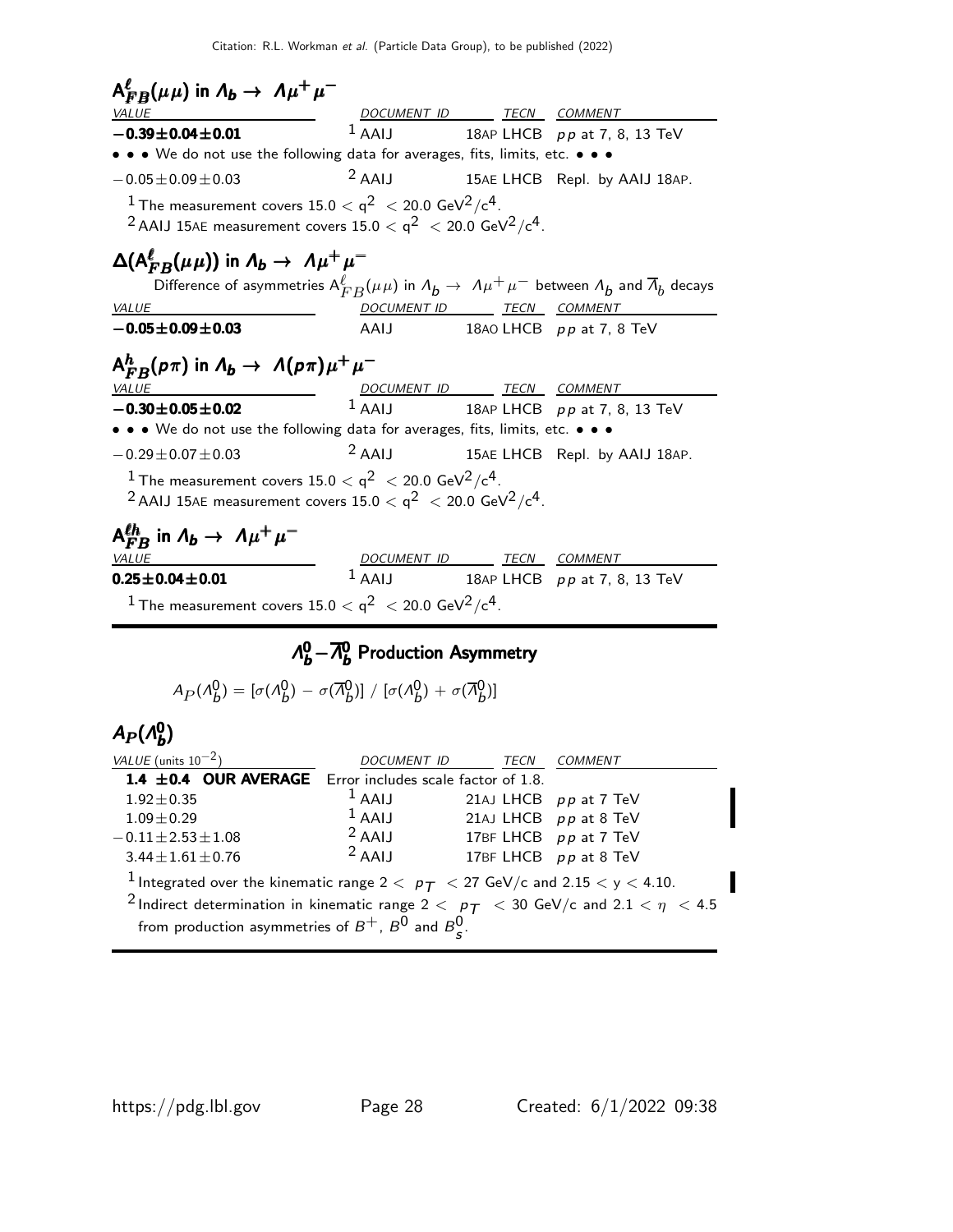#### Λ 0 g references

| AAIJ             |                 | 21AD PR D104 112008                        | R. Aaij <i>et al.</i>                          | (LHCb Collab.)                   |
|------------------|-----------------|--------------------------------------------|------------------------------------------------|----------------------------------|
| AAIJ             | 21AJ            | JHEP 2110 060                              | R. Aaij <i>et al.</i>                          | (LHCb Collab.)                   |
| AAIJ             | 21B             | PL B815 136172                             | R. Aaij et al.                                 | (LHCb Collab.)                   |
| AAIJ             | 21 <sub>R</sub> | JHEP 2105 095                              | R. Aaij et al.                                 | (LHCb Collab.)                   |
| AAIJ             |                 | 20AB PR D102 051101                        | R. Aaij <i>et al.</i>                          | (LHCb Collab.)                   |
| AAIJ             |                 | 20AK PR D102 112012                        | R. Aaij <i>et al.</i>                          | (LHCb Collab.)                   |
| AAIJ             | 20M             | JHEP 2005 040                              | R. Aaij <i>et al.</i>                          | (LHCb Collab.)                   |
| AAIJ             | 20O<br>20H      | JHEP 2006 110                              | R. Aaij et al.                                 | (LHCb Collab.)                   |
| SIRUNYAN<br>AAIJ |                 | PL B802 135203<br>19AH EPJ C79 745         | A.M. Sirunyan et al.<br>R. Aaij et al.         | (CMS Collab.)<br>(LHCb Collab.)  |
| AAIJ             |                 | 19AN JHEP 1909 028                         | R. Aaij et al.                                 | (LHCb Collab.)                   |
| AAIJ             | 19F             | JHEP 1903 126                              | R. Aaij et al.                                 | (LHCb Collab.)                   |
| AAIJ             | 19Z             | PRL 123 031801                             | R. Aaij et al.                                 | (LHCb Collab.)                   |
| AAIJ             |                 | 18AF JHEP 1808 131                         | R. Aaij et al.                                 | (LHCb Collab.)                   |
| AAIJ             |                 | 18AG JHEP 1808 039                         | R. Aaij et al.                                 | (LHCb Collab.)                   |
| AAIJ             |                 | 18AO JHEP 1809 145 (errat.) R. Aaij et al. |                                                | (LHCb Collab.)                   |
| AAIJ             |                 | 18AP JHEP 1809 146                         | R. Aaij et al.                                 | (LHCb Collab.)                   |
| AAIJ             |                 | 18AW PL B784 101                           | R. Aaij et al.                                 | (LHCb Collab.)                   |
| AAIJ             |                 | 18AX PL B787 124                           | R. Aaij et al.                                 | (LHCb Collab.)                   |
| AAIJ             | 18Q             | JHEP 1802 098                              | R. Aaij et al.                                 | (LHCb Collab.)                   |
| <b>PDG</b>       | 18              | PR D98 030001                              | M. Tanabashi <i>et al</i> .                    | (PDG Collab.)                    |
| SIRUNYAN         |                 | 18BY EPJ C78 457                           | A.M. Sirunyan et al.                           | (CMS Collab.)                    |
| SIRUNYAN         | 18R             | PR D97 072010                              | A.M. Sirunyan et al.                           | (CMS Collab.)                    |
| AAIJ             |                 | 17AM PRL 119 062001                        | R. Aaij <i>et al.</i>                          | (LHCb Collab.)                   |
| AAIJ             | 17H             | 17BF PL B774 139<br>NATP 13 391            | R. Aaij <i>et al.</i>                          | (LHCb Collab.)                   |
| AAIJ<br>AAIJ     | 17P             | JHEP 1704 029                              | R. Aaij <i>et al.</i><br>R. Aaij <i>et al.</i> | (LHCb Collab.)<br>(LHCb Collab.) |
| AAIJ             | 17S             | JHEP 1705 030                              | R. Aaij et al.                                 | (LHCb Collab.)                   |
| AAIJ             | 17T             | JHEP 1706 108                              | R. Aaij et al.                                 | (LHCb Collab.)                   |
| AAIJ             | 16              | JHEP 1601 012                              | R. Aaij et al.                                 | (LHCb Collab.)                   |
| AAIJ             | 16A             | CP C40 011001                              | R. Aaij <i>et al.</i>                          | (LHCb Collab.)                   |
| AAIJ             | 16J             | PL B759 282                                | R. Aaij et al.                                 | (LHCb Collab.)                   |
| AAIJ             | 16W             | JHEP 1605 081                              | R. Aaij et al.                                 | (LHCb Collab.)                   |
| AAIJ             | 16Y             | JHEP 1605 132                              | R. Aaij et al.                                 | (LHCb Collab.)                   |
| AAD              |                 | 15CH PL B751 63                            | G. Aad et al.                                  | (ATLAS Collab.)                  |
| AAIJ             |                 | 15AE JHEP 1506 115                         | R. Aaji et al.                                 | (LHCb Collab.)                   |
| Also             |                 | JHEP 1809 145 (errat.) R. Aaij et al.      |                                                | (LHCb Collab.)                   |
| AAIJ             |                 | 15AH JHEP 1509 006                         | R. Aaij et al.                                 | (LHCb Collab.)                   |
| AAIJ<br>ABAZOV   | 15I             | 15BG NATP 11 743<br>PR D91 072008          | R. Aaij <i>et al.</i><br>V.M. Abazov et al.    | (LHCb Collab.)                   |
| AAD              | 14L             | PR D89 092009                              | G. Aad et al.                                  | (D0 Collab.)<br>(ATLAS Collab.)  |
| AAIJ             |                 | 14AA PRL 112 202001                        | R. Aaij et al.                                 | (LHCb Collab.)                   |
| AAIJ             | 14E             | JHEP 1404 114                              | R. Aaij <i>et al.</i>                          | (LHCb Collab.)                   |
| AAIJ             | 14H             | PR D89 032001                              | R. Aaij <i>et al.</i>                          | (LHCb Collab.)                   |
| AAIJ             | 14I             | JHEP 1408 143                              | R. Aaij et al.                                 | (LHCb Collab.)                   |
| AAIJ             | 14K             | JHEP 1407 103                              | R. Aaij <i>et al.</i>                          | (LHCb Collab.)                   |
| AAIJ             | 14Q             | JHEP 1404 087                              | R. Aaij <i>et al.</i>                          | (LHCb Collab.)                   |
| AAIJ             | 14U             | PL B734 122                                | R. Aaij <i>et al.</i>                          | (LHCb Collab.)                   |
| AALTONEN         | 14B             | PR D89 072014                              | T. Aaltonen et al.                             | (CDF Collab.)                    |
| AALTONEN         | 14P             | PRL 113 242001                             | T. Aaltonen et al.                             | (CDF Collab.)                    |
| PDG              | 14              | CP C38 070001                              | K. Olive et al.                                | (PDG Collab.)                    |
| AAD              | 13U             | PR D87 032002                              | G. Aad et al.                                  | (ATLAS Collab.)                  |
| AAIJ<br>AAIJ     |                 | 13AG PL B724 27                            | R. Aaij et al.                                 | (LHCb Collab.)                   |
| AAIJ             |                 | 13AJ PL B725 25<br>13AV PRL 110 182001     | R. Aaij <i>et al.</i><br>R. Aaij et al.        | (LHCb Collab.)<br>(LHCb Collab.) |
| AAIJ             |                 | 13BB PRL 111 102003                        | R. Aaij <i>et al.</i>                          | (LHCb Collab.)                   |
|                  |                 | CHATRCHYAN 13AC JHEP 1307 163              | S. Chatrchyan et al.                           | (CMS Collab.)                    |
| AAIJ             |                 | 12AR JHEP 1210 037                         | R. Aaij <i>et al.</i>                          | (LHCb Collab.)                   |
| AAIJ             | 12E             | PL B708 241                                | R. Aaij <i>et al.</i>                          | (LHCb Collab.)                   |
| AALTONEN         | 12A             | PR D85 032003                              | T. Aaltonen et al.                             | (CDF Collab.)                    |
| ABAZOV           | 12U             | PR D85 112003                              | V.M. Abazov et al.                             | (D0 Collab.)                     |
| AAIJ             | 11E             | PR D84 092001                              | R. Aaij et al.                                 | (LHCb Collab.)                   |
| Also             |                 | PR D85 039904 (errat.)                     | R. Aaij et al.                                 | (LHCb Collab.)                   |
| AALTONEN         | 11              | PRL 106 121804                             | T. Aaltonen et al.                             | (CDF Collab.)                    |
| AALTONEN         | 11AI            | PRL 107 201802                             | T. Aaltonen et al.                             | (CDF Collab.)                    |
| AALTONEN         | 11 N            | PRL 106 181802                             | T. Aaltonen et al.                             | (CDF Collab.)                    |
| ABAZOV           | 110             | PR D84 031102                              | V.M. Abazov et al.                             | $(D0$ Collab.)                   |
| AALTONEN         | 10B             | PRL 104 102002                             | T. Aaltonen et al.                             | (CDF Collab.)                    |

https://pdg.lbl.gov Page 29 Created: 6/1/2022 09:38